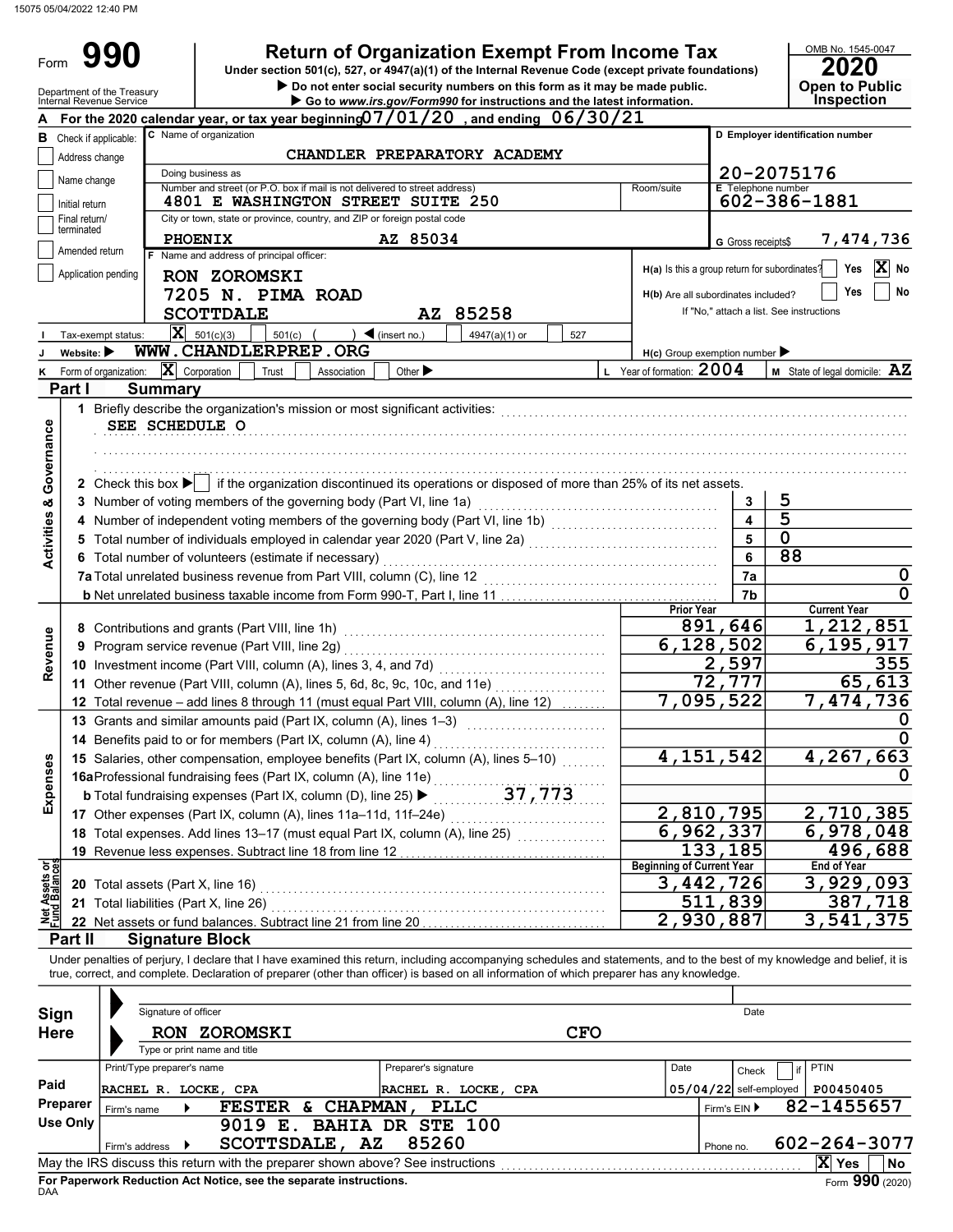| Part III                             |                                                      |                                                                                                                                     | 20-2075176                                                                                                                                                                                                                           |                       |
|--------------------------------------|------------------------------------------------------|-------------------------------------------------------------------------------------------------------------------------------------|--------------------------------------------------------------------------------------------------------------------------------------------------------------------------------------------------------------------------------------|-----------------------|
|                                      |                                                      | <b>Statement of Program Service Accomplishments</b><br>Check if Schedule O contains a response or note to any line in this Part III |                                                                                                                                                                                                                                      | X                     |
|                                      | 1 Briefly describe the organization's mission:       |                                                                                                                                     |                                                                                                                                                                                                                                      |                       |
| SEE SCHEDULE O                       |                                                      |                                                                                                                                     |                                                                                                                                                                                                                                      |                       |
|                                      |                                                      |                                                                                                                                     |                                                                                                                                                                                                                                      |                       |
|                                      |                                                      |                                                                                                                                     |                                                                                                                                                                                                                                      |                       |
|                                      |                                                      |                                                                                                                                     |                                                                                                                                                                                                                                      |                       |
| prior Form 990 or 990-EZ?            |                                                      | 2 Did the organization undertake any significant program services during the year which were not listed on the                      |                                                                                                                                                                                                                                      | Yes $\overline{X}$ No |
|                                      | If "Yes," describe these new services on Schedule O. |                                                                                                                                     |                                                                                                                                                                                                                                      |                       |
|                                      |                                                      | Did the organization cease conducting, or make significant changes in how it conducts, any program                                  |                                                                                                                                                                                                                                      |                       |
| services?                            |                                                      |                                                                                                                                     |                                                                                                                                                                                                                                      | Yes $\overline{X}$ No |
|                                      | If "Yes," describe these changes on Schedule O.      |                                                                                                                                     |                                                                                                                                                                                                                                      |                       |
|                                      |                                                      | Describe the organization's program service accomplishments for each of its three largest program services, as measured by          |                                                                                                                                                                                                                                      |                       |
|                                      |                                                      | expenses. Section 501(c)(3) and 501(c)(4) organizations are required to report the amount of grants and allocations to others,      |                                                                                                                                                                                                                                      |                       |
|                                      |                                                      | the total expenses, and revenue, if any, for each program service reported.                                                         |                                                                                                                                                                                                                                      |                       |
|                                      |                                                      |                                                                                                                                     | CAREERS. WITH A CURRICULUM BUILT UPON A CLASSICAL LIBERAL ARTS TRADITION<br>AND A REVOLUTIONARY APPROACH TO SCHOOL ITSELF, GREAT HEARTS CULTIVATES THE<br>HEARTS AND MINDS OF STUDENTS IN THE PURSUIT OF TRUTH, GOODNESS, AND BEAUTY |                       |
|                                      |                                                      |                                                                                                                                     |                                                                                                                                                                                                                                      |                       |
|                                      |                                                      |                                                                                                                                     |                                                                                                                                                                                                                                      |                       |
|                                      |                                                      |                                                                                                                                     |                                                                                                                                                                                                                                      |                       |
|                                      |                                                      |                                                                                                                                     |                                                                                                                                                                                                                                      |                       |
|                                      |                                                      |                                                                                                                                     |                                                                                                                                                                                                                                      |                       |
|                                      | ) (Expenses \$                                       | including grants of \$                                                                                                              | ) (Revenue \$                                                                                                                                                                                                                        |                       |
|                                      |                                                      |                                                                                                                                     |                                                                                                                                                                                                                                      |                       |
|                                      |                                                      |                                                                                                                                     |                                                                                                                                                                                                                                      |                       |
|                                      |                                                      |                                                                                                                                     |                                                                                                                                                                                                                                      |                       |
|                                      |                                                      |                                                                                                                                     |                                                                                                                                                                                                                                      |                       |
|                                      |                                                      |                                                                                                                                     |                                                                                                                                                                                                                                      |                       |
|                                      |                                                      |                                                                                                                                     |                                                                                                                                                                                                                                      |                       |
|                                      |                                                      |                                                                                                                                     |                                                                                                                                                                                                                                      |                       |
|                                      |                                                      |                                                                                                                                     |                                                                                                                                                                                                                                      |                       |
|                                      |                                                      |                                                                                                                                     |                                                                                                                                                                                                                                      |                       |
|                                      |                                                      |                                                                                                                                     |                                                                                                                                                                                                                                      |                       |
|                                      | ) (Expenses \$                                       | including grants of \$                                                                                                              | ) (Revenue \$                                                                                                                                                                                                                        |                       |
|                                      |                                                      |                                                                                                                                     |                                                                                                                                                                                                                                      |                       |
|                                      |                                                      |                                                                                                                                     |                                                                                                                                                                                                                                      |                       |
|                                      |                                                      |                                                                                                                                     |                                                                                                                                                                                                                                      |                       |
|                                      |                                                      |                                                                                                                                     |                                                                                                                                                                                                                                      |                       |
|                                      |                                                      |                                                                                                                                     |                                                                                                                                                                                                                                      |                       |
|                                      |                                                      |                                                                                                                                     |                                                                                                                                                                                                                                      |                       |
|                                      |                                                      |                                                                                                                                     |                                                                                                                                                                                                                                      |                       |
|                                      |                                                      |                                                                                                                                     |                                                                                                                                                                                                                                      |                       |
| 4b (Code:<br>N/A<br>4c (Code:<br>N/A |                                                      |                                                                                                                                     |                                                                                                                                                                                                                                      |                       |
|                                      |                                                      |                                                                                                                                     |                                                                                                                                                                                                                                      |                       |
|                                      | 4d Other program services (Describe on Schedule O.)  |                                                                                                                                     |                                                                                                                                                                                                                                      |                       |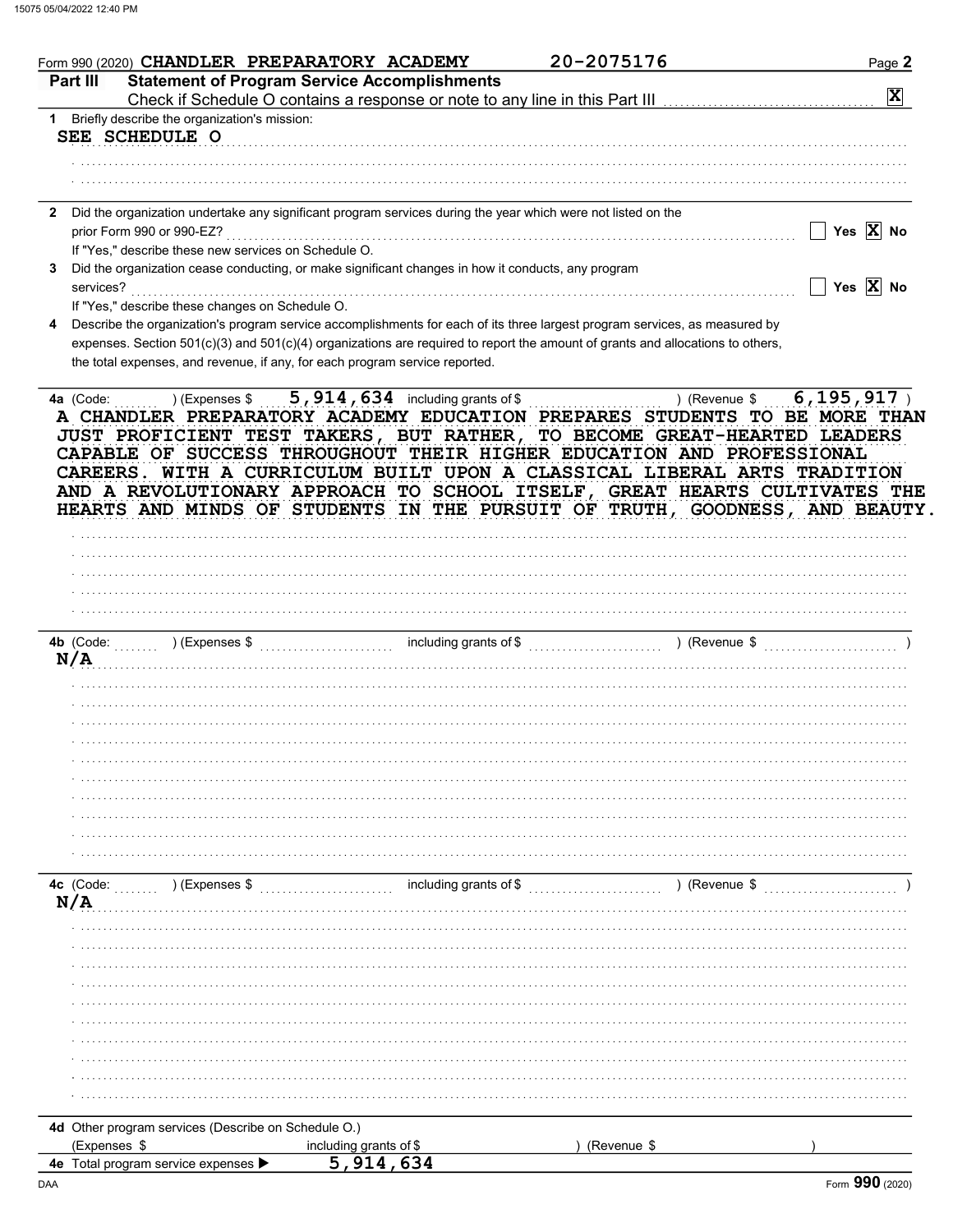## **Part IV** Checklist of Required Schedules Form 990 (2020) CHANDLER PREPARATORY ACADEMY 20-2075176 Page 3

|     |                                                                                                                                                                                                                             |                 | Yes | No          |
|-----|-----------------------------------------------------------------------------------------------------------------------------------------------------------------------------------------------------------------------------|-----------------|-----|-------------|
| 1   | Is the organization described in section $501(c)(3)$ or $4947(a)(1)$ (other than a private foundation)? If "Yes,"                                                                                                           |                 |     |             |
|     | complete Schedule A                                                                                                                                                                                                         | 1               | X   |             |
| 2   | Is the organization required to complete Schedule B, Schedule of Contributors (see instructions)?                                                                                                                           | $\mathbf{2}$    | X   |             |
| 3   | Did the organization engage in direct or indirect political campaign activities on behalf of or in opposition to                                                                                                            |                 |     |             |
|     | candidates for public office? If "Yes," complete Schedule C, Part I                                                                                                                                                         | 3               |     | X           |
| 4   | Section 501(c)(3) organizations. Did the organization engage in lobbying activities, or have a section 501(h)                                                                                                               |                 |     |             |
|     | election in effect during the tax year? If "Yes," complete Schedule C, Part II                                                                                                                                              | 4               |     | X           |
| 5   | Is the organization a section $501(c)(4)$ , $501(c)(5)$ , or $501(c)(6)$ organization that receives membership dues,                                                                                                        |                 |     |             |
|     | assessments, or similar amounts as defined in Revenue Procedure 98-19? If "Yes," complete Schedule C, Part III                                                                                                              | 5               |     | X           |
| 6   | Did the organization maintain any donor advised funds or any similar funds or accounts for which donors                                                                                                                     |                 |     |             |
|     | have the right to provide advice on the distribution or investment of amounts in such funds or accounts? If                                                                                                                 |                 |     |             |
|     | "Yes," complete Schedule D, Part I                                                                                                                                                                                          | 6               |     | X           |
| 7   | Did the organization receive or hold a conservation easement, including easements to preserve open space,                                                                                                                   | 7               |     | X           |
| 8   | the environment, historic land areas, or historic structures? If "Yes," complete Schedule D, Part II<br>Did the organization maintain collections of works of art, historical treasures, or other similar assets? If "Yes," |                 |     |             |
|     | complete Schedule D, Part III                                                                                                                                                                                               | 8               |     | X           |
| 9   | Did the organization report an amount in Part X, line 21, for escrow or custodial account liability, serve as a                                                                                                             |                 |     |             |
|     | custodian for amounts not listed in Part X; or provide credit counseling, debt management, credit repair, or                                                                                                                |                 |     |             |
|     | debt negotiation services? If "Yes," complete Schedule D, Part IV                                                                                                                                                           | 9               |     | X           |
| 10  | Did the organization, directly or through a related organization, hold assets in donor-restricted endowments                                                                                                                |                 |     |             |
|     | or in quasi endowments? If "Yes," complete Schedule D, Part V                                                                                                                                                               | 10              |     | X           |
| 11  | If the organization's answer to any of the following questions is "Yes," then complete Schedule D, Parts VI,                                                                                                                |                 |     |             |
|     | VII, VIII, IX, or X as applicable.                                                                                                                                                                                          |                 |     |             |
|     | a Did the organization report an amount for land, buildings, and equipment in Part X, line 10? If "Yes,"                                                                                                                    |                 |     |             |
|     | complete Schedule D, Part VI                                                                                                                                                                                                | 11a             | X   |             |
|     | <b>b</b> Did the organization report an amount for investments—other securities in Part X, line 12, that is 5% or more                                                                                                      |                 |     |             |
|     | of its total assets reported in Part X, line 16? If "Yes," complete Schedule D, Part VII                                                                                                                                    | 11b             |     | X           |
|     | c Did the organization report an amount for investments—program related in Part X, line 13, that is 5% or more                                                                                                              |                 |     |             |
|     | of its total assets reported in Part X, line 16? If "Yes," complete Schedule D, Part VIII [[[[[[[[[[[[[[[[[[[[                                                                                                              | 11c             |     | X           |
|     | d Did the organization report an amount for other assets in Part X, line 15, that is 5% or more of its total assets                                                                                                         |                 |     |             |
|     | reported in Part X, line 16? If "Yes," complete Schedule D, Part IX                                                                                                                                                         | 11d             |     | X           |
|     | e Did the organization report an amount for other liabilities in Part X, line 25? If "Yes," complete Schedule D, Part X                                                                                                     | 11e             | X   |             |
| f   | Did the organization's separate or consolidated financial statements for the tax year include a footnote that addresses                                                                                                     |                 |     |             |
|     | the organization's liability for uncertain tax positions under FIN 48 (ASC 740)? If "Yes," complete Schedule D, Part X                                                                                                      | 11f             |     | X           |
|     | 12a Did the organization obtain separate, independent audited financial statements for the tax year? If "Yes," complete                                                                                                     |                 | X   |             |
|     | Was the organization included in consolidated, independent audited financial statements for the tax year? If                                                                                                                | 12a             |     |             |
| b   | "Yes," and if the organization answered "No" to line 12a, then completing Schedule D, Parts XI and XII is optional                                                                                                          | 12 <sub>b</sub> | X   |             |
| 13  |                                                                                                                                                                                                                             | 13              | X   |             |
| 14a |                                                                                                                                                                                                                             | 14a             |     | X           |
| b   | Did the organization have aggregate revenues or expenses of more than \$10,000 from grantmaking,                                                                                                                            |                 |     |             |
|     | fundraising, business, investment, and program service activities outside the United States, or aggregate                                                                                                                   |                 |     |             |
|     | foreign investments valued at \$100,000 or more? If "Yes," complete Schedule F, Parts I and IV                                                                                                                              | 14b             |     | X           |
| 15  | Did the organization report on Part IX, column (A), line 3, more than \$5,000 of grants or other assistance to or                                                                                                           |                 |     |             |
|     | for any foreign organization? If "Yes," complete Schedule F, Parts II and IV                                                                                                                                                | 15              |     | X           |
| 16  | Did the organization report on Part IX, column (A), line 3, more than \$5,000 of aggregate grants or other                                                                                                                  |                 |     |             |
|     | assistance to or for foreign individuals? If "Yes," complete Schedule F, Parts III and IV                                                                                                                                   | 16              |     | X           |
| 17  | Did the organization report a total of more than \$15,000 of expenses for professional fundraising services on                                                                                                              |                 |     |             |
|     | Part IX, column (A), lines 6 and 11e? If "Yes," complete Schedule G, Part I See instructions [[[[[[[[[[[[[[[[                                                                                                               | 17              |     | X           |
| 18  | Did the organization report more than \$15,000 total of fundraising event gross income and contributions on                                                                                                                 |                 |     |             |
|     | Part VIII, lines 1c and 8a? If "Yes," complete Schedule G, Part II                                                                                                                                                          | 18              |     | X           |
| 19  | Did the organization report more than \$15,000 of gross income from gaming activities on Part VIII, line 9a?                                                                                                                |                 |     |             |
|     |                                                                                                                                                                                                                             | 19              |     | <u>x</u>    |
| 20a | Did the organization operate one or more hospital facilities? If "Yes," complete Schedule H                                                                                                                                 | 20a             |     | $\mathbf x$ |
| b   |                                                                                                                                                                                                                             | 20b             |     |             |
| 21  | Did the organization report more than \$5,000 of grants or other assistance to any domestic organization or                                                                                                                 |                 |     |             |
|     |                                                                                                                                                                                                                             | 21              |     | X           |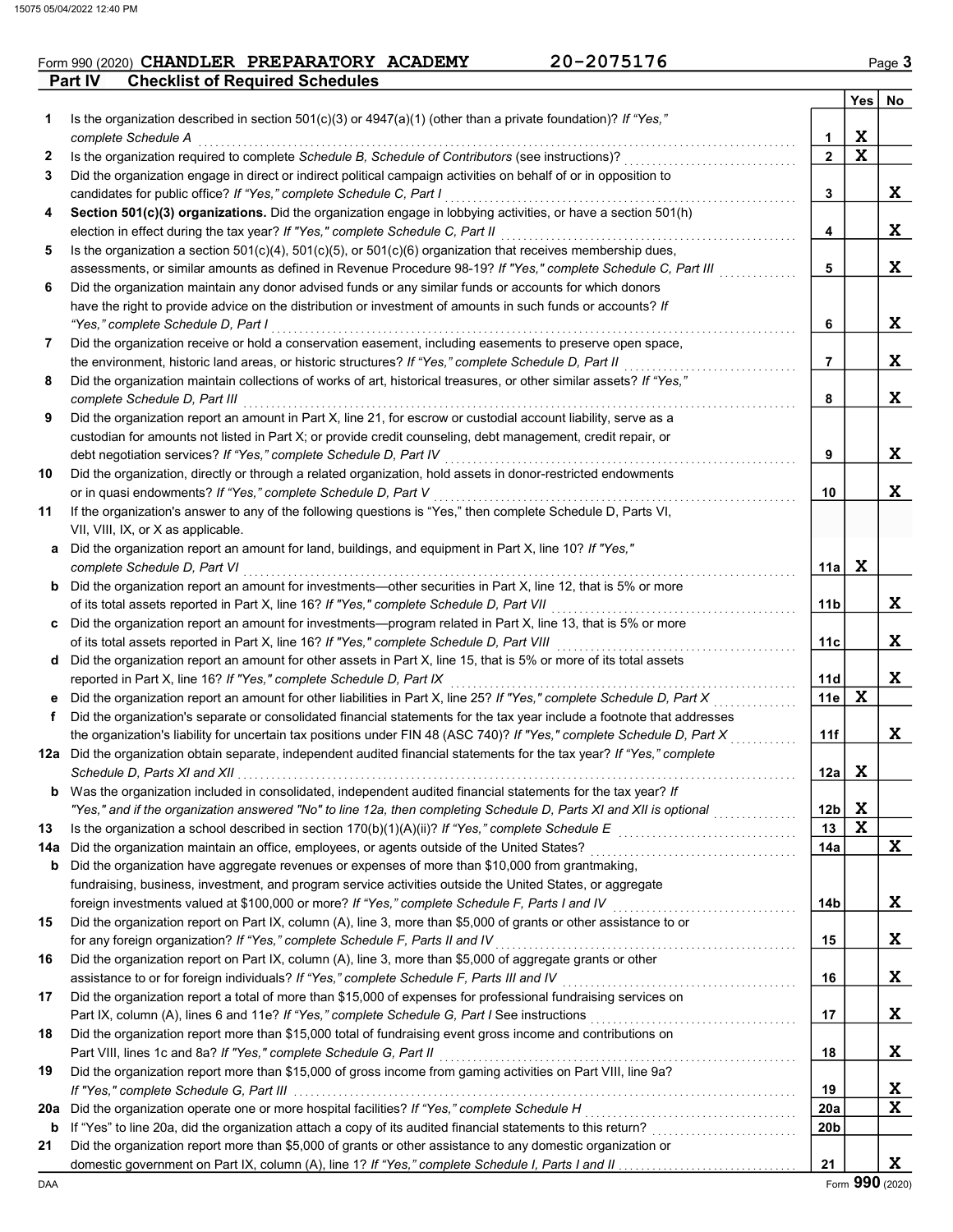|         | Form 990 (2020) CHANDLER PREPARATORY ACADEMY       | 20-2075176 | Page 4           |
|---------|----------------------------------------------------|------------|------------------|
| Part IV | <b>Checklist of Required Schedules (continued)</b> |            |                  |
|         |                                                    |            | <b>Yes</b><br>Nc |

|          |                                                                                                                                                                                                                                                                                                       |                 | Yes | No               |
|----------|-------------------------------------------------------------------------------------------------------------------------------------------------------------------------------------------------------------------------------------------------------------------------------------------------------|-----------------|-----|------------------|
| 22       | Did the organization report more than \$5,000 of grants or other assistance to or for domestic individuals on                                                                                                                                                                                         |                 |     |                  |
|          | Part IX, column (A), line 2? If "Yes," complete Schedule I, Parts I and III                                                                                                                                                                                                                           | 22              |     | X                |
| 23       | Did the organization answer "Yes" to Part VII, Section A, line 3, 4, or 5 about compensation of the                                                                                                                                                                                                   |                 |     |                  |
|          | organization's current and former officers, directors, trustees, key employees, and highest compensated                                                                                                                                                                                               |                 |     |                  |
|          | employees? If "Yes," complete Schedule J                                                                                                                                                                                                                                                              | 23              |     | X                |
|          | 24a Did the organization have a tax-exempt bond issue with an outstanding principal amount of more than                                                                                                                                                                                               |                 |     |                  |
|          | \$100,000 as of the last day of the year, that was issued after December 31, 2002? If "Yes," answer lines 24b                                                                                                                                                                                         |                 |     |                  |
|          | through 24d and complete Schedule K. If "No," go to line 25a                                                                                                                                                                                                                                          | 24a             |     | X                |
| b        | Did the organization invest any proceeds of tax-exempt bonds beyond a temporary period exception?                                                                                                                                                                                                     | 24 <sub>b</sub> |     |                  |
| c        | Did the organization maintain an escrow account other than a refunding escrow at any time during the year<br>to defease any tax-exempt bonds?                                                                                                                                                         | 24c             |     |                  |
| d        | Did the organization act as an "on behalf of" issuer for bonds outstanding at any time during the year?                                                                                                                                                                                               | 24d             |     |                  |
|          | 25a Section 501 $(c)(3)$ , 501 $(c)(4)$ , and 501 $(c)(29)$ organizations. Did the organization engage in an excess benefit                                                                                                                                                                           |                 |     |                  |
|          | transaction with a disqualified person during the year? If "Yes," complete Schedule L, Part I                                                                                                                                                                                                         | 25a             |     | X                |
| b        | Is the organization aware that it engaged in an excess benefit transaction with a disqualified person in a prior                                                                                                                                                                                      |                 |     |                  |
|          | year, and that the transaction has not been reported on any of the organization's prior Forms 990 or 990-EZ?                                                                                                                                                                                          |                 |     |                  |
|          | If "Yes," complete Schedule L, Part I                                                                                                                                                                                                                                                                 | 25b             |     | X                |
| 26       | Did the organization report any amount on Part X, line 5 or 22, for receivables from or payables to any current                                                                                                                                                                                       |                 |     |                  |
|          | or former officer, director, trustee, key employee, creator or founder, substantial contributor, or 35%                                                                                                                                                                                               |                 |     |                  |
|          | controlled entity or family member of any of these persons? If "Yes," complete Schedule L, Part II                                                                                                                                                                                                    | 26              |     | X                |
| 27       | Did the organization provide a grant or other assistance to any current or former officer, director, trustee, key                                                                                                                                                                                     |                 |     |                  |
|          | employee, creator or founder, substantial contributor or employee thereof, a grant selection committee                                                                                                                                                                                                |                 |     |                  |
|          | member, or to a 35% controlled entity (including an employee thereof) or family member of any of these                                                                                                                                                                                                |                 |     |                  |
|          | persons? If "Yes," complete Schedule L, Part III                                                                                                                                                                                                                                                      | 27              |     | X                |
| 28       | Was the organization a party to a business transaction with one of the following parties (see Schedule L, Part                                                                                                                                                                                        |                 |     |                  |
|          | IV instructions, for applicable filing thresholds, conditions, and exceptions):                                                                                                                                                                                                                       |                 |     |                  |
| а        | A current or former officer, director, trustee, key employee, creator or founder, or substantial contributor? If                                                                                                                                                                                      |                 |     |                  |
|          | "Yes," complete Schedule L, Part IV                                                                                                                                                                                                                                                                   | 28a             |     | X                |
| b        | A family member of any individual described in line 28a? If "Yes," complete Schedule L, Part IV [[[[[[[[[[[[[                                                                                                                                                                                         | 28b             |     | X                |
| c        | A 35% controlled entity of one or more individuals and/or organizations described in lines 28a or 28b? If                                                                                                                                                                                             |                 |     |                  |
|          | "Yes," complete Schedule L, Part IV                                                                                                                                                                                                                                                                   | 28c<br>29       |     | X<br>$\mathbf x$ |
| 29<br>30 | Did the organization receive contributions of art, historical treasures, or other similar assets, or qualified                                                                                                                                                                                        |                 |     |                  |
|          | conservation contributions? If "Yes," complete Schedule M                                                                                                                                                                                                                                             | 30              |     | X                |
| 31       | Did the organization liquidate, terminate, or dissolve and cease operations? If "Yes," complete Schedule N, Part I                                                                                                                                                                                    | 31              |     | $\mathbf x$      |
| 32       | Did the organization sell, exchange, dispose of, or transfer more than 25% of its net assets? If "Yes,"                                                                                                                                                                                               |                 |     |                  |
|          | complete Schedule N, Part II                                                                                                                                                                                                                                                                          | 32              |     | X.               |
| 33       | Did the organization own 100% of an entity disregarded as separate from the organization under Regulations                                                                                                                                                                                            |                 |     |                  |
|          | sections 301.7701-2 and 301.7701-3? If "Yes," complete Schedule R, Part I                                                                                                                                                                                                                             | 33              |     | X                |
| 34       | Was the organization related to any tax-exempt or taxable entity? If "Yes," complete Schedule R, Part II, III,                                                                                                                                                                                        |                 |     |                  |
|          | or IV, and Part V, line 1                                                                                                                                                                                                                                                                             | 34              | X   |                  |
| 35a      | Did the organization have a controlled entity within the meaning of section 512(b)(13)?                                                                                                                                                                                                               | 35a             |     | X                |
| b        | If "Yes" to line 35a, did the organization receive any payment from or engage in any transaction with a                                                                                                                                                                                               |                 |     |                  |
|          | controlled entity within the meaning of section 512(b)(13)? If "Yes," complete Schedule R, Part V, line 2                                                                                                                                                                                             | 35b             |     |                  |
| 36       | Section 501(c)(3) organizations. Did the organization make any transfers to an exempt non-charitable                                                                                                                                                                                                  |                 |     |                  |
|          | related organization? If "Yes," complete Schedule R, Part V, line 2                                                                                                                                                                                                                                   | 36              |     | X                |
| 37       | Did the organization conduct more than 5% of its activities through an entity that is not a related organization                                                                                                                                                                                      |                 |     |                  |
|          | and that is treated as a partnership for federal income tax purposes? If "Yes," complete Schedule R, Part VI                                                                                                                                                                                          | 37<br>.         |     | X                |
| 38       | Did the organization complete Schedule O and provide explanations in Schedule O for Part VI, lines 11b and                                                                                                                                                                                            |                 |     |                  |
|          | 19? Note: All Form 990 filers are required to complete Schedule O.                                                                                                                                                                                                                                    | 38              | X   |                  |
|          | <b>Statements Regarding Other IRS Filings and Tax Compliance</b><br><b>Part V</b>                                                                                                                                                                                                                     |                 |     | X                |
|          | Check if Schedule O contains a response or note to any line in this Part V                                                                                                                                                                                                                            |                 |     |                  |
|          | 0<br>1a                                                                                                                                                                                                                                                                                               |                 | Yes | No               |
| 1a<br>b  | Enter the number reported in Box 3 of Form 1096. Enter -0- if not applicable<br>.<br>$\mathbf 0$<br>1 <sub>b</sub><br>Enter the number of Forms W-2G included in line 1a. Enter -0- if not applicable [1] [1] [1] [1] Enter the number of Forms W-2G included in line 1a. Enter -0- if not applicable |                 |     |                  |
| c        | Did the organization comply with backup withholding rules for reportable payments to vendors and                                                                                                                                                                                                      |                 |     |                  |
|          |                                                                                                                                                                                                                                                                                                       | 1c              |     |                  |
| DAA      |                                                                                                                                                                                                                                                                                                       |                 |     | Form 990 (2020)  |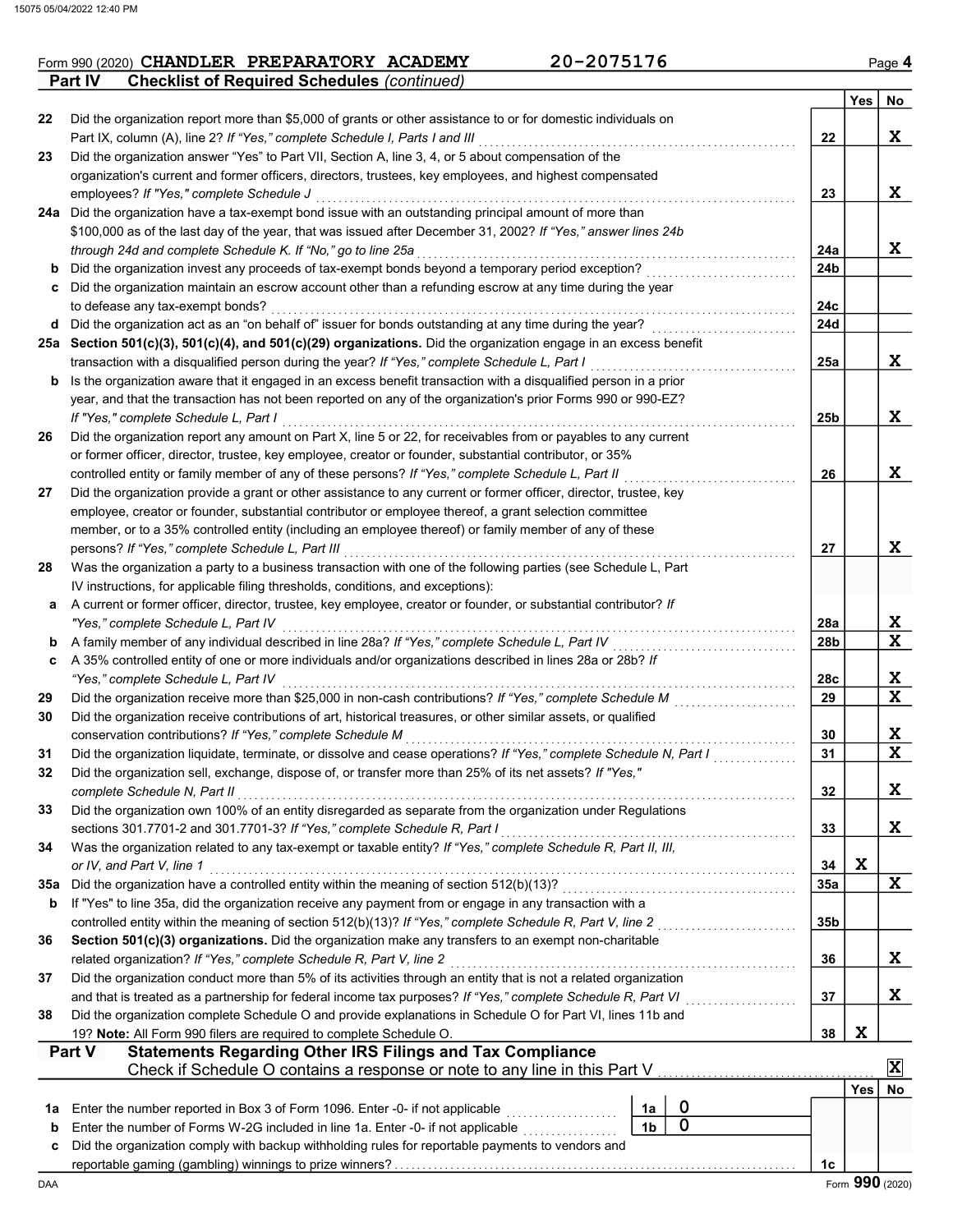|     | 20-2075176<br>Form 990 (2020) CHANDLER PREPARATORY ACADEMY                                                                         |                                                       |                 |            | Page 5 |
|-----|------------------------------------------------------------------------------------------------------------------------------------|-------------------------------------------------------|-----------------|------------|--------|
|     | Statements Regarding Other IRS Filings and Tax Compliance (continued)<br><b>Part V</b>                                             |                                                       |                 |            |        |
|     |                                                                                                                                    |                                                       |                 | <b>Yes</b> | No     |
|     | 2a Enter the number of employees reported on Form W-3, Transmittal of Wage and Tax                                                 |                                                       |                 |            |        |
|     | Statements, filed for the calendar year ending with or within the year covered by this return                                      | $\mathbf 0$<br>2a                                     |                 |            |        |
| b   | If at least one is reported on line 2a, did the organization file all required federal employment tax returns?                     |                                                       | 2 <sub>b</sub>  |            |        |
|     | Note: If the sum of lines 1a and 2a is greater than 250, you may be required to e-file (see instructions)                          |                                                       |                 |            |        |
| За  | Did the organization have unrelated business gross income of \$1,000 or more during the year?                                      |                                                       | 3a              |            | X      |
| b   | If "Yes," has it filed a Form 990-T for this year? If "No" to line 3b, provide an explanation on Schedule O                        |                                                       | 3 <sub>b</sub>  |            |        |
| 4a  | At any time during the calendar year, did the organization have an interest in, or a signature or other authority over,            |                                                       |                 |            |        |
|     | a financial account in a foreign country (such as a bank account, securities account, or other financial account)?                 |                                                       | 4a              |            | X      |
| b   | If "Yes," enter the name of the foreign country ▶                                                                                  |                                                       |                 |            |        |
|     | See instructions for filing requirements for FinCEN Form 114, Report of Foreign Bank and Financial Accounts (FBAR).                |                                                       |                 |            |        |
| 5a  | Was the organization a party to a prohibited tax shelter transaction at any time during the tax year?                              |                                                       | 5a              |            | X      |
| b   |                                                                                                                                    |                                                       | 5 <sub>b</sub>  |            | X      |
| c   | If "Yes" to line 5a or 5b, did the organization file Form 8886-T?                                                                  |                                                       | 5c              |            |        |
| 6а  | Does the organization have annual gross receipts that are normally greater than \$100,000, and did the                             |                                                       |                 |            |        |
|     | organization solicit any contributions that were not tax deductible as charitable contributions?                                   |                                                       | 6a              |            | X      |
| b   | If "Yes," did the organization include with every solicitation an express statement that such contributions or                     |                                                       |                 |            |        |
|     | gifts were not tax deductible?                                                                                                     |                                                       | 6b              |            |        |
| 7   | Organizations that may receive deductible contributions under section 170(c).                                                      |                                                       |                 |            |        |
| a   | Did the organization receive a payment in excess of \$75 made partly as a contribution and partly for goods                        |                                                       |                 |            |        |
|     | and services provided to the payor?                                                                                                |                                                       | 7a              |            | X      |
| b   | If "Yes," did the organization notify the donor of the value of the goods or services provided?                                    |                                                       | 7b              |            |        |
| с   | Did the organization sell, exchange, or otherwise dispose of tangible personal property for which it was                           |                                                       |                 |            |        |
|     | required to file Form 8282?                                                                                                        |                                                       | 7с              |            | X      |
| d   | If "Yes," indicate the number of Forms 8282 filed during the year<br>[[[[[[[[[[[[[]]]]]                                            | 7d                                                    |                 |            |        |
| е   | Did the organization receive any funds, directly or indirectly, to pay premiums on a personal benefit contract?                    |                                                       | 7e              |            | X      |
| Ť   | Did the organization, during the year, pay premiums, directly or indirectly, on a personal benefit contract?                       |                                                       | 7f              |            | X      |
| g   | If the organization received a contribution of qualified intellectual property, did the organization file Form 8899 as required?   |                                                       | 7g              |            |        |
| h   | If the organization received a contribution of cars, boats, airplanes, or other vehicles, did the organization file a Form 1098-C? |                                                       | 7h              |            |        |
| 8   | Sponsoring organizations maintaining donor advised funds. Did a donor advised fund maintained by the                               |                                                       |                 |            |        |
|     | sponsoring organization have excess business holdings at any time during the year?                                                 |                                                       | 8               |            |        |
| 9   | Sponsoring organizations maintaining donor advised funds.                                                                          |                                                       |                 |            |        |
| а   | Did the sponsoring organization make any taxable distributions under section 4966?                                                 |                                                       | 9a              |            |        |
| b   | Did the sponsoring organization make a distribution to a donor, donor advisor, or related person?                                  |                                                       | 9b              |            |        |
| 10  | Section 501(c)(7) organizations. Enter:                                                                                            | $\mathbf{1}$                                          |                 |            |        |
| а   | Initiation fees and capital contributions included on Part VIII, line 12                                                           | 10a                                                   |                 |            |        |
| b   | Gross receipts, included on Form 990, Part VIII, line 12, for public use of club facilities                                        | 10 <sub>b</sub>                                       |                 |            |        |
| 11  | Section 501(c)(12) organizations. Enter:                                                                                           |                                                       |                 |            |        |
| a   | Gross income from members or shareholders                                                                                          | 11a                                                   |                 |            |        |
| b   | Gross income from other sources (Do not net amounts due or paid to other sources                                                   |                                                       |                 |            |        |
|     | against amounts due or received from them.)                                                                                        | 11 <sub>b</sub>                                       |                 |            |        |
| 12a | Section 4947(a)(1) non-exempt charitable trusts. Is the organization filing Form 990 in lieu of Form 1041?                         | <u> 1999 - Johann Stoff, amerikansk fotograf er s</u> | 12a             |            |        |
| b   | If "Yes," enter the amount of tax-exempt interest received or accrued during the year                                              | 12 <sub>b</sub>                                       |                 |            |        |
| 13  | Section 501(c)(29) qualified nonprofit health insurance issuers.                                                                   |                                                       |                 |            |        |
| а   | Is the organization licensed to issue qualified health plans in more than one state?                                               |                                                       | 13а             |            |        |
|     | Note: See the instructions for additional information the organization must report on Schedule O.                                  |                                                       |                 |            |        |
| b   | Enter the amount of reserves the organization is required to maintain by the states in which                                       |                                                       |                 |            |        |
|     |                                                                                                                                    | 13 <sub>b</sub>                                       |                 |            |        |
| c   | Enter the amount of reserves on hand                                                                                               | 13 <sub>c</sub>                                       |                 |            |        |
| 14a |                                                                                                                                    |                                                       | 14a             |            | X      |
| b   |                                                                                                                                    |                                                       | 14 <sub>b</sub> |            |        |
| 15  | Is the organization subject to the section 4960 tax on payment(s) of more than \$1,000,000 in remuneration or                      |                                                       |                 |            |        |
|     | excess parachute payment(s) during the year?                                                                                       |                                                       | 15              |            | X      |
|     | If "Yes," see instructions and file Form 4720, Schedule N.                                                                         |                                                       |                 |            |        |
| 16  | Is the organization an educational institution subject to the section 4968 excise tax on net investment income?                    |                                                       | 16              |            | X      |
|     | If "Yes," complete Form 4720, Schedule O.                                                                                          |                                                       |                 |            |        |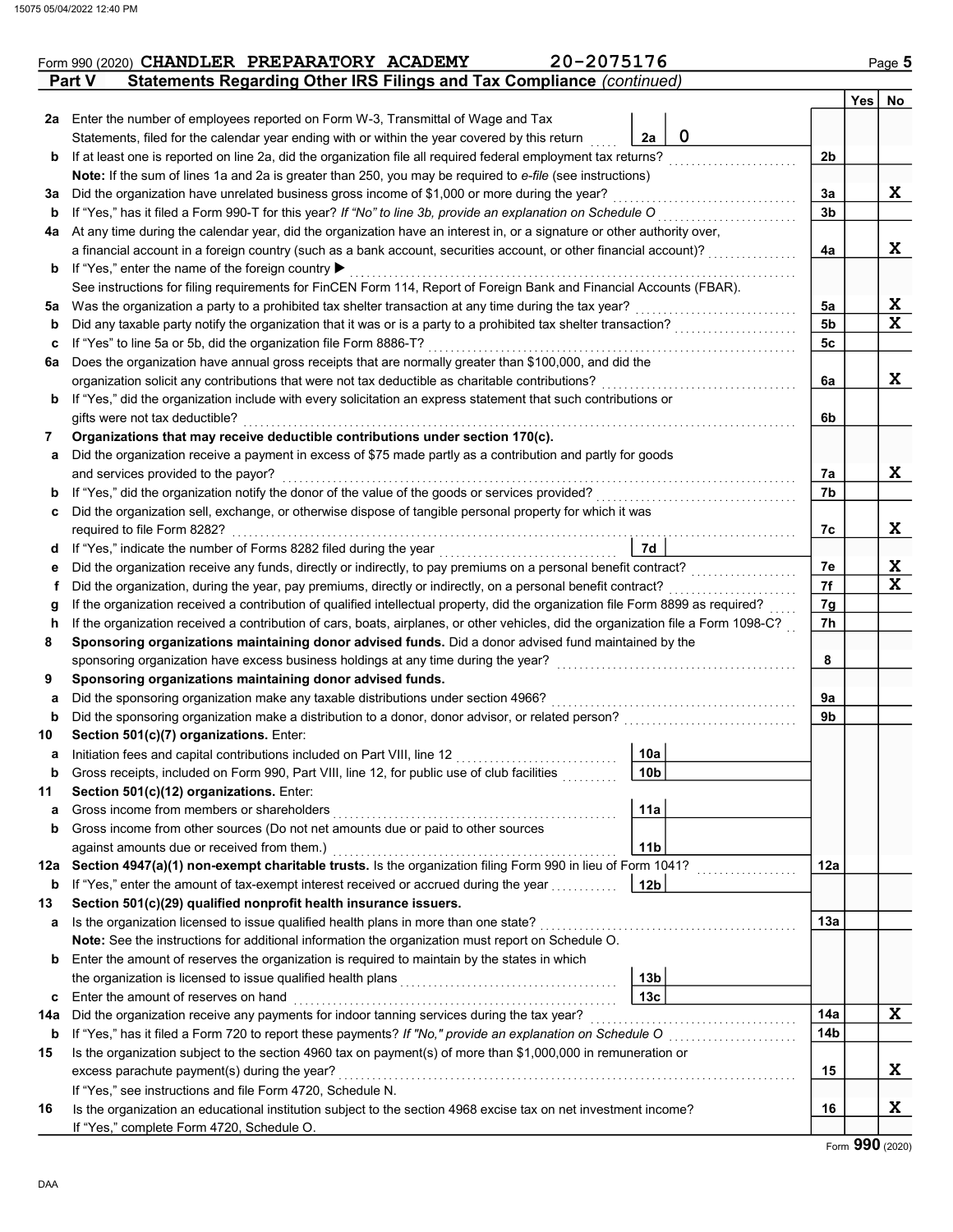|        | 20-2075176<br>Form 990 (2020) CHANDLER PREPARATORY ACADEMY                                                                          |    |   |                |                         |                         | Page $6$                |
|--------|-------------------------------------------------------------------------------------------------------------------------------------|----|---|----------------|-------------------------|-------------------------|-------------------------|
|        | <b>Part VI</b><br>Governance, Management, and Disclosure For each "Yes" response to lines 2 through 7b below, and for a "No"        |    |   |                |                         |                         |                         |
|        | response to line 8a, 8b, or 10b below, describe the circumstances, processes, or changes on Schedule O. See instructions.           |    |   |                |                         |                         |                         |
|        | Check if Schedule O contains a response or note to any line in this Part VI                                                         |    |   |                |                         |                         | <b>X</b>                |
|        | <b>Section A. Governing Body and Management</b>                                                                                     |    |   |                |                         |                         |                         |
|        |                                                                                                                                     |    |   |                |                         | <b>Yes</b>              | No                      |
| 1a     | Enter the number of voting members of the governing body at the end of the tax year                                                 | 1a | 5 |                |                         |                         |                         |
|        | If there are material differences in voting rights among members of the governing body, or                                          |    |   |                |                         |                         |                         |
|        | if the governing body delegated broad authority to an executive committee or similar                                                |    |   |                |                         |                         |                         |
|        | committee, explain on Schedule O.                                                                                                   |    |   |                |                         |                         |                         |
| þ      | Enter the number of voting members included on line 1a, above, who are independent                                                  | 1b | 5 |                |                         |                         |                         |
| 2      | Did any officer, director, trustee, or key employee have a family relationship or a business relationship with                      |    |   |                |                         |                         |                         |
|        | any other officer, director, trustee, or key employee?                                                                              |    |   | 2              |                         |                         | X                       |
| 3      | Did the organization delegate control over management duties customarily performed by or under the direct                           |    |   |                |                         |                         |                         |
|        | supervision of officers, directors, trustees, or key employees to a management company or other person?                             |    |   |                | 3                       |                         |                         |
| 4      | Did the organization make any significant changes to its governing documents since the prior Form 990 was filed?                    |    |   |                | $\overline{\mathbf{4}}$ |                         | $rac{X}{X}$             |
| 5      | Did the organization become aware during the year of a significant diversion of the organization's assets?                          |    |   | $\overline{5}$ |                         |                         | $\overline{\mathbf{x}}$ |
| 6      | Did the organization have members or stockholders?                                                                                  |    |   | 6              |                         | $\mathbf x$             |                         |
| 7a     | Did the organization have members, stockholders, or other persons who had the power to elect or appoint                             |    |   |                |                         |                         |                         |
|        | one or more members of the governing body?                                                                                          |    |   |                | 7a                      | X                       |                         |
| b      | Are any governance decisions of the organization reserved to (or subject to approval by) members,                                   |    |   |                |                         |                         |                         |
|        | stockholders, or persons other than the governing body?                                                                             |    |   |                | 7b                      | X                       |                         |
| 8      | Did the organization contemporaneously document the meetings held or written actions undertaken during the year by the following:   |    |   |                |                         |                         |                         |
| а      | The governing body?                                                                                                                 |    |   |                | 8a                      | X                       |                         |
| þ      | Each committee with authority to act on behalf of the governing body?                                                               |    |   | 8b             |                         | $\overline{\mathbf{x}}$ |                         |
| 9      | Is there any officer, director, trustee, or key employee listed in Part VII, Section A, who cannot be reached at                    |    |   |                |                         |                         |                         |
|        | the organization's mailing address? If "Yes," provide the names and addresses on Schedule O                                         |    |   |                | 9                       |                         | X                       |
|        | Section B. Policies (This Section B requests information about policies not required by the Internal Revenue Code.)                 |    |   |                |                         |                         |                         |
|        |                                                                                                                                     |    |   |                |                         | Yes                     | No                      |
| 10a    | Did the organization have local chapters, branches, or affiliates?                                                                  |    |   |                | 10a                     |                         | X                       |
| b      | If "Yes," did the organization have written policies and procedures governing the activities of such chapters,                      |    |   |                |                         |                         |                         |
|        | affiliates, and branches to ensure their operations are consistent with the organization's exempt purposes?                         |    |   |                | 10 <sub>b</sub>         |                         |                         |
| 11a    | Has the organization provided a complete copy of this Form 990 to all members of its governing body before filing the form?         |    |   |                | 11a                     | $\mathbf x$             |                         |
| b      | Describe in Schedule O the process, if any, used by the organization to review this Form 990.                                       |    |   |                |                         |                         |                         |
| 12a    | Did the organization have a written conflict of interest policy? If "No," go to line 13                                             |    |   |                | 12a                     | X                       |                         |
| b      | Were officers, directors, or trustees, and key employees required to disclose annually interests that could give rise to conflicts? |    |   |                | 12 <sub>b</sub>         | $\mathbf x$             |                         |
|        | Did the organization regularly and consistently monitor and enforce compliance with the policy? If "Yes,"                           |    |   |                |                         |                         |                         |
|        | describe in Schedule O how this was done                                                                                            |    |   |                | 12c                     | X                       |                         |
| 13     | Did the organization have a written whistleblower policy?                                                                           |    |   |                | 13                      | $\mathbf x$             |                         |
| 14     | Did the organization have a written document retention and destruction policy?                                                      |    |   |                | 14                      | $\mathbf x$             |                         |
| 15     | Did the process for determining compensation of the following persons include a review and approval by                              |    |   |                |                         |                         |                         |
|        | independent persons, comparability data, and contemporaneous substantiation of the deliberation and decision?                       |    |   |                |                         |                         |                         |
|        | The organization's CEO, Executive Director, or top management official                                                              |    |   |                | 15a                     | X                       |                         |
| a<br>b | Other officers or key employees of the organization                                                                                 |    |   |                | 15 <sub>b</sub>         | $\mathbf x$             |                         |
|        | If "Yes" to line 15a or 15b, describe the process in Schedule O (see instructions).                                                 |    |   |                |                         |                         |                         |
| 16a    | Did the organization invest in, contribute assets to, or participate in a joint venture or similar arrangement                      |    |   |                |                         |                         |                         |
|        | with a taxable entity during the year?                                                                                              |    |   |                | 16a                     |                         | X                       |
|        | If "Yes," did the organization follow a written policy or procedure requiring the organization to evaluate its                      |    |   |                |                         |                         |                         |
| b      | participation in joint venture arrangements under applicable federal tax law, and take steps to safeguard the                       |    |   |                |                         |                         |                         |
|        |                                                                                                                                     |    |   |                |                         |                         |                         |
|        | <b>Section C. Disclosure</b>                                                                                                        |    |   |                | 16b                     |                         |                         |
|        |                                                                                                                                     |    |   |                |                         |                         |                         |
| 17     | List the states with which a copy of this Form 990 is required to be filed ▶ NONE                                                   |    |   |                |                         |                         |                         |
| 18     | Section 6104 requires an organization to make its Forms 1023 (1024 or 1024-A, if applicable), 990, and 990-T (Section 501(c)        |    |   |                |                         |                         |                         |
|        | (3)s only) available for public inspection. Indicate how you made these available. Check all that apply.                            |    |   |                |                         |                         |                         |
|        | Another's website $ \mathbf{X} $ Upon request<br>Other (explain on Schedule O)<br>Own website                                       |    |   |                |                         |                         |                         |
| 19     | Describe on Schedule O whether (and if so, how) the organization made its governing documents, conflict of interest policy, and     |    |   |                |                         |                         |                         |
|        | financial statements available to the public during the tax year.                                                                   |    |   |                |                         |                         |                         |
| 20     | State the name, address, and telephone number of the person who possesses the organization's books and records ▶                    |    |   |                |                         |                         |                         |
|        | 7205 N. PIMA ROAD<br>RON ZOROMSKI                                                                                                   |    |   |                |                         |                         |                         |
|        | AZ 85258<br><b>SCOTTDALE</b>                                                                                                        |    |   | 602-386-1881   |                         |                         |                         |
| DAA    |                                                                                                                                     |    |   |                |                         |                         | Form 990 (2020)         |

Form 990 (2020) CHANDLER PREPARATORY ACADEMY 20-2075176 Page 6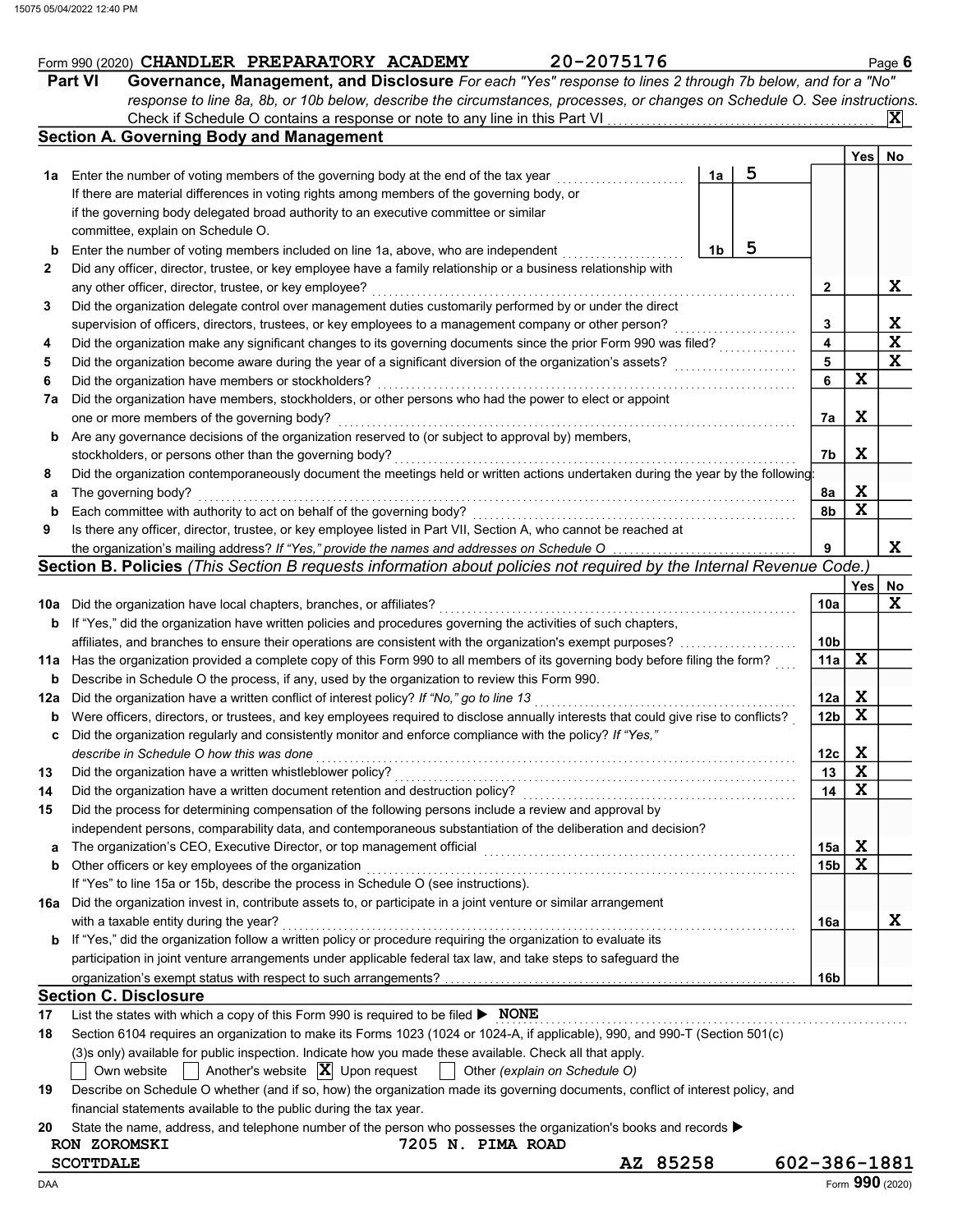## Part VII Compensation of Officers, Directors, Trustees, Key Employees, Highest Compensated Employees, and Form 990 (2020) CHANDLER PREPARATORY ACADEMY 20-2075176 Page 7

### Independent Contractors Check if Schedule O contains a response or note to any line in this Part VII

#### Section A. Officers, Directors, Trustees, Key Employees, and Highest Compensated Employees

1a Complete this table for all persons required to be listed. Report compensation for the calendar year ending with or within the organization's tax year.

• List all of the organization's **current** officers, directors, trustees (whether individuals or organizations), regardless of amount of proposation. Enter  $\Omega$  in columns  $(D)$ ,  $(E)$  and  $(E)$  if no componention was paid compensation. Enter -0- in columns (D), (E), and (F) if no compensation was paid.

• List all of the organization's **current** key employees, if any. See instructions for definition of "key employee."

• List the organization's five **current** highest compensated employees (other than an officer, director, trustee, or key employee)<br>• received reportable compensation (Box 5 of Form W 2 and/or Box 7 of Form 1000 MISC) of m

who received reportable compensation (Box 5 of Form W-2 and/or Box 7 of Form 1099-MISC) of more than \$100,000 from the organization and any related organizations.

 $\bullet$  List all of the organization's **former** officers, key employees, and highest compensated employees who received more than  $\Omega$  0.00 of reportable compensation from the erganization and any related erganizations. \$100,000 of reportable compensation from the organization and any related organizations.

 $\bullet$  List all of the organization's **former directors or trustees** that received, in the capacity as a former director or trustee of the entrance in the organization and any related organizations organization, more than \$10,000 of reportable compensation from the organization and any related organizations. See instructions for the order in which to list the persons above.

Check this box if neither the organization nor any related organization compensated any current officer, director, or trustee.

| (A)<br>Name and title              | (B)<br>Average<br>hours<br>per week<br>(list any               |                                   |                      |                | (C)<br>Position | (do not check more than one<br>box, unless person is both an<br>officer and a director/trustee) |        | (D)<br>Reportable<br>compensation<br>from the<br>organization<br>(W-2/1099-MISC) | (E)<br>Reportable<br>compensation<br>from related<br>organizations<br>(W-2/1099-MISC) | (F)<br><b>Estimated amount</b><br>of other<br>compensation<br>from the<br>organization and |
|------------------------------------|----------------------------------------------------------------|-----------------------------------|----------------------|----------------|-----------------|-------------------------------------------------------------------------------------------------|--------|----------------------------------------------------------------------------------|---------------------------------------------------------------------------------------|--------------------------------------------------------------------------------------------|
|                                    | hours for<br>related<br>organizations<br>below<br>dotted line) | Individual trustee<br>or director | nstitutional trustee | <b>Officer</b> | Key employee    | Highest compensated<br>employee                                                                 | Former |                                                                                  |                                                                                       | related organizations                                                                      |
| (1) ROBERT MULHERN                 |                                                                |                                   |                      |                |                 |                                                                                                 |        |                                                                                  |                                                                                       |                                                                                            |
| PRESIDENT                          | 2.00<br>0.00                                                   | $\mathbf x$                       |                      | $\mathbf x$    |                 |                                                                                                 |        | $\mathbf 0$                                                                      | $\mathbf 0$                                                                           | $\mathbf 0$                                                                                |
| (2) PHILIP TIRONE                  |                                                                |                                   |                      |                |                 |                                                                                                 |        |                                                                                  |                                                                                       |                                                                                            |
|                                    | 2.00<br>0.00                                                   |                                   |                      | $\mathbf x$    |                 |                                                                                                 |        |                                                                                  |                                                                                       |                                                                                            |
| VICE PRESIDENT<br>(3) DIANE BISHOP |                                                                | $\mathbf x$                       |                      |                |                 |                                                                                                 |        | 0                                                                                | 0                                                                                     | 0                                                                                          |
| <b>SECRETARY</b>                   | 2.00<br>0.00                                                   | $\mathbf x$                       |                      | $\mathbf x$    |                 |                                                                                                 |        | 0                                                                                | 0                                                                                     | 0                                                                                          |
| (4) CHRISTOFER PEREYRA             |                                                                |                                   |                      |                |                 |                                                                                                 |        |                                                                                  |                                                                                       |                                                                                            |
| <b>DIRECTOR</b>                    | 2.00<br>0.00                                                   | $\mathbf x$                       |                      |                |                 |                                                                                                 |        | $\mathbf 0$                                                                      | $\mathbf 0$                                                                           | $\mathbf 0$                                                                                |
| (5) JOHN PAUL POPPLETON            | 40.00                                                          |                                   |                      |                |                 |                                                                                                 |        |                                                                                  |                                                                                       |                                                                                            |
| <b>HEADMASTER</b>                  | 0.00                                                           |                                   |                      | $\mathbf x$    |                 |                                                                                                 |        | 0                                                                                | 92,392                                                                                | 17,575                                                                                     |
| (6)                                |                                                                |                                   |                      |                |                 |                                                                                                 |        |                                                                                  |                                                                                       |                                                                                            |
| (7)                                |                                                                |                                   |                      |                |                 |                                                                                                 |        |                                                                                  |                                                                                       |                                                                                            |
|                                    |                                                                |                                   |                      |                |                 |                                                                                                 |        |                                                                                  |                                                                                       |                                                                                            |
| (8)                                |                                                                |                                   |                      |                |                 |                                                                                                 |        |                                                                                  |                                                                                       |                                                                                            |
|                                    |                                                                |                                   |                      |                |                 |                                                                                                 |        |                                                                                  |                                                                                       |                                                                                            |
| (9)                                |                                                                |                                   |                      |                |                 |                                                                                                 |        |                                                                                  |                                                                                       |                                                                                            |
|                                    |                                                                |                                   |                      |                |                 |                                                                                                 |        |                                                                                  |                                                                                       |                                                                                            |
| (10)                               |                                                                |                                   |                      |                |                 |                                                                                                 |        |                                                                                  |                                                                                       |                                                                                            |
|                                    |                                                                |                                   |                      |                |                 |                                                                                                 |        |                                                                                  |                                                                                       |                                                                                            |
| (11)                               |                                                                |                                   |                      |                |                 |                                                                                                 |        |                                                                                  |                                                                                       |                                                                                            |
|                                    |                                                                |                                   |                      |                |                 |                                                                                                 |        |                                                                                  |                                                                                       |                                                                                            |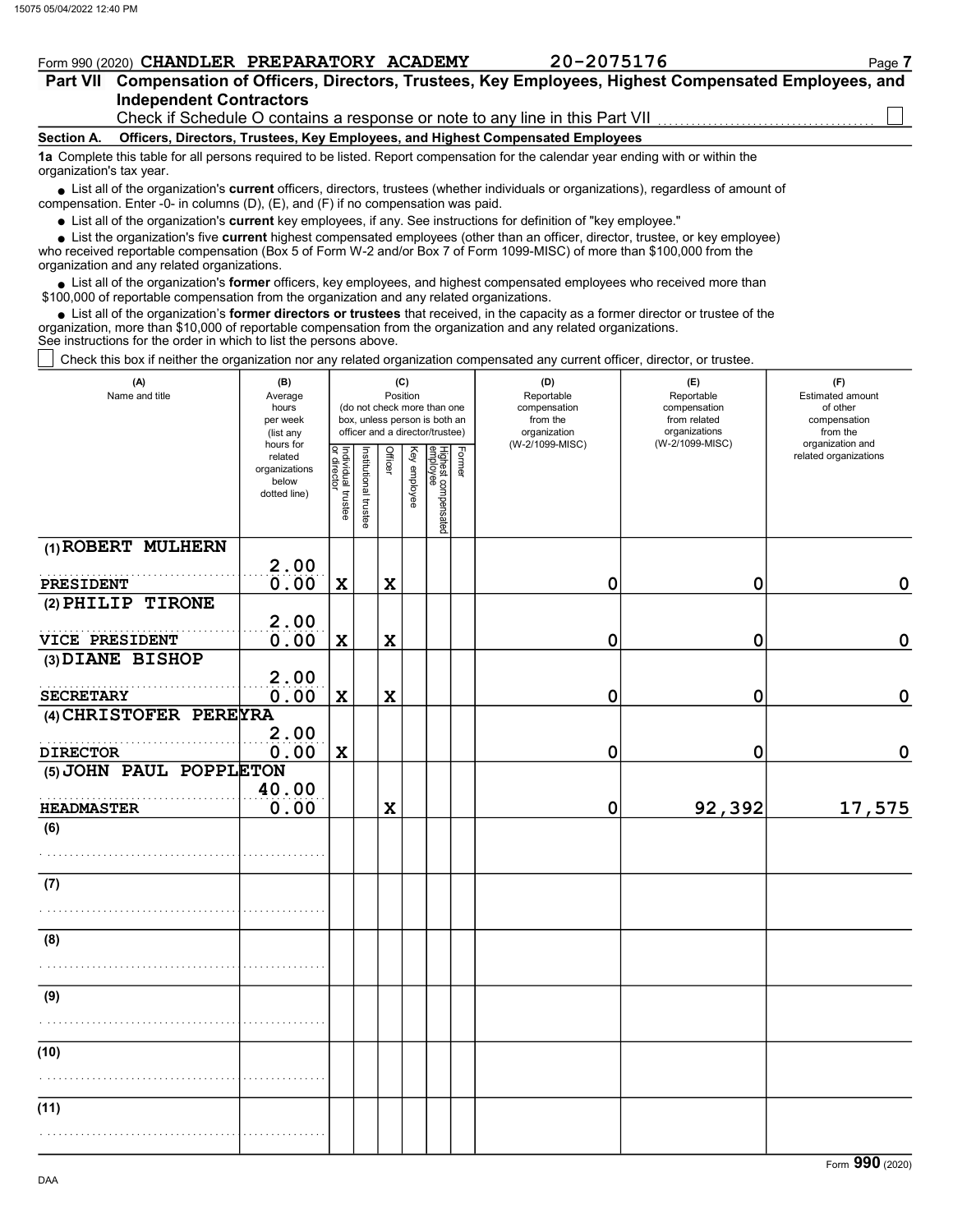|                       |            | Form 990 (2020) CHANDLER PREPARATORY ACADEMY                                                    |                                                                |                                   |                     |                 |                                                                                                 |                                 |                                                               | 20-2075176                                                                                                                                                                                                           |                                                                                                                                                                    |                       |                     | Page 8 |
|-----------------------|------------|-------------------------------------------------------------------------------------------------|----------------------------------------------------------------|-----------------------------------|---------------------|-----------------|-------------------------------------------------------------------------------------------------|---------------------------------|---------------------------------------------------------------|----------------------------------------------------------------------------------------------------------------------------------------------------------------------------------------------------------------------|--------------------------------------------------------------------------------------------------------------------------------------------------------------------|-----------------------|---------------------|--------|
|                       | Part VII   |                                                                                                 |                                                                |                                   |                     |                 |                                                                                                 |                                 |                                                               |                                                                                                                                                                                                                      | Section A. Officers, Directors, Trustees, Key Employees, and Highest Compensated Employees (continued)                                                             |                       |                     |        |
| (A)<br>Name and title |            | (B)<br>Average<br>hours<br>per week<br>(list any                                                |                                                                |                                   |                     | (C)<br>Position | (do not check more than one<br>box, unless person is both an<br>officer and a director/trustee) |                                 | (D)<br>Reportable<br>compensation<br>from the<br>organization | (E)<br>Reportable<br>compensation<br>from related<br>organizations<br>(W-2/1099-MISC)                                                                                                                                | (F)<br><b>Estimated amount</b><br>of other<br>compensation<br>from the<br>organization and                                                                         |                       |                     |        |
|                       |            |                                                                                                 | hours for<br>related<br>organizations<br>below<br>dotted line) | Individual trustee<br>or director | nstitutional truste | Officer         | Key employee                                                                                    | Highest compensated<br>employee | Former                                                        | (W-2/1099-MISC)                                                                                                                                                                                                      |                                                                                                                                                                    | related organizations |                     |        |
|                       |            |                                                                                                 |                                                                |                                   |                     |                 |                                                                                                 |                                 |                                                               |                                                                                                                                                                                                                      |                                                                                                                                                                    |                       |                     |        |
|                       |            |                                                                                                 |                                                                |                                   |                     |                 |                                                                                                 |                                 |                                                               |                                                                                                                                                                                                                      |                                                                                                                                                                    |                       |                     |        |
|                       |            |                                                                                                 |                                                                |                                   |                     |                 |                                                                                                 |                                 |                                                               |                                                                                                                                                                                                                      |                                                                                                                                                                    |                       |                     |        |
|                       |            |                                                                                                 |                                                                |                                   |                     |                 |                                                                                                 |                                 |                                                               |                                                                                                                                                                                                                      |                                                                                                                                                                    |                       |                     |        |
|                       |            |                                                                                                 |                                                                |                                   |                     |                 |                                                                                                 |                                 |                                                               |                                                                                                                                                                                                                      |                                                                                                                                                                    |                       |                     |        |
|                       |            |                                                                                                 |                                                                |                                   |                     |                 |                                                                                                 |                                 |                                                               |                                                                                                                                                                                                                      |                                                                                                                                                                    |                       |                     |        |
|                       |            |                                                                                                 |                                                                |                                   |                     |                 |                                                                                                 |                                 |                                                               |                                                                                                                                                                                                                      |                                                                                                                                                                    |                       |                     |        |
|                       |            |                                                                                                 |                                                                |                                   |                     |                 |                                                                                                 |                                 |                                                               |                                                                                                                                                                                                                      |                                                                                                                                                                    |                       |                     |        |
|                       |            | c Total from continuation sheets to Part VII, Section A                                         |                                                                |                                   |                     |                 |                                                                                                 |                                 |                                                               |                                                                                                                                                                                                                      | 92,392                                                                                                                                                             |                       | 17,575              |        |
| d<br>$\mathbf{2}$     |            | Total (add lines 1b and 1c)<br>reportable compensation from the organization $\triangleright$ 0 |                                                                |                                   |                     |                 |                                                                                                 |                                 |                                                               | Total number of individuals (including but not limited to those listed above) who received more than \$100,000 of                                                                                                    | 92,392                                                                                                                                                             |                       | 17,575              |        |
|                       |            |                                                                                                 |                                                                |                                   |                     |                 |                                                                                                 |                                 |                                                               |                                                                                                                                                                                                                      |                                                                                                                                                                    |                       | Yes                 | No     |
| 3                     |            | employee on line 1a? If "Yes," complete Schedule J for such individual                          |                                                                |                                   |                     |                 |                                                                                                 |                                 |                                                               | Did the organization list any former officer, director, trustee, key employee, or highest compensated                                                                                                                |                                                                                                                                                                    | 3                     |                     | X      |
| 4                     |            |                                                                                                 |                                                                |                                   |                     |                 |                                                                                                 |                                 |                                                               | For any individual listed on line 1a, is the sum of reportable compensation and other compensation from the<br>organization and related organizations greater than \$150,000? If "Yes," complete Schedule J for such |                                                                                                                                                                    |                       |                     |        |
| 5                     | individual |                                                                                                 |                                                                |                                   |                     |                 |                                                                                                 |                                 |                                                               | Did any person listed on line 1a receive or accrue compensation from any unrelated organization or individual                                                                                                        |                                                                                                                                                                    | 4                     |                     | X      |
|                       |            | <b>Section B. Independent Contractors</b>                                                       |                                                                |                                   |                     |                 |                                                                                                 |                                 |                                                               |                                                                                                                                                                                                                      |                                                                                                                                                                    | 5                     |                     | X      |
| 1                     |            |                                                                                                 |                                                                |                                   |                     |                 |                                                                                                 |                                 |                                                               | Complete this table for your five highest compensated independent contractors that received more than \$100,000 of                                                                                                   |                                                                                                                                                                    |                       |                     |        |
|                       |            |                                                                                                 | (A)<br>Name and business address                               |                                   |                     |                 |                                                                                                 |                                 |                                                               |                                                                                                                                                                                                                      | compensation from the organization. Report compensation for the calendar year ending with or within the organization's tax year.<br>(B)<br>Description of services |                       | (C)<br>Compensation |        |
|                       |            |                                                                                                 |                                                                |                                   |                     |                 |                                                                                                 |                                 |                                                               |                                                                                                                                                                                                                      |                                                                                                                                                                    |                       |                     |        |
|                       |            |                                                                                                 |                                                                |                                   |                     |                 |                                                                                                 |                                 |                                                               |                                                                                                                                                                                                                      |                                                                                                                                                                    |                       |                     |        |
|                       |            |                                                                                                 |                                                                |                                   |                     |                 |                                                                                                 |                                 |                                                               |                                                                                                                                                                                                                      |                                                                                                                                                                    |                       |                     |        |
|                       |            |                                                                                                 |                                                                |                                   |                     |                 |                                                                                                 |                                 |                                                               |                                                                                                                                                                                                                      |                                                                                                                                                                    |                       |                     |        |
| $\mathbf{2}$          |            | received more than \$100,000 of compensation from the organization ▶                            |                                                                |                                   |                     |                 |                                                                                                 |                                 |                                                               | Total number of independent contractors (including but not limited to those listed above) who                                                                                                                        | 0                                                                                                                                                                  |                       |                     |        |

DAA Form 990 (2020)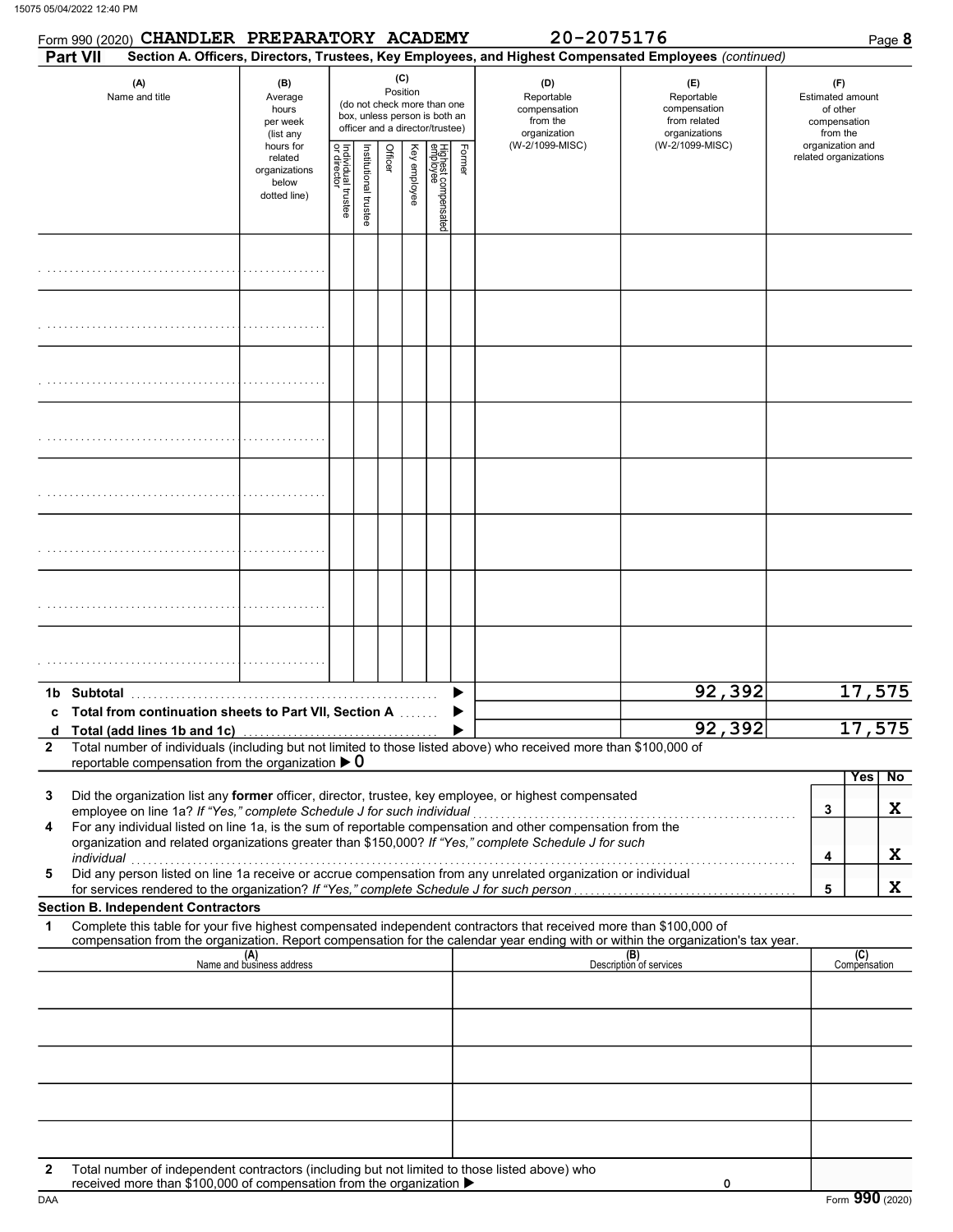## Form 990 (2020) CHANDLER PREPARATORY ACADEMY 20-2075176 Page 9

Part VIII Statement of Revenue

|                                                           |     |                                                         |    |                                         |                 |   |                       | Check if Schedule O contains a response or note to any line in this Part VIII |                                              |                                      |                                                               |
|-----------------------------------------------------------|-----|---------------------------------------------------------|----|-----------------------------------------|-----------------|---|-----------------------|-------------------------------------------------------------------------------|----------------------------------------------|--------------------------------------|---------------------------------------------------------------|
|                                                           |     |                                                         |    |                                         |                 |   |                       | (A)<br>Total revenue                                                          | (B)<br>Related or exempt<br>function revenue | (C)<br>Unrelated<br>business revenue | (D)<br>Revenue excluded<br>from tax under<br>sections 512-514 |
| Contributions, Gifts, Grants<br>and Other Similar Amounts |     | 1a Federated campaigns                                  |    |                                         | 1a              |   |                       |                                                                               |                                              |                                      |                                                               |
|                                                           |     | <b>b</b> Membership dues                                |    | .                                       | 1 <sub>b</sub>  |   |                       |                                                                               |                                              |                                      |                                                               |
|                                                           |     | c Fundraising events                                    |    | .                                       | 1 <sub>c</sub>  |   |                       |                                                                               |                                              |                                      |                                                               |
|                                                           |     | d Related organizations                                 |    | .                                       | 1 <sub>d</sub>  |   |                       |                                                                               |                                              |                                      |                                                               |
|                                                           |     | e Government grants (contributions)                     |    |                                         | 1e              |   | 524,564               |                                                                               |                                              |                                      |                                                               |
|                                                           |     | f All other contributions, gifts, grants,               |    |                                         |                 |   |                       |                                                                               |                                              |                                      |                                                               |
|                                                           |     | and similar amounts not included above                  |    |                                         | 1f              |   | 688,287               |                                                                               |                                              |                                      |                                                               |
|                                                           |     | g Noncash contributions included in lines 1a-1f.        |    |                                         | 1g $\vert$ \$   |   |                       |                                                                               |                                              |                                      |                                                               |
|                                                           |     |                                                         |    |                                         |                 |   | $\blacktriangleright$ | 1,212,851                                                                     |                                              |                                      |                                                               |
|                                                           |     |                                                         |    |                                         |                 |   | <b>Business Code</b>  |                                                                               |                                              |                                      |                                                               |
|                                                           | 2a  | STATE EQUALIZATION                                      |    |                                         |                 |   | 611710                | 5,605,393                                                                     | 5,605,393                                    |                                      |                                                               |
|                                                           | b   | CLASSROOM SITE FUNDS                                    |    |                                         |                 |   | 611710                | $\overline{378,335}$                                                          | 378,335                                      |                                      |                                                               |
|                                                           | c   |                                                         |    | CO-CURRICULAR ACTIVITIES                |                 |   | 611710                | 186,973                                                                       | 186,973                                      |                                      |                                                               |
| Program Service<br>Revenue                                | d   | PSO REVENUE                                             |    |                                         |                 |   | 611710                | 25,216                                                                        | 25, 216                                      |                                      |                                                               |
|                                                           |     |                                                         |    |                                         |                 |   |                       |                                                                               |                                              |                                      |                                                               |
|                                                           |     | f All other program service revenue                     |    |                                         |                 |   |                       |                                                                               |                                              |                                      |                                                               |
|                                                           |     |                                                         |    |                                         |                 |   | $\blacktriangleright$ | 6, 195, 917                                                                   |                                              |                                      |                                                               |
|                                                           |     | 3 Investment income (including dividends, interest, and |    |                                         |                 |   |                       |                                                                               |                                              |                                      |                                                               |
|                                                           |     | other similar amounts)                                  |    |                                         |                 |   | ▶                     | 355                                                                           |                                              |                                      | 355                                                           |
|                                                           | 4   | Income from investment of tax-exempt bond proceeds      |    |                                         |                 |   | ▶                     |                                                                               |                                              |                                      |                                                               |
|                                                           | 5   |                                                         |    |                                         |                 |   | ▶                     |                                                                               |                                              |                                      |                                                               |
|                                                           |     | (i) Real                                                |    |                                         |                 |   | (ii) Personal         |                                                                               |                                              |                                      |                                                               |
|                                                           |     | 6a Gross rents                                          | 6a |                                         | 38,360          |   |                       |                                                                               |                                              |                                      |                                                               |
|                                                           | b   | Less: rental expenses                                   | 6b |                                         |                 |   |                       |                                                                               |                                              |                                      |                                                               |
|                                                           |     | <b>C</b> Rental inc. or (loss)                          | 6c |                                         | 38,360          |   |                       |                                                                               |                                              |                                      |                                                               |
|                                                           | d   |                                                         |    |                                         |                 |   | ▶                     | 38,360                                                                        |                                              |                                      | 38,360                                                        |
|                                                           |     | <b>7a</b> Gross amount from<br>sales of assets          |    | (i) Securities                          |                 |   | (ii) Other            |                                                                               |                                              |                                      |                                                               |
|                                                           |     | other than inventory                                    | 7a |                                         |                 |   |                       |                                                                               |                                              |                                      |                                                               |
|                                                           |     | <b>b</b> Less: cost or other                            |    |                                         |                 |   |                       |                                                                               |                                              |                                      |                                                               |
|                                                           |     | basis and sales exps.                                   | 7b |                                         |                 |   |                       |                                                                               |                                              |                                      |                                                               |
| Other Revenue                                             |     | c Gain or (loss)                                        | 7c |                                         |                 |   |                       |                                                                               |                                              |                                      |                                                               |
|                                                           |     |                                                         |    |                                         |                 |   | ▶                     |                                                                               |                                              |                                      |                                                               |
|                                                           |     | 8a Gross income from fundraising events                 |    |                                         |                 |   |                       |                                                                               |                                              |                                      |                                                               |
|                                                           |     | (not including \$                                       |    |                                         |                 |   |                       |                                                                               |                                              |                                      |                                                               |
|                                                           |     | of contributions reported on line 1c).                  |    |                                         |                 |   |                       |                                                                               |                                              |                                      |                                                               |
|                                                           |     | See Part IV, line 18                                    |    | .                                       | 8а              |   |                       |                                                                               |                                              |                                      |                                                               |
|                                                           |     | <b>b</b> Less: direct expenses                          |    |                                         | 8b              |   |                       |                                                                               |                                              |                                      |                                                               |
|                                                           |     | c Net income or (loss) from fundraising events          |    |                                         |                 |   | ▶                     |                                                                               |                                              |                                      |                                                               |
|                                                           |     | 9a Gross income from gaming activities.                 |    |                                         |                 |   |                       |                                                                               |                                              |                                      |                                                               |
|                                                           |     | See Part IV, line 19                                    |    | <u>.</u><br>1999 - Personald II II II I | 9а              |   |                       |                                                                               |                                              |                                      |                                                               |
|                                                           |     | <b>b</b> Less: direct expenses                          |    |                                         | 9 <sub>b</sub>  |   |                       |                                                                               |                                              |                                      |                                                               |
|                                                           |     | c Net income or (loss) from gaming activities           |    |                                         |                 | . | ▶                     |                                                                               |                                              |                                      |                                                               |
|                                                           |     | 10a Gross sales of inventory, less                      |    |                                         |                 |   |                       |                                                                               |                                              |                                      |                                                               |
|                                                           |     | returns and allowances                                  |    |                                         | 10a             |   |                       |                                                                               |                                              |                                      |                                                               |
|                                                           |     | <b>b</b> Less: cost of goods sold                       |    |                                         | 10 <sub>b</sub> |   |                       |                                                                               |                                              |                                      |                                                               |
|                                                           |     | c Net income or (loss) from sales of inventory          |    |                                         |                 |   | ▶                     |                                                                               |                                              |                                      |                                                               |
|                                                           |     |                                                         |    |                                         |                 |   | <b>Business Code</b>  |                                                                               |                                              |                                      |                                                               |
|                                                           | 11a | OTHER                                                   |    |                                         |                 |   | 611710                | 27,253                                                                        | 27,253                                       |                                      |                                                               |
|                                                           | b   |                                                         |    |                                         |                 |   |                       |                                                                               |                                              |                                      |                                                               |
| Miscellaneous<br>Revenue                                  |     |                                                         |    |                                         |                 |   |                       |                                                                               |                                              |                                      |                                                               |
|                                                           |     |                                                         |    |                                         |                 |   |                       |                                                                               |                                              |                                      |                                                               |
|                                                           |     |                                                         |    |                                         |                 |   | ▶                     | 27,253                                                                        |                                              |                                      |                                                               |
|                                                           |     |                                                         |    |                                         |                 |   |                       | 7,474,736                                                                     | 6,223,170                                    | $\overline{0}$                       | 38,715                                                        |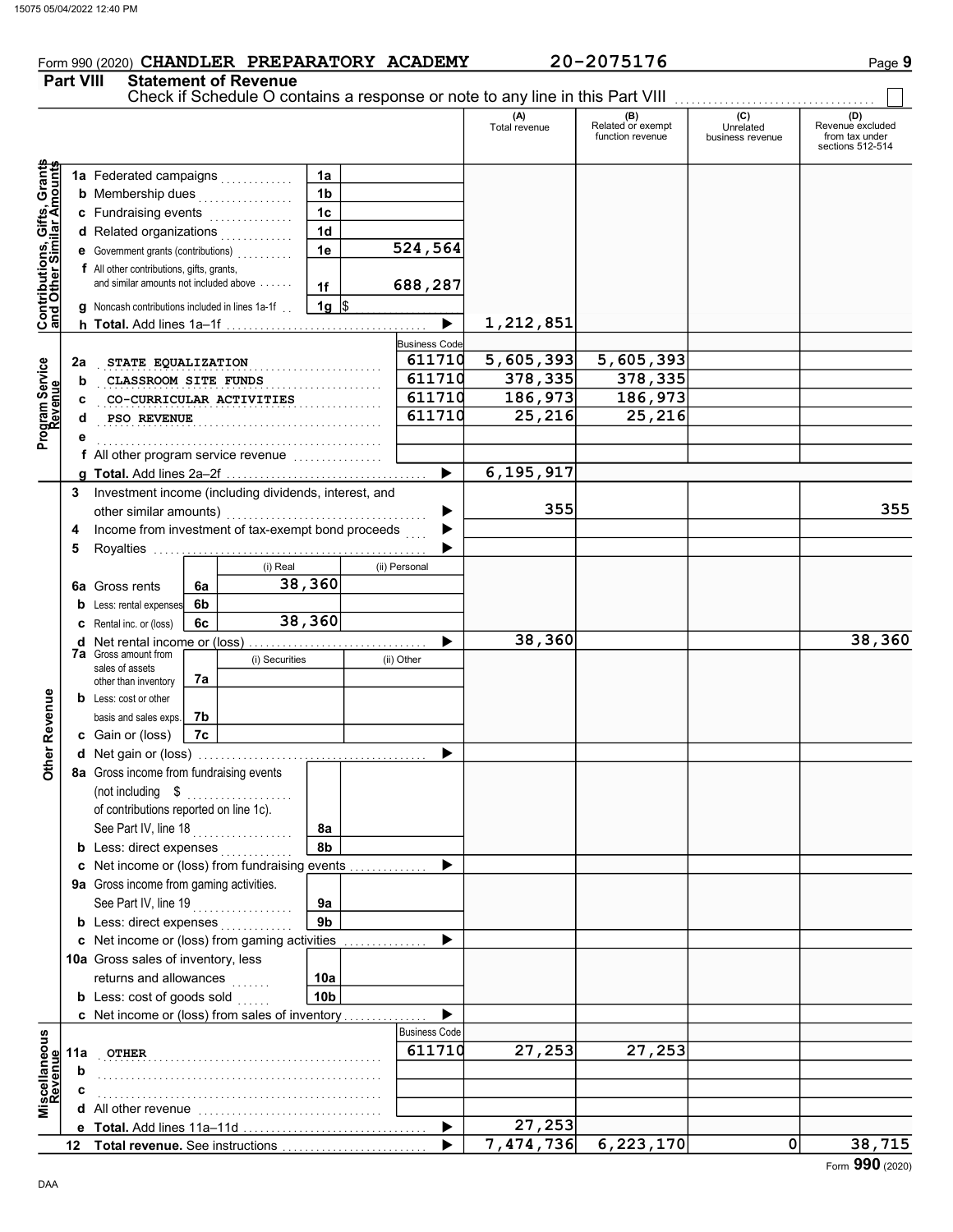## Form 990 (2020) CHANDLER PREPARATORY ACADEMY 20-2075176 Page 10

**Part IX Statement of Functional Expenses** 

| Check if Schedule O contains a response or note to any line in this Part IX<br>(A)<br>Total expenses<br>(C)<br>(B)<br>Do not include amounts reported on lines 6b,<br>Program service<br>Management and<br>7b, 8b, 9b, and 10b of Part VIII.<br>general expenses<br>expenses<br>Grants and other assistance to domestic organizations<br>1 | (D)<br>Fundraising<br>expenses |
|--------------------------------------------------------------------------------------------------------------------------------------------------------------------------------------------------------------------------------------------------------------------------------------------------------------------------------------------|--------------------------------|
|                                                                                                                                                                                                                                                                                                                                            |                                |
|                                                                                                                                                                                                                                                                                                                                            |                                |
|                                                                                                                                                                                                                                                                                                                                            |                                |
|                                                                                                                                                                                                                                                                                                                                            |                                |
| and domestic governments. See Part IV, line 21                                                                                                                                                                                                                                                                                             |                                |
| Grants and other assistance to domestic<br>$\mathbf{2}$                                                                                                                                                                                                                                                                                    |                                |
| individuals. See Part IV, line 22                                                                                                                                                                                                                                                                                                          |                                |
| Grants and other assistance to foreign<br>3                                                                                                                                                                                                                                                                                                |                                |
| organizations, foreign governments, and foreign                                                                                                                                                                                                                                                                                            |                                |
| individuals. See Part IV, lines 15 and 16                                                                                                                                                                                                                                                                                                  |                                |
| Benefits paid to or for members<br>4                                                                                                                                                                                                                                                                                                       |                                |
| Compensation of current officers, directors,<br>5                                                                                                                                                                                                                                                                                          |                                |
| 109,967<br>92,611<br>16,517<br>trustees, and key employees                                                                                                                                                                                                                                                                                 | 839                            |
| Compensation not included above to disqualified<br>6                                                                                                                                                                                                                                                                                       |                                |
| persons (as defined under section 4958(f)(1)) and                                                                                                                                                                                                                                                                                          |                                |
| persons described in section 4958(c)(3)(B)                                                                                                                                                                                                                                                                                                 |                                |
| 3,294,664<br>2,774,682<br>494,847<br>Other salaries and wages<br>7                                                                                                                                                                                                                                                                         | 25, 135                        |
| Pension plan accruals and contributions (include<br>8                                                                                                                                                                                                                                                                                      |                                |
| 47,139<br>560,910<br>40,126<br>6,603<br>78,568<br>section 401(k) and 403(b) employer contributions)                                                                                                                                                                                                                                        | 410                            |
| 477,468<br>9                                                                                                                                                                                                                                                                                                                               | $\frac{4,874}{2,216}$          |
| 254,983<br>35,716<br>217,051<br>Payroll taxes<br>10                                                                                                                                                                                                                                                                                        |                                |
| Fees for services (nonemployees):<br>11                                                                                                                                                                                                                                                                                                    |                                |
| 487,231<br>598,373<br>111,142<br>Management<br>а                                                                                                                                                                                                                                                                                           |                                |
| 7,838<br>1,413<br>$\frac{6,425}{8,772}$<br>b<br>Legal                                                                                                                                                                                                                                                                                      |                                |
| 10,700<br>1,928<br>Accounting<br>c                                                                                                                                                                                                                                                                                                         |                                |
| Lobbying<br>d                                                                                                                                                                                                                                                                                                                              |                                |
| Professional fundraising services. See Part IV, line 17<br>е                                                                                                                                                                                                                                                                               |                                |
| Investment management fees<br>f                                                                                                                                                                                                                                                                                                            |                                |
| Other. (If line 11g amount exceeds 10% of line 25, column<br>a                                                                                                                                                                                                                                                                             |                                |
| 95,254<br>78,087<br>17,167<br>(A) amount, list line 11g expenses on Schedule O.)                                                                                                                                                                                                                                                           |                                |
| 12 Advertising and promotion [1] [1] Advertising and promotion                                                                                                                                                                                                                                                                             |                                |
| 13,456<br><u>9,780</u><br>3,676<br>Office expenses<br>13                                                                                                                                                                                                                                                                                   |                                |
| $\overline{54,516}$<br>66,951<br>12,435<br>14                                                                                                                                                                                                                                                                                              |                                |
| Royalties<br>15                                                                                                                                                                                                                                                                                                                            |                                |
| 897,559<br>771,440<br>126,119<br>16                                                                                                                                                                                                                                                                                                        |                                |
| 17                                                                                                                                                                                                                                                                                                                                         |                                |
| 18 Payments of travel or entertainment expenses                                                                                                                                                                                                                                                                                            |                                |
| for any federal, state, or local public officials                                                                                                                                                                                                                                                                                          |                                |
| Conferences, conventions, and meetings<br>19                                                                                                                                                                                                                                                                                               |                                |
| Interest<br>20                                                                                                                                                                                                                                                                                                                             |                                |
| Payments to affiliates<br>21                                                                                                                                                                                                                                                                                                               |                                |
| 183,344<br>157,582<br>25,762<br>Depreciation, depletion, and amortization<br>22                                                                                                                                                                                                                                                            |                                |
| 23<br>Insurance                                                                                                                                                                                                                                                                                                                            |                                |
| Other expenses. Itemize expenses not covered<br>24                                                                                                                                                                                                                                                                                         |                                |
| above (List miscellaneous expenses on line 24e. If                                                                                                                                                                                                                                                                                         |                                |
| line 24e amount exceeds 10% of line 25, column                                                                                                                                                                                                                                                                                             |                                |
| (A) amount, list line 24e expenses on Schedule O.)                                                                                                                                                                                                                                                                                         |                                |
| 281,940<br>242,319<br>39,621<br>REPAIRS & MAINTENANCE<br>a<br>207,930<br>190,841                                                                                                                                                                                                                                                           |                                |
| 17,089<br>SUPPLIES & AIDS<br>b<br>143,330                                                                                                                                                                                                                                                                                                  |                                |
| 143,330<br>CO-CURRICULAR ACTIVITIES<br>C                                                                                                                                                                                                                                                                                                   |                                |
| 110,440<br>89,927<br>$\overline{20,513}$<br><b>OTHER</b><br>d<br>93,270                                                                                                                                                                                                                                                                    |                                |
| 72,446<br>16,525<br>All other expenses<br>е<br>6,978,048<br>$\overline{5,914,634}$                                                                                                                                                                                                                                                         | 4,299<br>37,773                |
| 1,025,641<br>Total functional expenses. Add lines 1 through 24e<br>25<br><b>Joint costs.</b> Complete this line only if the<br>26                                                                                                                                                                                                          |                                |
| organization reported in column (B) joint costs                                                                                                                                                                                                                                                                                            |                                |
| from a combined educational campaign and                                                                                                                                                                                                                                                                                                   |                                |
| fundraising solicitation. Check here $\blacktriangleright$   if<br>following SOP 98-2 (ASC 958-720)                                                                                                                                                                                                                                        |                                |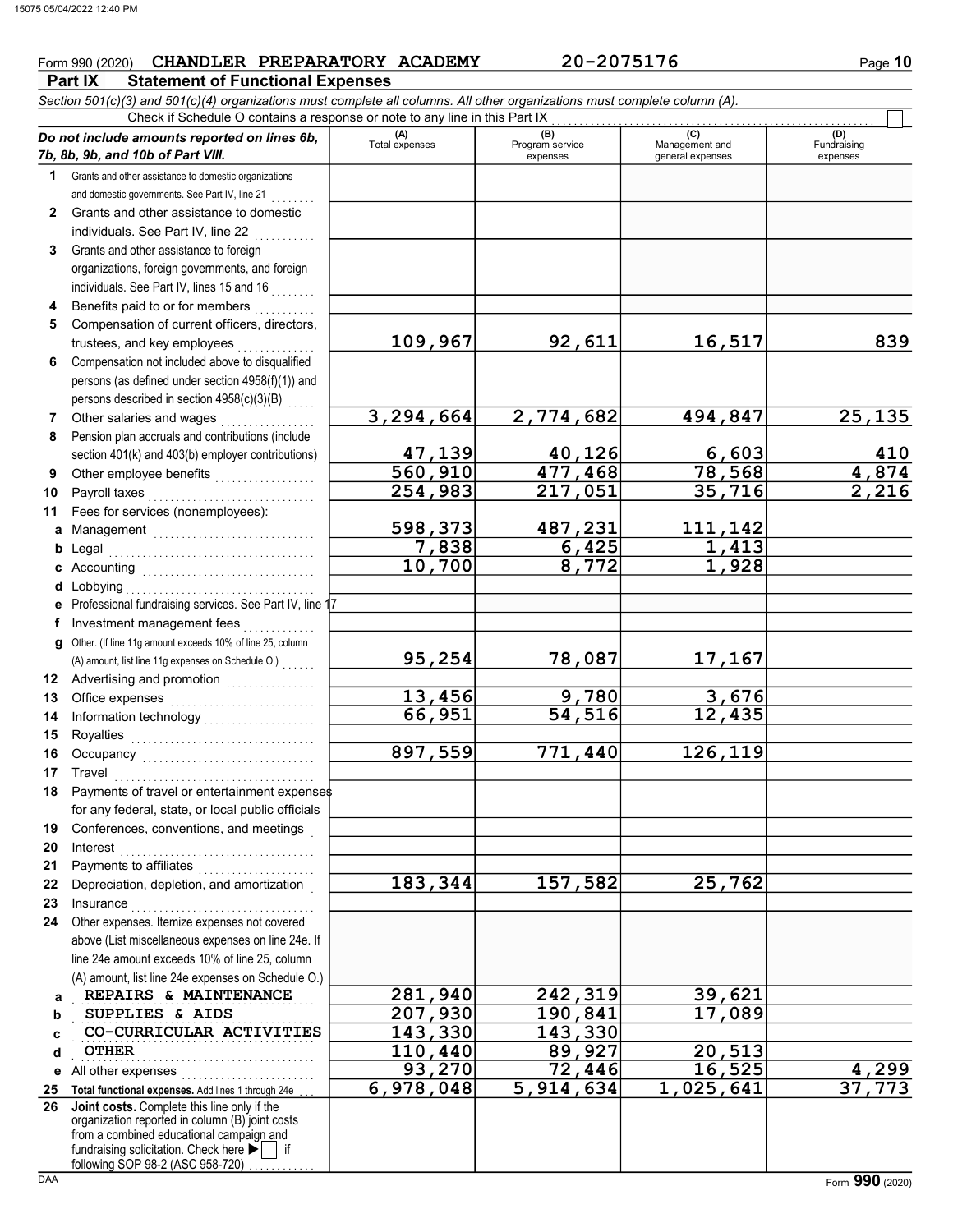### Form 990 (2020) CHANDLER PREPARATORY ACADEMY  $20-2075176$  Page 11 CHANDLER PREPARATORY ACADEMY 20-2075176

|                             | Part X | <b>Balance Sheet</b>                                                                                                                                                                                                                                                                                                                                                                                                                                                                                                                      |               |                        |                           |                         |             |
|-----------------------------|--------|-------------------------------------------------------------------------------------------------------------------------------------------------------------------------------------------------------------------------------------------------------------------------------------------------------------------------------------------------------------------------------------------------------------------------------------------------------------------------------------------------------------------------------------------|---------------|------------------------|---------------------------|-------------------------|-------------|
|                             |        | Check if Schedule O contains a response or note to any line in this Part X                                                                                                                                                                                                                                                                                                                                                                                                                                                                |               |                        |                           |                         |             |
|                             |        |                                                                                                                                                                                                                                                                                                                                                                                                                                                                                                                                           |               |                        | (A)                       |                         | (B)         |
|                             |        |                                                                                                                                                                                                                                                                                                                                                                                                                                                                                                                                           |               |                        | Beginning of year         |                         | End of year |
|                             | 1      | $\textbf{Cash—non-interest-bearing} \label{q:task} \begin{minipage}[c]{0.9\textwidth} \begin{minipage}[c]{0.9\textwidth} \centering \begin{minipage}[c]{0.9\textwidth} \centering \end{minipage} \end{minipage} \begin{minipage}[c]{0.9\textwidth} \centering \begin{minipage}[c]{0.9\textwidth} \centering \end{minipage} \end{minipage} \begin{minipage}[c]{0.9\textwidth} \centering \begin{minipage}[c]{0.9\textwidth} \centering \end{minipage} \end{minipage} \begin{minipage}[c]{0.9\textwidth} \centering \begin{minipage}[c]{0.$ |               |                        | 963, 140                  | $\mathbf{1}$            | 1,224,909   |
|                             | 2      |                                                                                                                                                                                                                                                                                                                                                                                                                                                                                                                                           |               |                        | 1,261,149                 | $\overline{\mathbf{2}}$ | 1,369,634   |
|                             | 3      | Pledges and grants receivable, net <b>construct to the construct of the set of the set of the construct of the set of the set of the set of the set of the set of the set of the set of the set of the set of the set of the set</b>                                                                                                                                                                                                                                                                                                      |               |                        |                           | 3                       |             |
|                             | 4      | Accounts receivable, net                                                                                                                                                                                                                                                                                                                                                                                                                                                                                                                  |               |                        | 91,846                    | 4                       | 238,814     |
|                             | 5      | Loans and other receivables from any current or former officer, director,                                                                                                                                                                                                                                                                                                                                                                                                                                                                 |               |                        |                           |                         |             |
|                             |        | trustee, key employee, creator or founder, substantial contributor, or 35%                                                                                                                                                                                                                                                                                                                                                                                                                                                                |               |                        |                           |                         |             |
|                             |        |                                                                                                                                                                                                                                                                                                                                                                                                                                                                                                                                           |               |                        |                           | 5                       |             |
|                             | 6      | Loans and other receivables from other disqualified persons (as defined                                                                                                                                                                                                                                                                                                                                                                                                                                                                   |               |                        |                           |                         |             |
|                             |        | under section 4958(f)(1)), and persons described in section 4958(c)(3)(B)                                                                                                                                                                                                                                                                                                                                                                                                                                                                 |               |                        |                           | 6                       |             |
| Assets                      | 7      | Notes and loans receivable, net <b>constructs</b> and the set of the set of the set of the set of the set of the set of the set of the set of the set of the set of the set of the set of the set of the set of the set of the set                                                                                                                                                                                                                                                                                                        |               |                        |                           | $\overline{7}$          |             |
|                             | 8      | Inventories for sale or use                                                                                                                                                                                                                                                                                                                                                                                                                                                                                                               |               |                        |                           | 8                       |             |
|                             | 9      |                                                                                                                                                                                                                                                                                                                                                                                                                                                                                                                                           |               |                        | 131,128                   | 9                       | 107,573     |
|                             |        | 10a Land, buildings, and equipment: cost or other                                                                                                                                                                                                                                                                                                                                                                                                                                                                                         |               |                        |                           |                         |             |
|                             |        |                                                                                                                                                                                                                                                                                                                                                                                                                                                                                                                                           |               | 2,364,578              |                           |                         |             |
|                             |        | <b>b</b> Less: accumulated depreciation<br>.                                                                                                                                                                                                                                                                                                                                                                                                                                                                                              | $\boxed{10b}$ | $\overline{1,376,415}$ | 992, 959                  | 10 <sub>c</sub>         | 988,163     |
|                             | 11     |                                                                                                                                                                                                                                                                                                                                                                                                                                                                                                                                           |               |                        |                           | 11                      |             |
|                             | 12     |                                                                                                                                                                                                                                                                                                                                                                                                                                                                                                                                           |               |                        |                           | 12                      |             |
|                             | 13     |                                                                                                                                                                                                                                                                                                                                                                                                                                                                                                                                           |               |                        |                           | 13                      |             |
|                             | 14     | Intangible assets                                                                                                                                                                                                                                                                                                                                                                                                                                                                                                                         |               |                        |                           | 14                      |             |
|                             | 15     |                                                                                                                                                                                                                                                                                                                                                                                                                                                                                                                                           |               |                        | 2,504                     | 15                      |             |
|                             | 16     | Total assets. Add lines 1 through 15 (must equal line 33)                                                                                                                                                                                                                                                                                                                                                                                                                                                                                 |               |                        | 3,442,726                 | 16                      | 3,929,093   |
|                             | 17     |                                                                                                                                                                                                                                                                                                                                                                                                                                                                                                                                           |               |                        | 160,700                   | 17                      | 183,248     |
|                             | 18     | Grants payable                                                                                                                                                                                                                                                                                                                                                                                                                                                                                                                            |               |                        |                           | 18                      |             |
|                             | 19     | Deferred revenue <b>construction of the construction of the construction of the construction</b>                                                                                                                                                                                                                                                                                                                                                                                                                                          |               |                        |                           | 19                      | 715         |
|                             | 20     |                                                                                                                                                                                                                                                                                                                                                                                                                                                                                                                                           |               |                        |                           | 20                      |             |
|                             | 21     |                                                                                                                                                                                                                                                                                                                                                                                                                                                                                                                                           |               |                        |                           | 21                      |             |
|                             | 22     | Loans and other payables to any current or former officer, director,                                                                                                                                                                                                                                                                                                                                                                                                                                                                      |               |                        |                           |                         |             |
|                             |        | trustee, key employee, creator or founder, substantial contributor, or 35%                                                                                                                                                                                                                                                                                                                                                                                                                                                                |               |                        |                           |                         |             |
| Liabilities                 |        |                                                                                                                                                                                                                                                                                                                                                                                                                                                                                                                                           |               |                        |                           | 22                      |             |
|                             | 23     |                                                                                                                                                                                                                                                                                                                                                                                                                                                                                                                                           |               |                        |                           | 23                      |             |
|                             | 24     | Unsecured notes and loans payable to unrelated third parties                                                                                                                                                                                                                                                                                                                                                                                                                                                                              |               |                        |                           | 24                      |             |
|                             | 25     | Other liabilities (including federal income tax, payables to related third                                                                                                                                                                                                                                                                                                                                                                                                                                                                |               |                        |                           |                         |             |
|                             |        | parties, and other liabilities not included on lines 17-24). Complete Part X                                                                                                                                                                                                                                                                                                                                                                                                                                                              |               |                        |                           |                         |             |
|                             |        | of Schedule D                                                                                                                                                                                                                                                                                                                                                                                                                                                                                                                             |               |                        | $351,139$ 25              |                         | 203,755     |
|                             | 26     |                                                                                                                                                                                                                                                                                                                                                                                                                                                                                                                                           |               |                        | 511,839                   | 26                      | 387,718     |
|                             |        | Organizations that follow FASB ASC 958, check here X                                                                                                                                                                                                                                                                                                                                                                                                                                                                                      |               |                        |                           |                         |             |
|                             |        | and complete lines 27, 28, 32, and 33.                                                                                                                                                                                                                                                                                                                                                                                                                                                                                                    |               |                        |                           |                         |             |
|                             | 27     | Net assets without donor restrictions                                                                                                                                                                                                                                                                                                                                                                                                                                                                                                     |               |                        | 2,930,643<br>244          | 27                      | 3,541,375   |
|                             | 28     | Net assets with donor restrictions<br>Net assets with donor restrictions<br>Organizations that do not follow FASB ASC 958, check here ▶ │                                                                                                                                                                                                                                                                                                                                                                                                 |               |                        |                           | 28                      |             |
|                             |        | and complete lines 29 through 33.                                                                                                                                                                                                                                                                                                                                                                                                                                                                                                         |               |                        |                           |                         |             |
|                             | 29     |                                                                                                                                                                                                                                                                                                                                                                                                                                                                                                                                           |               |                        |                           | 29                      |             |
|                             | 30     | Capital stock or trust principal, or current funds<br>Paid-in or capital surplus, or land, building, or equipment fund [[[[[[[[[[[[[[[[[[[[[[[[[[[[[[[[[[[                                                                                                                                                                                                                                                                                                                                                                                |               |                        |                           | 30                      |             |
|                             | 31     | Retained earnings, endowment, accumulated income, or other funds                                                                                                                                                                                                                                                                                                                                                                                                                                                                          |               |                        |                           | 31                      |             |
| Net Assets or Fund Balances | 32     | Total net assets or fund balances                                                                                                                                                                                                                                                                                                                                                                                                                                                                                                         |               |                        | $\overline{2}$ , 930, 887 | 32                      | 3,541,375   |
|                             | 33     |                                                                                                                                                                                                                                                                                                                                                                                                                                                                                                                                           |               |                        | $3,442,726$ 33            |                         | 3,929,093   |
|                             |        |                                                                                                                                                                                                                                                                                                                                                                                                                                                                                                                                           |               |                        |                           |                         |             |

Form 990 (2020)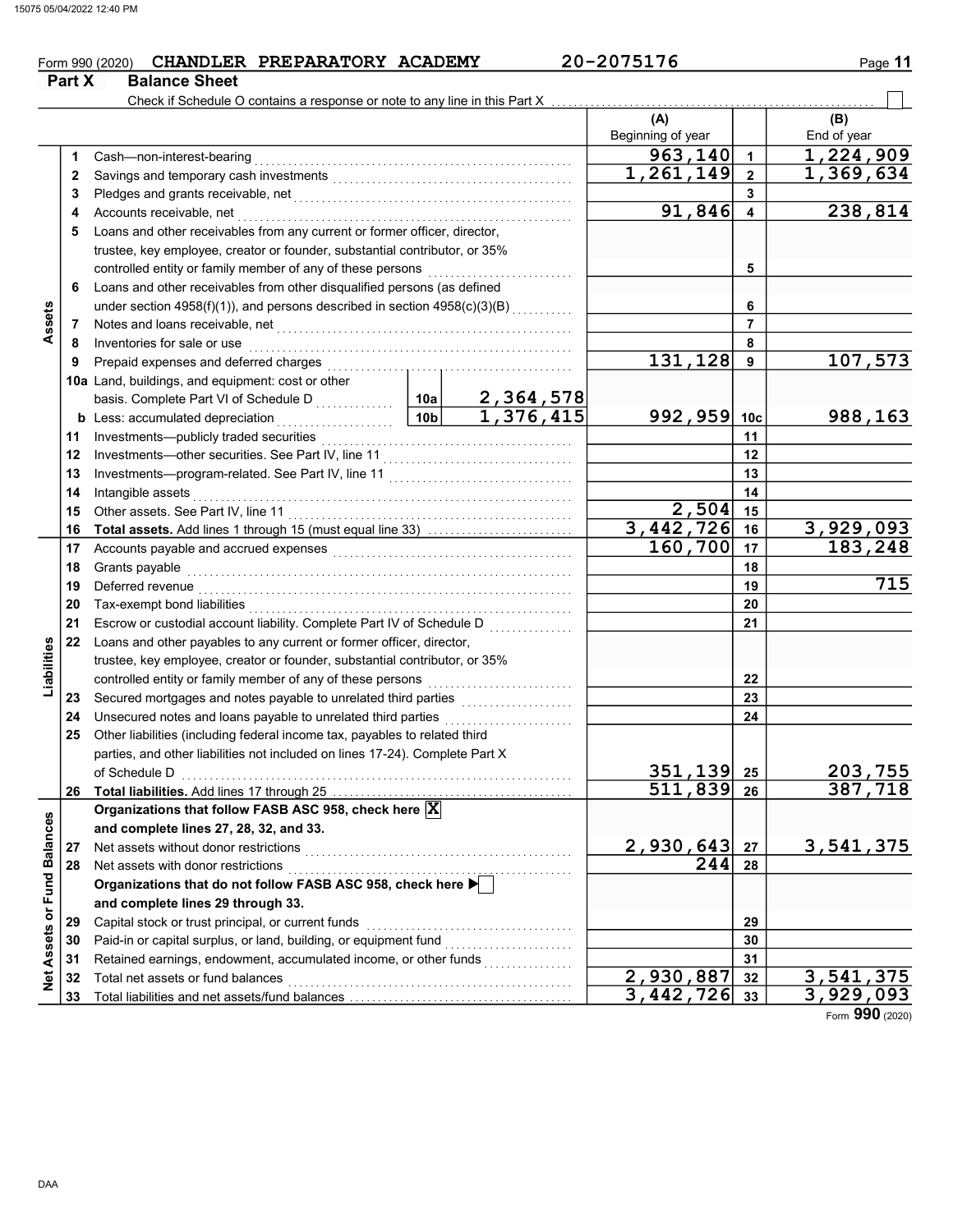|    | 20-2075176<br>Form 990 (2020) CHANDLER PREPARATORY ACADEMY                                                            |                  |                |             | Page 12 |
|----|-----------------------------------------------------------------------------------------------------------------------|------------------|----------------|-------------|---------|
|    | <b>Reconciliation of Net Assets</b><br>Part XI                                                                        |                  |                |             |         |
|    |                                                                                                                       |                  |                |             |         |
| 1  |                                                                                                                       |                  | 7,474,736      |             |         |
| 2  |                                                                                                                       | $2^{\circ}$      | 6,978,048      |             |         |
| 3  | Revenue less expenses. Subtract line 2 from line 1                                                                    | $\mathbf{3}$     |                |             | 496,688 |
| 4  |                                                                                                                       | $\blacktriangle$ | 2,930,887      |             |         |
| 5  | Net unrealized gains (losses) on investments                                                                          | 5                |                |             | 113,800 |
| 6  |                                                                                                                       | 6                |                |             |         |
| 7  | Investment expenses                                                                                                   | $\overline{7}$   |                |             |         |
| 8  | Prior period adjustments                                                                                              | 8                |                |             |         |
| 9  | Other changes in net assets or fund balances (explain on Schedule O)                                                  | 9                |                |             |         |
| 10 | Net assets or fund balances at end of year. Combine lines 3 through 9 (must equal Part X, line                        |                  |                |             |         |
|    | $32$ , column $(B)$ )                                                                                                 | 10               | 3,541,375      |             |         |
|    | <b>Financial Statements and Reporting</b><br><b>Part XII</b>                                                          |                  |                |             |         |
|    |                                                                                                                       |                  |                |             |         |
|    |                                                                                                                       |                  |                | <b>Yes</b>  | No      |
| 1  | X Accrual<br>Accounting method used to prepare the Form 990:<br>Cash<br>Other                                         |                  |                |             |         |
|    | If the organization changed its method of accounting from a prior year or checked "Other," explain in                 |                  |                |             |         |
|    | Schedule O.                                                                                                           |                  |                |             |         |
|    | 2a Were the organization's financial statements compiled or reviewed by an independent accountant?                    |                  | 2a             |             | X       |
|    | If "Yes," check a box below to indicate whether the financial statements for the year were compiled or                |                  |                |             |         |
|    | reviewed on a separate basis, consolidated basis, or both:                                                            |                  |                |             |         |
|    | <b>Consolidated basis</b><br>Separate basis<br>Both consolidated and separate basis                                   |                  |                |             |         |
|    | b Were the organization's financial statements audited by an independent accountant?                                  |                  | 2 <sub>b</sub> | X           |         |
|    | If "Yes," check a box below to indicate whether the financial statements for the year were audited on a               |                  |                |             |         |
|    | separate basis, consolidated basis, or both:                                                                          |                  |                |             |         |
|    | $ \mathbf{X} $ Both consolidated and separate basis<br><b>Consolidated basis</b><br>Separate basis                    |                  |                |             |         |
|    | c If "Yes" to line 2a or 2b, does the organization have a committee that assumes responsibility for oversight of      |                  |                |             |         |
|    | the audit, review, or compilation of its financial statements and selection of an independent accountant?             |                  | 2c             | $\mathbf x$ |         |
|    | If the organization changed either its oversight process or selection process during the tax year, explain on         |                  |                |             |         |
|    | Schedule O.                                                                                                           |                  |                |             |         |
|    | 3a As a result of a federal award, was the organization required to undergo an audit or audits as set forth in the    |                  |                |             |         |
|    | Single Audit Act and OMB Circular A-133?                                                                              |                  | 3a             |             | X       |
|    | <b>b</b> If "Yes," did the organization undergo the required audit or audits? If the organization did not undergo the |                  |                |             |         |
|    | required audit or audits, explain why on Schedule O and describe any steps taken to undergo such audits               |                  | 3 <sub>b</sub> |             |         |
|    |                                                                                                                       |                  |                | nnn         |         |

Form 990 (2020)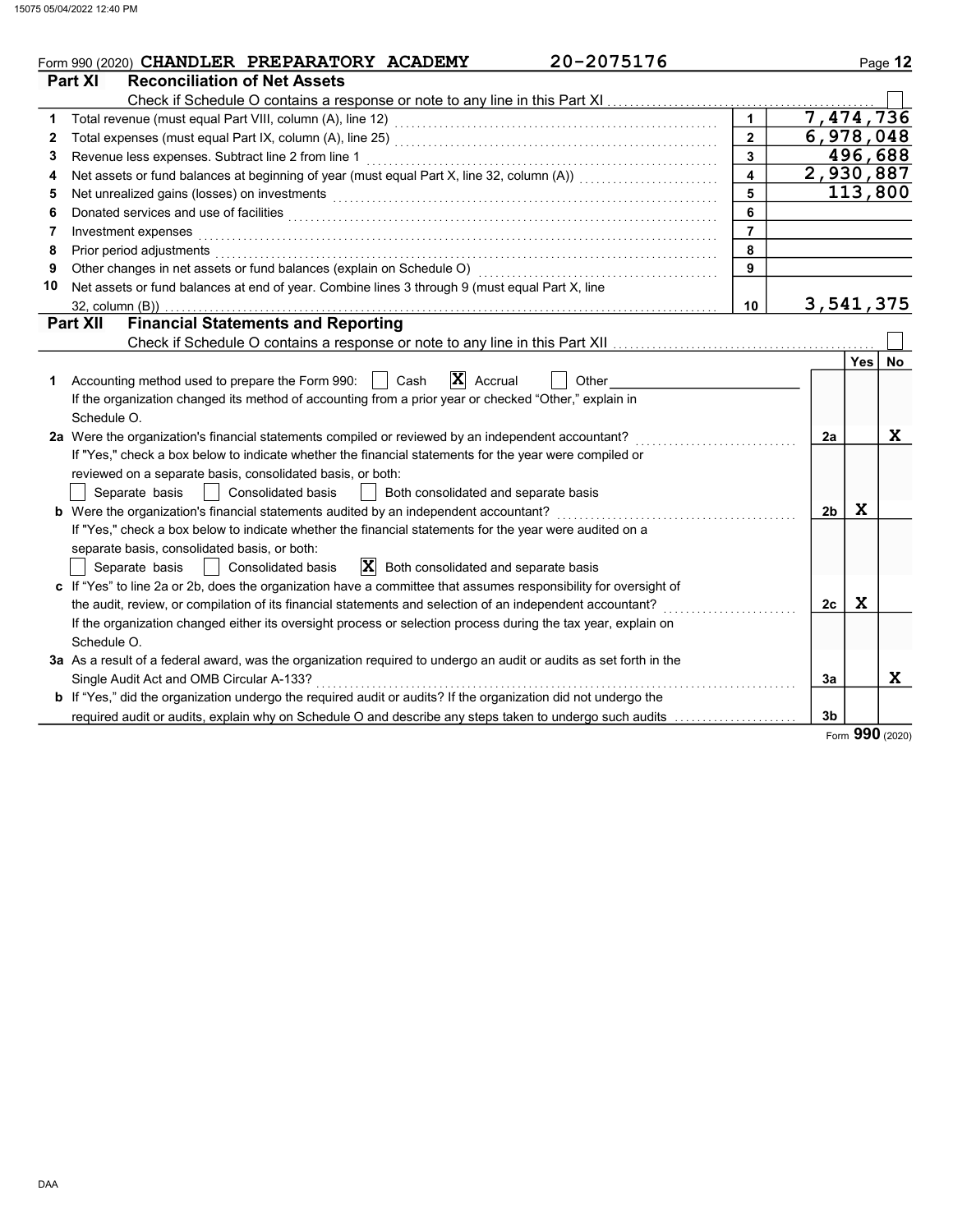15075 05/04/2022 12:40 PM

| <b>SCHEDULE A</b>                     |                                                                                                                                                                                                | <b>Public Charity Status and Public Support</b>                                                                                                                                                                                                                                                                                                   |                          |                                       |                                                         | OMB No. 1545-0047                                     |  |  |
|---------------------------------------|------------------------------------------------------------------------------------------------------------------------------------------------------------------------------------------------|---------------------------------------------------------------------------------------------------------------------------------------------------------------------------------------------------------------------------------------------------------------------------------------------------------------------------------------------------|--------------------------|---------------------------------------|---------------------------------------------------------|-------------------------------------------------------|--|--|
| (Form 990 or 990-EZ)                  |                                                                                                                                                                                                | Complete if the organization is a section 501(c)(3) organization or a section 4947(a)(1) nonexempt charitable trust.                                                                                                                                                                                                                              |                          |                                       |                                                         |                                                       |  |  |
| Department of the Treasury            |                                                                                                                                                                                                | Attach to Form 990 or Form 990-EZ.                                                                                                                                                                                                                                                                                                                |                          |                                       |                                                         | <b>Open to Public</b>                                 |  |  |
| Internal Revenue Service              |                                                                                                                                                                                                | Go to www.irs.gov/Form990 for instructions and the latest information.                                                                                                                                                                                                                                                                            |                          |                                       |                                                         | Inspection                                            |  |  |
| Name of the organization              |                                                                                                                                                                                                |                                                                                                                                                                                                                                                                                                                                                   |                          |                                       |                                                         | <b>Employer identification number</b>                 |  |  |
|                                       |                                                                                                                                                                                                | CHANDLER PREPARATORY ACADEMY                                                                                                                                                                                                                                                                                                                      |                          |                                       | 20-2075176                                              |                                                       |  |  |
| Part I                                |                                                                                                                                                                                                | <b>Reason for Public Charity Status.</b> (All organizations must complete this part.) See instructions.                                                                                                                                                                                                                                           |                          |                                       |                                                         |                                                       |  |  |
|                                       |                                                                                                                                                                                                | The organization is not a private foundation because it is: (For lines 1 through 12, check only one box.)                                                                                                                                                                                                                                         |                          |                                       |                                                         |                                                       |  |  |
| 1<br>$\overline{\mathbf{x}}$<br>2     |                                                                                                                                                                                                | A church, convention of churches, or association of churches described in section 170(b)(1)(A)(i).                                                                                                                                                                                                                                                |                          |                                       |                                                         |                                                       |  |  |
| 3                                     | A school described in section 170(b)(1)(A)(ii). (Attach Schedule E (Form 990 or 990-EZ).)<br>A hospital or a cooperative hospital service organization described in section 170(b)(1)(A)(iii). |                                                                                                                                                                                                                                                                                                                                                   |                          |                                       |                                                         |                                                       |  |  |
| 4                                     | A medical research organization operated in conjunction with a hospital described in section 170(b)(1)(A)(iii). Enter the hospital's name,                                                     |                                                                                                                                                                                                                                                                                                                                                   |                          |                                       |                                                         |                                                       |  |  |
| city, and state:                      |                                                                                                                                                                                                |                                                                                                                                                                                                                                                                                                                                                   |                          |                                       |                                                         |                                                       |  |  |
| 5                                     |                                                                                                                                                                                                | An organization operated for the benefit of a college or university owned or operated by a governmental unit described in                                                                                                                                                                                                                         |                          |                                       |                                                         |                                                       |  |  |
|                                       | section 170(b)(1)(A)(iv). (Complete Part II.)                                                                                                                                                  |                                                                                                                                                                                                                                                                                                                                                   |                          |                                       |                                                         |                                                       |  |  |
| 6                                     |                                                                                                                                                                                                | A federal, state, or local government or governmental unit described in section 170(b)(1)(A)(v).                                                                                                                                                                                                                                                  |                          |                                       |                                                         |                                                       |  |  |
| 7                                     | described in section 170(b)(1)(A)(vi). (Complete Part II.)                                                                                                                                     | An organization that normally receives a substantial part of its support from a governmental unit or from the general public                                                                                                                                                                                                                      |                          |                                       |                                                         |                                                       |  |  |
| 8                                     |                                                                                                                                                                                                | A community trust described in section 170(b)(1)(A)(vi). (Complete Part II.)                                                                                                                                                                                                                                                                      |                          |                                       |                                                         |                                                       |  |  |
| 9<br>university:                      |                                                                                                                                                                                                | An agricultural research organization described in section 170(b)(1)(A)(ix) operated in conjunction with a land-grant college<br>or university or a non-land-grant college of agriculture (see instructions). Enter the name, city, and state of the college or                                                                                   |                          |                                       |                                                         |                                                       |  |  |
| 10                                    |                                                                                                                                                                                                | An organization that normally receives: (1) more than 33 1/3% of its support from contributions, membership fees, and gross                                                                                                                                                                                                                       |                          |                                       |                                                         |                                                       |  |  |
|                                       |                                                                                                                                                                                                | receipts from activities related to its exempt functions, subject to certain exceptions; and (2) no more than 331/3% of its<br>support from gross investment income and unrelated business taxable income (less section 511 tax) from businesses<br>acquired by the organization after June 30, 1975. See section 509(a)(2). (Complete Part III.) |                          |                                       |                                                         |                                                       |  |  |
| 11                                    |                                                                                                                                                                                                | An organization organized and operated exclusively to test for public safety. See section 509(a)(4).                                                                                                                                                                                                                                              |                          |                                       |                                                         |                                                       |  |  |
| 12                                    |                                                                                                                                                                                                | An organization organized and operated exclusively for the benefit of, to perform the functions of, or to carry out the purposes                                                                                                                                                                                                                  |                          |                                       |                                                         |                                                       |  |  |
|                                       |                                                                                                                                                                                                | of one or more publicly supported organizations described in section 509(a)(1) or section 509(a)(2). See section 509(a)(3).                                                                                                                                                                                                                       |                          |                                       |                                                         |                                                       |  |  |
|                                       |                                                                                                                                                                                                | Check the box in lines 12a through 12d that describes the type of supporting organization and complete lines 12e, 12f, and 12g.                                                                                                                                                                                                                   |                          |                                       |                                                         |                                                       |  |  |
| a                                     |                                                                                                                                                                                                | Type I. A supporting organization operated, supervised, or controlled by its supported organization(s), typically by giving<br>the supported organization(s) the power to regularly appoint or elect a majority of the directors or trustees of the<br>supporting organization. You must complete Part IV, Sections A and B.                      |                          |                                       |                                                         |                                                       |  |  |
| b                                     |                                                                                                                                                                                                | Type II. A supporting organization supervised or controlled in connection with its supported organization(s), by having                                                                                                                                                                                                                           |                          |                                       |                                                         |                                                       |  |  |
|                                       |                                                                                                                                                                                                | control or management of the supporting organization vested in the same persons that control or manage the supported                                                                                                                                                                                                                              |                          |                                       |                                                         |                                                       |  |  |
|                                       |                                                                                                                                                                                                | organization(s). You must complete Part IV, Sections A and C.                                                                                                                                                                                                                                                                                     |                          |                                       |                                                         |                                                       |  |  |
| c                                     |                                                                                                                                                                                                | Type III functionally integrated. A supporting organization operated in connection with, and functionally integrated with,<br>its supported organization(s) (see instructions). You must complete Part IV, Sections A, D, and E.                                                                                                                  |                          |                                       |                                                         |                                                       |  |  |
| d                                     |                                                                                                                                                                                                | Type III non-functionally integrated. A supporting organization operated in connection with its supported organization(s)                                                                                                                                                                                                                         |                          |                                       |                                                         |                                                       |  |  |
|                                       |                                                                                                                                                                                                | that is not functionally integrated. The organization generally must satisfy a distribution requirement and an attentiveness                                                                                                                                                                                                                      |                          |                                       |                                                         |                                                       |  |  |
|                                       |                                                                                                                                                                                                | requirement (see instructions). You must complete Part IV, Sections A and D, and Part V.<br>Check this box if the organization received a written determination from the IRS that it is a Type I, Type II, Type III                                                                                                                               |                          |                                       |                                                         |                                                       |  |  |
| е                                     |                                                                                                                                                                                                | functionally integrated, or Type III non-functionally integrated supporting organization.                                                                                                                                                                                                                                                         |                          |                                       |                                                         |                                                       |  |  |
| f                                     | Enter the number of supported organizations                                                                                                                                                    |                                                                                                                                                                                                                                                                                                                                                   |                          |                                       |                                                         |                                                       |  |  |
| g                                     |                                                                                                                                                                                                | Provide the following information about the supported organization(s).                                                                                                                                                                                                                                                                            |                          |                                       |                                                         |                                                       |  |  |
| (i) Name of supported<br>organization | (ii) EIN                                                                                                                                                                                       | (iii) Type of organization<br>(described on lines 1-10<br>above (see instructions))                                                                                                                                                                                                                                                               | (iv) Is the organization | listed in your governing<br>document? | (v) Amount of monetary<br>support (see<br>instructions) | (vi) Amount of<br>other support (see<br>instructions) |  |  |
|                                       |                                                                                                                                                                                                |                                                                                                                                                                                                                                                                                                                                                   | Yes                      | No                                    |                                                         |                                                       |  |  |
| (A)                                   |                                                                                                                                                                                                |                                                                                                                                                                                                                                                                                                                                                   |                          |                                       |                                                         |                                                       |  |  |
|                                       |                                                                                                                                                                                                |                                                                                                                                                                                                                                                                                                                                                   |                          |                                       |                                                         |                                                       |  |  |
| (B)                                   |                                                                                                                                                                                                |                                                                                                                                                                                                                                                                                                                                                   |                          |                                       |                                                         |                                                       |  |  |
| (C)                                   |                                                                                                                                                                                                |                                                                                                                                                                                                                                                                                                                                                   |                          |                                       |                                                         |                                                       |  |  |
| (D)                                   |                                                                                                                                                                                                |                                                                                                                                                                                                                                                                                                                                                   |                          |                                       |                                                         |                                                       |  |  |
| (E)                                   |                                                                                                                                                                                                |                                                                                                                                                                                                                                                                                                                                                   |                          |                                       |                                                         |                                                       |  |  |
| <b>Total</b>                          |                                                                                                                                                                                                |                                                                                                                                                                                                                                                                                                                                                   |                          |                                       |                                                         |                                                       |  |  |

For Paperwork Reduction Act Notice, see the Instructions for Form 990 or 990-EZ.

Schedule A (Form 990 or 990-EZ) 2020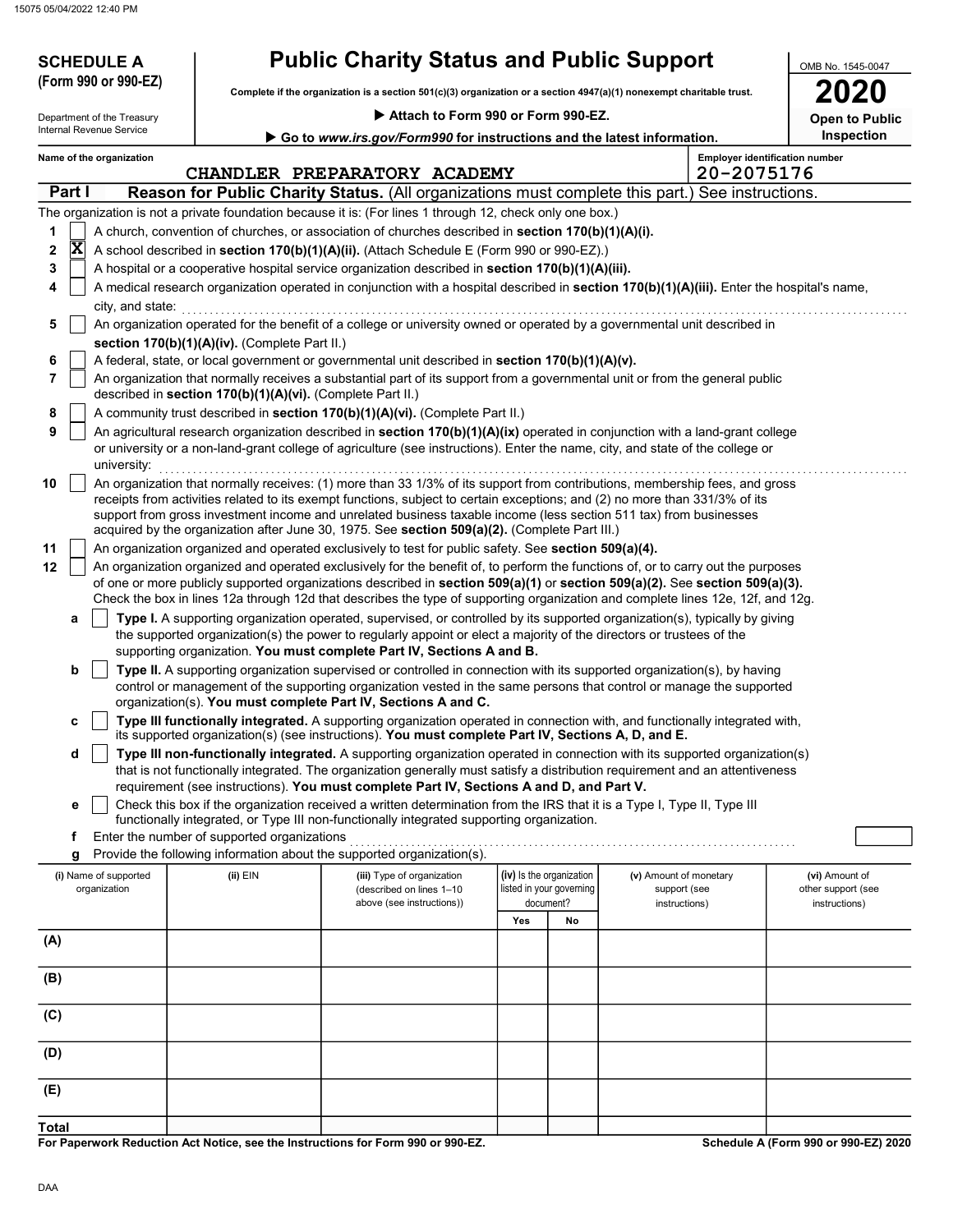|              | Schedule A (Form 990 or 990-EZ) 2020<br>Support Schedule for Organizations Described in Sections 170(b)(1)(A)(iv) and 170(b)(1)(A)(vi)<br>Part II<br>(Complete only if you checked the box on line 5, 7, or 8 of Part I or if the organization failed to qualify under |          |          | CHANDLER PREPARATORY ACADEMY |            | 20-2075176 | Page 2    |
|--------------|------------------------------------------------------------------------------------------------------------------------------------------------------------------------------------------------------------------------------------------------------------------------|----------|----------|------------------------------|------------|------------|-----------|
|              | Part III. If the organization fails to qualify under the tests listed below, please complete Part III.)                                                                                                                                                                |          |          |                              |            |            |           |
|              | <b>Section A. Public Support</b>                                                                                                                                                                                                                                       |          |          |                              |            |            |           |
|              | Calendar year (or fiscal year beginning in)<br>$\blacktriangleright$                                                                                                                                                                                                   | (a) 2016 | (b) 2017 | $(c)$ 2018                   | $(d)$ 2019 | (e) 2020   | (f) Total |
| 1            | Gifts, grants, contributions, and<br>membership fees received. (Do not<br>include any "unusual grants.")                                                                                                                                                               |          |          |                              |            |            |           |
| $\mathbf{2}$ | Tax revenues levied for the<br>organization's benefit and either paid<br>to or expended on its behalf                                                                                                                                                                  |          |          |                              |            |            |           |
| 3            | The value of services or facilities<br>furnished by a governmental unit to the<br>organization without charge                                                                                                                                                          |          |          |                              |            |            |           |
| 4            | Total. Add lines 1 through 3                                                                                                                                                                                                                                           |          |          |                              |            |            |           |
| 5            | The portion of total contributions by<br>each person (other than a<br>governmental unit or publicly<br>supported organization) included on<br>line 1 that exceeds 2% of the amount<br>shown on line 11, column $(f)$                                                   |          |          |                              |            |            |           |
| 6            | Public support. Subtract line 5 from line 4                                                                                                                                                                                                                            |          |          |                              |            |            |           |
|              | <b>Section B. Total Support</b>                                                                                                                                                                                                                                        |          |          |                              |            |            |           |
|              | Calendar year (or fiscal year beginning in)                                                                                                                                                                                                                            | (a) 2016 | (b) 2017 | $(c)$ 2018                   | $(d)$ 2019 | (e) 2020   | (f) Total |
| 7<br>8       | Amounts from line 4<br>Gross income from interest, dividends,<br>payments received on securities loans,<br>rents, royalties, and income from<br>similar sources                                                                                                        |          |          |                              |            |            |           |
| 9            | Net income from unrelated business<br>activities, whether or not the business<br>is regularly carried on                                                                                                                                                               |          |          |                              |            |            |           |
| 10<br>11     | Other income. Do not include gain or<br>loss from the sale of capital assets<br>Total support. Add lines 7 through 10                                                                                                                                                  |          |          |                              |            |            |           |
| 12           | Gross receipts from related activities, etc. (see instructions)                                                                                                                                                                                                        |          |          |                              |            | 12         |           |
| 13           | First 5 years. If the Form 990 is for the organization's first, second, third, fourth, or fifth tax year as a section 501(c)(3)                                                                                                                                        |          |          |                              |            |            |           |
|              | organization, check this box and stop here<br><b>Section C. Computation of Public Support Percentage</b>                                                                                                                                                               |          |          |                              |            |            | ▶         |
| 14           |                                                                                                                                                                                                                                                                        |          |          |                              |            | 14         | %         |
| 15           | Public support percentage from 2019 Schedule A, Part II, line 14                                                                                                                                                                                                       |          |          |                              |            | 15         | %         |
| 16a          | 33 1/3% support test-2020. If the organization did not check the box on line 13, and line 14 is 33 1/3% or more, check this                                                                                                                                            |          |          |                              |            |            |           |
|              | box and stop here. The organization qualifies as a publicly supported organization                                                                                                                                                                                     |          |          |                              |            |            |           |
| b            | 33 1/3% support test—2019. If the organization did not check a box on line 13 or 16a, and line 15 is 33 1/3% or more, check                                                                                                                                            |          |          |                              |            |            |           |
|              | this box and stop here. The organization qualifies as a publicly supported organization                                                                                                                                                                                |          |          |                              |            |            |           |
|              | 17a 10%-facts-and-circumstances test-2020. If the organization did not check a box on line 13, 16a, or 16b, and line 14 is                                                                                                                                             |          |          |                              |            |            |           |
|              | 10% or more, and if the organization meets the "facts-and-circumstances" test, check this box and stop here. Explain in<br>Part VI how the organization meets the "facts-and-circumstances" test. The organization qualifies as a publicly supported                   |          |          |                              |            |            |           |
|              | organization                                                                                                                                                                                                                                                           |          |          |                              |            |            |           |
| b            | 10%-facts-and-circumstances test-2019. If the organization did not check a box on line 13, 16a, 16b, or 17a, and line<br>15 is 10% or more, and if the organization meets the "facts-and-circumstances" test, check this box and stop here. Explain                    |          |          |                              |            |            |           |
|              | in Part VI how the organization meets the "facts-and-circumstances" test. The organization qualifies as a publicly supported                                                                                                                                           |          |          |                              |            |            |           |
|              | organization                                                                                                                                                                                                                                                           |          |          |                              |            |            |           |
| 18           | Private foundation. If the organization did not check a box on line 13, 16a, 16b, 17a, or 17b, check this box and see                                                                                                                                                  |          |          |                              |            |            |           |
|              |                                                                                                                                                                                                                                                                        |          |          |                              |            |            |           |

Schedule A (Form 990 or 990-EZ) 2020

J.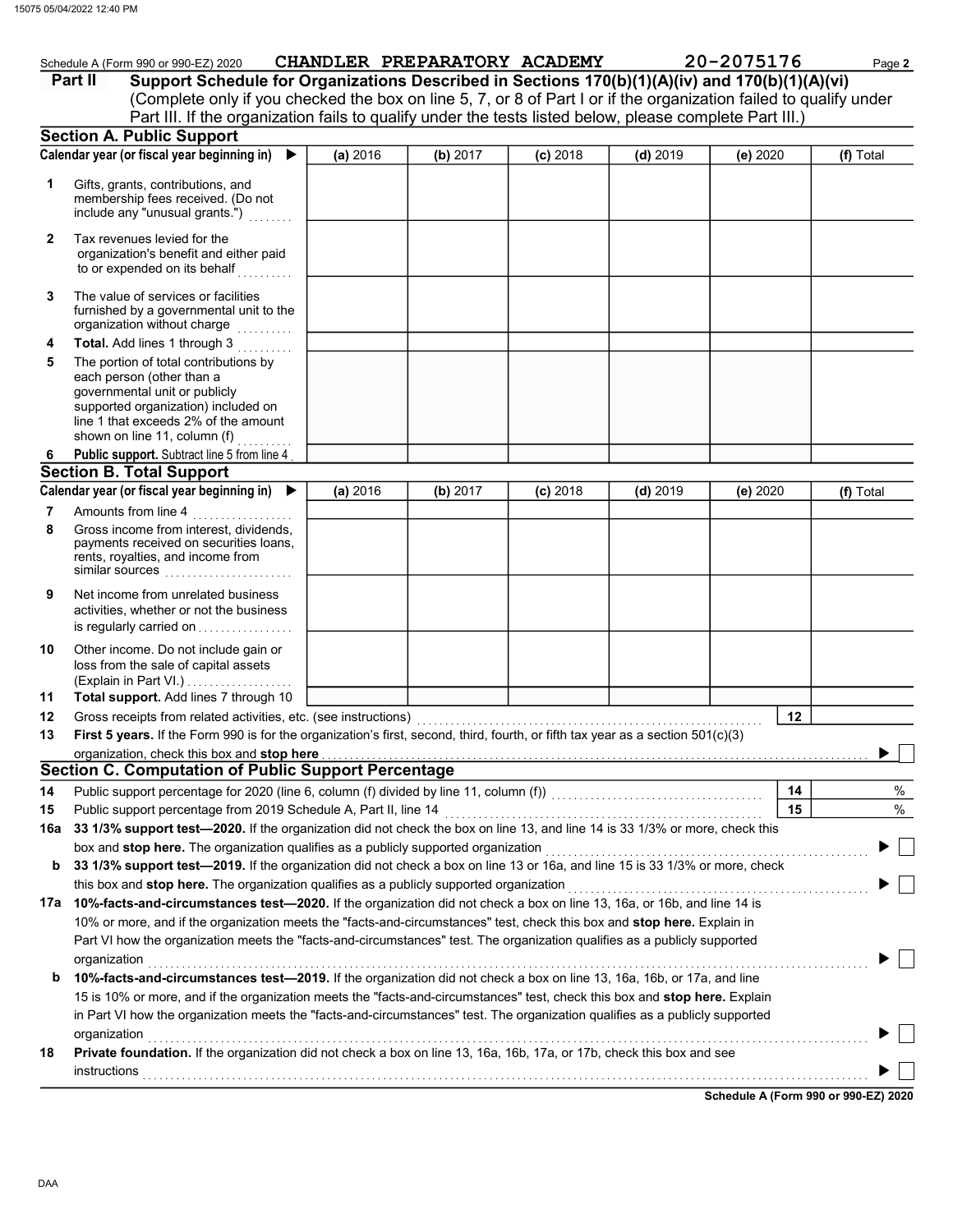|        | 5 05/04/2022 12:40 PM                                                                                                                                                                                                                                                                                                                       |                              |          |            |            |            |           |
|--------|---------------------------------------------------------------------------------------------------------------------------------------------------------------------------------------------------------------------------------------------------------------------------------------------------------------------------------------------|------------------------------|----------|------------|------------|------------|-----------|
|        | Schedule A (Form 990 or 990-EZ) 2020<br>Support Schedule for Organizations Described in Section 509(a)(2)<br>Part III<br>(Complete only if you checked the box on line 10 of Part I or if the organization failed to qualify under Part II.<br>If the organization fails to qualify under the tests listed below, please complete Part II.) | CHANDLER PREPARATORY ACADEMY |          |            |            | 20-2075176 | Page 3    |
|        | <b>Section A. Public Support</b>                                                                                                                                                                                                                                                                                                            |                              |          |            |            |            |           |
|        | Calendar year (or fiscal year beginning in)<br>▶                                                                                                                                                                                                                                                                                            | (a) 2016                     | (b) 2017 | $(c)$ 2018 | $(d)$ 2019 | (e) 2020   | (f) Total |
| 1      | Gifts, grants, contributions, and membership fees<br>received. (Do not include any "unusual grants.")                                                                                                                                                                                                                                       |                              |          |            |            |            |           |
| 2      | Gross receipts from admissions, merchandise<br>sold or services performed, or facilities<br>furnished in any activity that is related to the<br>organization's tax-exempt purpose                                                                                                                                                           |                              |          |            |            |            |           |
| 3      | Gross receipts from activities that are not an<br>unrelated trade or business under section 513                                                                                                                                                                                                                                             |                              |          |            |            |            |           |
| 4      | Tax revenues levied for the<br>organization's benefit and either paid<br>to or expended on its behalf                                                                                                                                                                                                                                       |                              |          |            |            |            |           |
| 5      | The value of services or facilities<br>furnished by a governmental unit to the<br>organization without charge                                                                                                                                                                                                                               |                              |          |            |            |            |           |
| 6      | Total. Add lines 1 through 5                                                                                                                                                                                                                                                                                                                |                              |          |            |            |            |           |
|        | 7a Amounts included on lines 1, 2, and 3<br>received from disqualified persons                                                                                                                                                                                                                                                              |                              |          |            |            |            |           |
| b      | Amounts included on lines 2 and 3<br>received from other than disqualified<br>persons that exceed the greater of \$5,000<br>or 1% of the amount on line 13 for the year                                                                                                                                                                     |                              |          |            |            |            |           |
| c<br>8 | Add lines 7a and 7b<br>. <b>.</b> .<br>Public support. (Subtract line 7c from<br>line $6.$ )                                                                                                                                                                                                                                                |                              |          |            |            |            |           |
|        | <b>Section B. Total Support</b>                                                                                                                                                                                                                                                                                                             |                              |          |            |            |            |           |
|        | Calendar year (or fiscal year beginning in) $\blacktriangleright$                                                                                                                                                                                                                                                                           | (a) 2016                     | (b) 2017 | $(c)$ 2018 | $(d)$ 2019 | (e) 2020   | (f) Total |
| 9      | Amounts from line 6                                                                                                                                                                                                                                                                                                                         |                              |          |            |            |            |           |
| 10a l  | Gross income from interest, dividends,<br>payments received on securities loans, rents,<br>royalties, and income from similar sources                                                                                                                                                                                                       |                              |          |            |            |            |           |
| b      | Unrelated business taxable income (less<br>section 511 taxes) from businesses<br>acquired after June 30, 1975                                                                                                                                                                                                                               |                              |          |            |            |            |           |
| c      | Add lines 10a and 10b                                                                                                                                                                                                                                                                                                                       |                              |          |            |            |            |           |
| 11     | Net income from unrelated business<br>activities not included in line 10b, whether<br>or not the business is regularly carried on                                                                                                                                                                                                           |                              |          |            |            |            |           |
| 12     | Other income. Do not include gain or<br>loss from the sale of capital assets<br>(Explain in Part VI.)<br>.                                                                                                                                                                                                                                  |                              |          |            |            |            |           |
| 13     | Total support. (Add lines 9, 10c, 11,<br>and 12.)                                                                                                                                                                                                                                                                                           |                              |          |            |            |            |           |
| 14     | First 5 years. If the Form 990 is for the organization's first, second, third, fourth, or fifth tax year as a section 501(c)(3)                                                                                                                                                                                                             |                              |          |            |            |            |           |
|        | organization, check this box and stop here                                                                                                                                                                                                                                                                                                  |                              |          |            |            |            |           |
|        | <b>Section C. Computation of Public Support Percentage</b>                                                                                                                                                                                                                                                                                  |                              |          |            |            |            |           |
| 15     | Public support percentage for 2020 (line 8, column (f), divided by line 13, column (f)) [[[[[[[[[[[[[[[[[[[[[                                                                                                                                                                                                                               |                              |          |            |            | 15         | $\%$      |
| 16     |                                                                                                                                                                                                                                                                                                                                             |                              |          |            |            | 16         | %         |

## Section D. Computation of Investment Income Percentage

**17** Investment income percentage for **2020** (line 10c, column (f), divided by line 13, column (f))  $\ldots$ 

18 Investment income percentage from 2019 Schedule A, Part III, line 17 . . . . . . . . . . . . . . . . . . . . . . . . . . . . . . . . . . . . . . . . . . . . . . . . . . . . . .

19a 33 1/3% support tests—2020. If the organization did not check the box on line 14, and line 15 is more than 33 1/3%, and line 17 is not more than 33 1/3%, check this box and stop here. The organization qualifies as a publicly supported organization . . . . . . . . . . . . . . . .  $\blacktriangleright$ 

b 33 1/3% support tests-2019. If the organization did not check a box on line 14 or line 19a, and line 16 is more than 33 1/3%, and line 18 is not more than 33 1/3%, check this box and stop here. The organization qualifies as a publicly supported organization ............ Þ ▶

20 Private foundation. If the organization did not check a box on line 14, 19a, or 19b, check this box and see instructions . . . . . . . . . . . . . . . . . . . .

Schedule A (Form 990 or 990-EZ) 2020

17 18 % %

 $\mathbb{R}$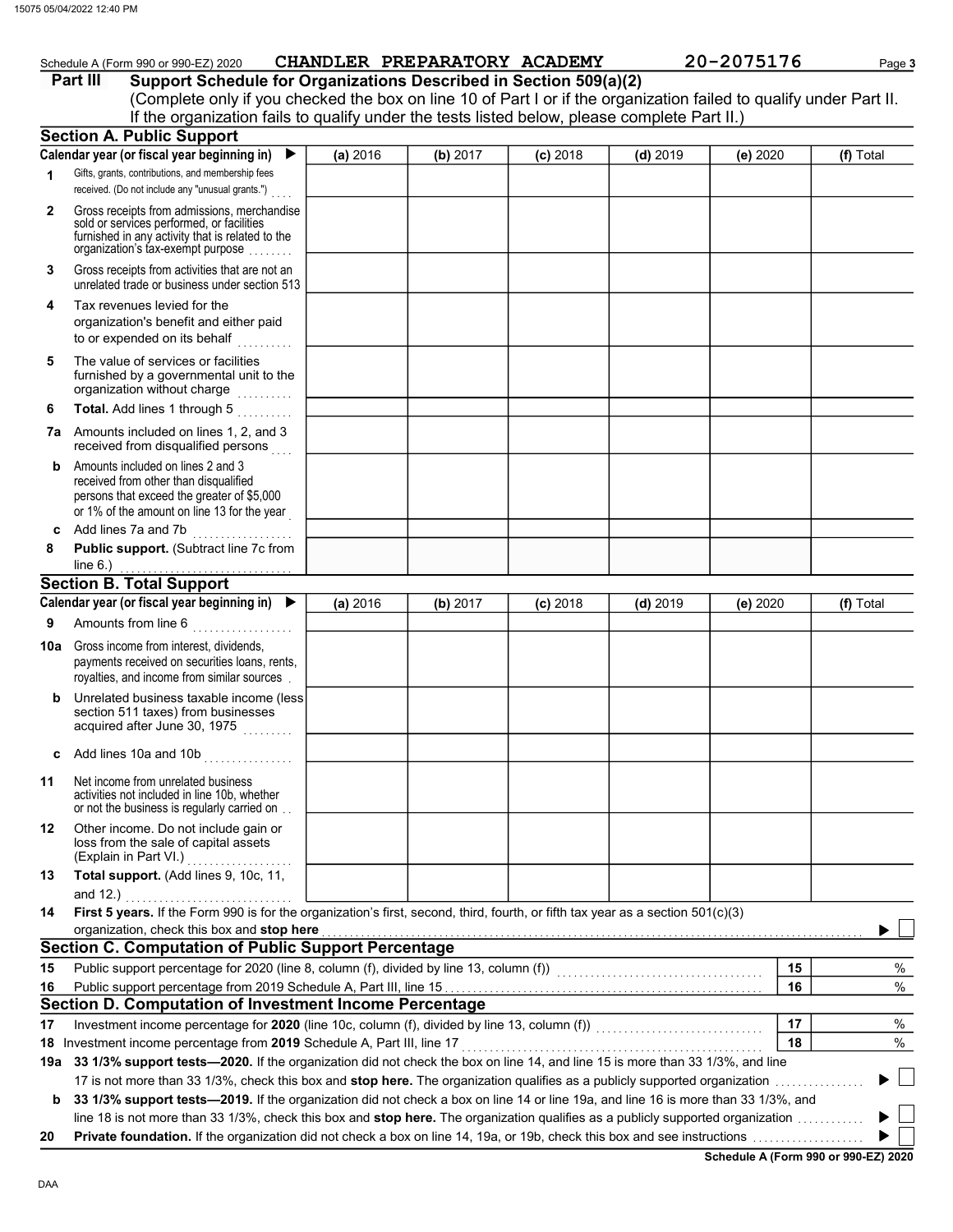## Schedule A (Form 990 or 990-EZ) 2020 CHANDLER PREPARATORY ACADEMY 20-2075176 Page 4

Yes | No

1

2

3a

3b

3c

4a

4b

4c

5a

5b 5c

6

7

8

9a

9b

9c

10a

## Part IV Supporting Organizations

Sections A, D, and E. If you checked box 12d, Part I, complete Sections A and D, and complete Part V.) (Complete only if you checked a box in line 12 on Part I. If you checked box 12a, Part I, complete Sections A and B. If you checked box 12b, Part I, complete Sections A and C. If you checked box 12c, Part I, complete

## Section A. All Supporting Organizations

- Are all of the organization's supported organizations listed by name in the organization's governing documents? If "No," describe in Part VI how the supported organizations are designated. If designated by class or purpose, describe the designation. If historic and continuing relationship, explain. 1
- Did the organization have any supported organization that does not have an IRS determination of status under section 509(a)(1) or (2)? If "Yes," explain in Part VI how the organization determined that the supported organization was described in section 509(a)(1) or (2). 2
- **3a** Did the organization have a supported organization described in section 501(c)(4), (5), or (6)? If "Yes," answer lines 3b and 3c below.
- b Did the organization confirm that each supported organization qualified under section 501(c)(4), (5), or (6) and satisfied the public support tests under section  $509(a)(2)$ ? If "Yes," describe in Part VI when and how the organization made the determination.
- c Did the organization ensure that all support to such organizations was used exclusively for section 170(c)(2)(B) purposes? If "Yes," explain in Part VI what controls the organization put in place to ensure such use.
- 4a Was any supported organization not organized in the United States ("foreign supported organization")? If "Yes," and if you checked 12a or 12b in Part I, answer (b) and (c) below.
- b Did the organization have ultimate control and discretion in deciding whether to make grants to the foreign supported organization? If "Yes," describe in Part VI how the organization had such control and discretion despite being controlled or supervised by or in connection with its supported organizations.
- c Did the organization support any foreign supported organization that does not have an IRS determination under sections  $501(c)(3)$  and  $509(a)(1)$  or (2)? If "Yes," explain in Part VI what controls the organization used to ensure that all support to the foreign supported organization was used exclusively for section 170(c)(2)(B) purposes.
- 5a Did the organization add, substitute, or remove any supported organizations during the tax year? If "Yes," answer lines 5b and 5c below (if applicable). Also, provide detail in Part VI, including (i) the names and EIN numbers of the supported organizations added, substituted, or removed; (ii) the reasons for each such action; (iii) the authority under the organization's organizing document authorizing such action; and (iv) how the action was accomplished (such as by amendment to the organizing document).
- b Type I or Type II only. Was any added or substituted supported organization part of a class already designated in the organization's organizing document?
- c Substitutions only. Was the substitution the result of an event beyond the organization's control?
- 6 Did the organization provide support (whether in the form of grants or the provision of services or facilities) to anyone other than (i) its supported organizations, (ii) individuals that are part of the charitable class benefited by one or more of its supported organizations, or (iii) other supporting organizations that also support or benefit one or more of the filing organization's supported organizations? If "Yes," provide detail in Part VI.
- 7 Did the organization provide a grant, loan, compensation, or other similar payment to a substantial contributor (as defined in section  $4958(c)(3)(C)$ ), a family member of a substantial contributor, or a 35% controlled entity with regard to a substantial contributor? If "Yes," complete Part I of Schedule L (Form 990 or 990-EZ).
- 8 Did the organization make a loan to a disqualified person (as defined in section 4958) not described in line 7? If "Yes," complete Part I of Schedule L (Form 990 or 990-EZ).
- 9a Was the organization controlled directly or indirectly at any time during the tax year by one or more disqualified persons, as defined in section 4946 (other than foundation managers and organizations described in section 509(a)(1) or (2))? If "Yes," provide detail in Part VI.
- b Did one or more disqualified persons (as defined in line 9a) hold a controlling interest in any entity in which the supporting organization had an interest? If "Yes," provide detail in Part VI.
- c Did a disqualified person (as defined in line 9a) have an ownership interest in, or derive any personal benefit from, assets in which the supporting organization also had an interest? If "Yes," provide detail in Part VI.
- 10a Was the organization subject to the excess business holdings rules of section 4943 because of section 4943(f) (regarding certain Type II supporting organizations, and all Type III non-functionally integrated supporting organizations)? If "Yes," answer line 10b below.
- b Did the organization have any excess business holdings in the tax year? (Use Schedule C, Form 4720, to determine whether the organization had excess business holdings.)

Schedule A (Form 990 or 990-EZ) 2020 10b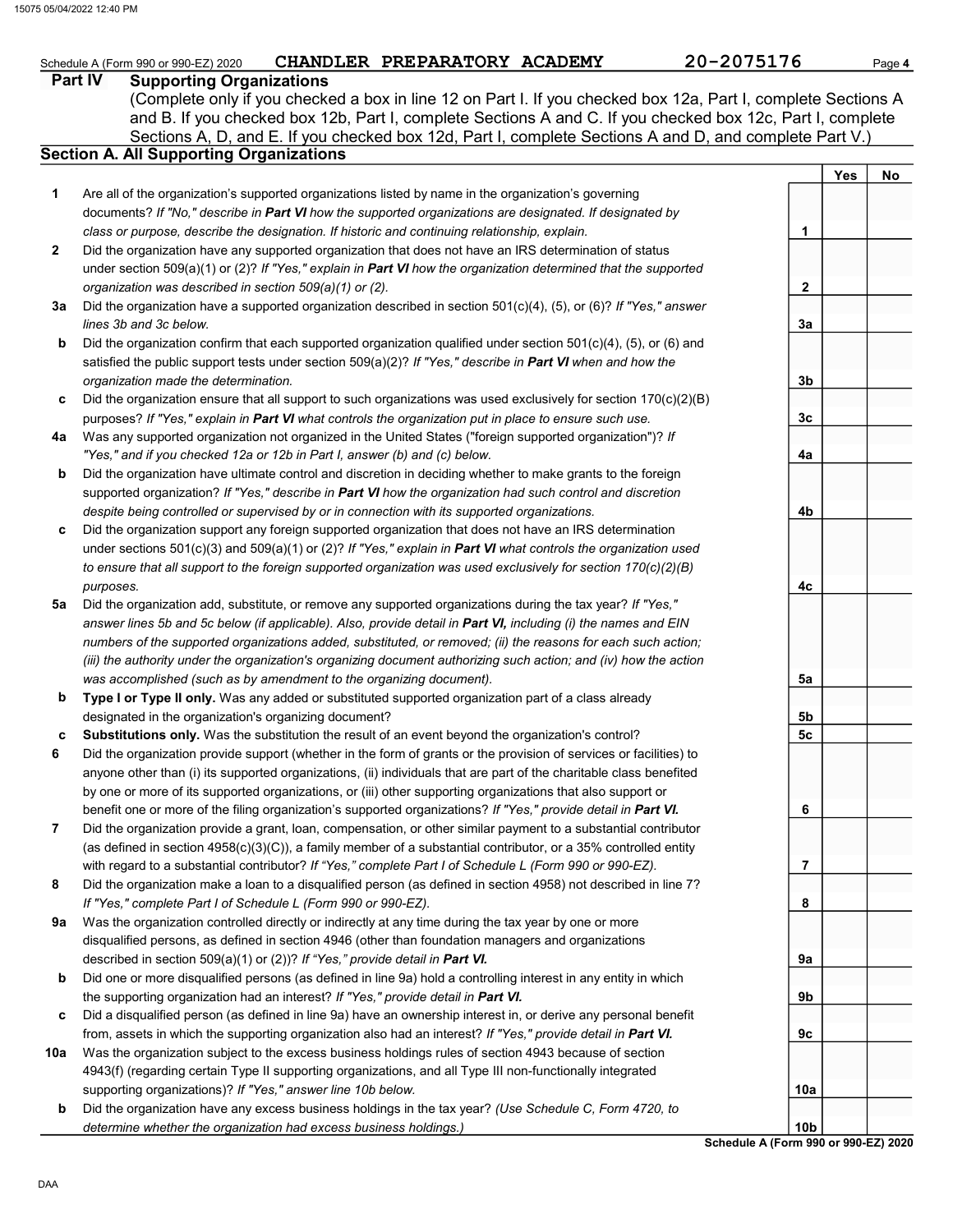## Schedule A (Form 990 or 990-EZ) 2020 CHANDLER PREPARATORY ACADEMY 20-2075176 Page 5

2

Yes No

|    |                                                                                                                      |                 | Yes | No |
|----|----------------------------------------------------------------------------------------------------------------------|-----------------|-----|----|
| 11 | Has the organization accepted a gift or contribution from any of the following persons?                              |                 |     |    |
| a  | A person who directly or indirectly controls, either alone or together with persons described in lines 11b and       |                 |     |    |
|    | 11c below, the governing body of a supported organization?                                                           | 11a             |     |    |
| b  | A family member of a person described in line 11a above?                                                             | 11 <sub>b</sub> |     |    |
|    | c A 35% controlled entity of a person described in line 11a or 11b above? If "Yes" to line 11a, 11b, or 11c, provide |                 |     |    |
|    | detail in <b>Part VI.</b>                                                                                            | 11c             |     |    |
|    | <b>Section B. Type I Supporting Organizations</b>                                                                    |                 |     |    |

| Did the governing body, members of the governing body, officers acting in their official capacity, or membership of one or     |  |
|--------------------------------------------------------------------------------------------------------------------------------|--|
| more supported organizations have the power to regularly appoint or elect at least a majority of the organization's officers,  |  |
| directors, or trustees at all times during the tax year? If "No," describe in Part VI how the supported organization(s)        |  |
| effectively operated, supervised, or controlled the organization's activities. If the organization had more than one supported |  |
| organization, describe how the powers to appoint and/or remove officers, directors, or trustees were allocated among the       |  |
| supported organizations and what conditions or restrictions, if any, applied to such powers during the tax year.               |  |
| Did the organization operate for the benefit of any supported organization other than the supported                            |  |
| organization(s) that operated, supervised, or controlled the supporting organization? If "Yes," explain in Part                |  |

VI how providing such benefit carried out the purposes of the supported organization(s) that operated,

### supervised, or controlled the supporting organization. Section C. Type II Supporting Organizations

**Part IV** Supporting Organizations (continued)

|                                                                                                                      |  | No |
|----------------------------------------------------------------------------------------------------------------------|--|----|
| Were a majority of the organization's directors or trustees during the tax year also a majority of the directors     |  |    |
| or trustees of each of the organization's supported organization(s)? If "No," describe in <b>Part VI</b> how control |  |    |
| or management of the supporting organization was vested in the same persons that controlled or managed               |  |    |
| the supported organization(s).                                                                                       |  |    |

### Section D. All Type III Supporting Organizations

|                |                                                                                                                        |   | Yes | No |
|----------------|------------------------------------------------------------------------------------------------------------------------|---|-----|----|
| 1              | Did the organization provide to each of its supported organizations, by the last day of the fifth month of the         |   |     |    |
|                | organization's tax year, (i) a written notice describing the type and amount of support provided during the prior tax  |   |     |    |
|                | year, (ii) a copy of the Form 990 that was most recently filed as of the date of notification, and (iii) copies of the |   |     |    |
|                | organization's governing documents in effect on the date of notification, to the extent not previously provided?       |   |     |    |
| $\overline{2}$ | Were any of the organization's officers, directors, or trustees either (i) appointed or elected by the supported       |   |     |    |
|                | organization(s) or (ii) serving on the governing body of a supported organization? If "No," explain in Part VI how     |   |     |    |
|                | the organization maintained a close and continuous working relationship with the supported organization(s).            | 2 |     |    |
| $\mathbf{3}$   | By reason of the relationship described in line 2, above, did the organization's supported organizations have          |   |     |    |
|                | a significant voice in the organization's investment policies and in directing the use of the organization's           |   |     |    |
|                | income or assets at all times during the tax year? If "Yes," describe in Part VI the role the organization's           |   |     |    |
|                | supported organizations played in this regard.                                                                         | 3 |     |    |

### Section E. Type III Functionally-Integrated Supporting Organizations

| Check the box next to the method that the organization used to satisfy the Integral Part Test during the year (see instructions). |  |
|-----------------------------------------------------------------------------------------------------------------------------------|--|
|-----------------------------------------------------------------------------------------------------------------------------------|--|

- The organization satisfied the Activities Test. Complete line 2 below. a
- The organization is the parent of each of its supported organizations. Complete line 3 below. b

|  | The organization supported a governmental entity. Describe in <b>Part VI</b> how you supported a governmental entity (see instructions). |
|--|------------------------------------------------------------------------------------------------------------------------------------------|
|--|------------------------------------------------------------------------------------------------------------------------------------------|

- 2 Activities Test. Answer lines 2a and 2b below.
- a Did substantially all of the organization's activities during the tax year directly further the exempt purposes of the supported organization(s) to which the organization was responsive? If "Yes," then in Part VI identify those supported organizations and explain how these activities directly furthered their exempt purposes, how the organization was responsive to those supported organizations, and how the organization determined that these activities constituted substantially all of its activities.
- b Did the activities described in line 2a, above, constitute activities that, but for the organization's involvement, one or more of the organization's supported organization(s) would have been engaged in? If "Yes," explain in Part VI the reasons for the organization's position that its supported organization(s) would have engaged in these activities but for the organization's involvement.
- 3 Parent of Supported Organizations. Answer lines 3a and 3b below.
	- a Did the organization have the power to regularly appoint or elect a majority of the officers, directors, or trustees of each of the supported organizations? If "Yes" or "No," provide details in Part VI.
	- b Did the organization exercise a substantial degree of direction over the policies, programs, and activities of each of its supported organizations? If "Yes," describe in Part VI the role played by the organization in this regard.

DAA Schedule A (Form 990 or 990-EZ) 2020 3b

2a

2b

3a

Yes No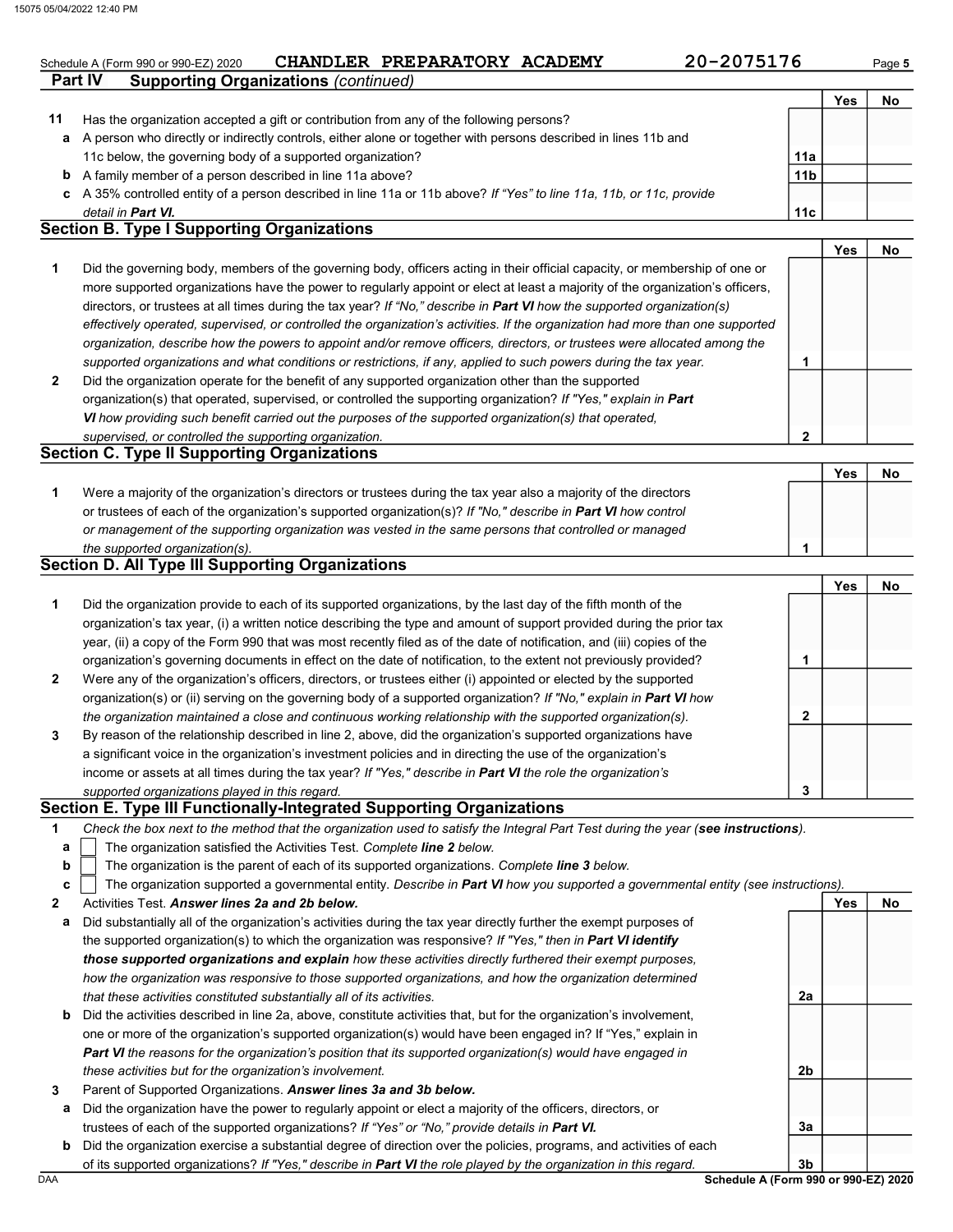#### Part V Type III Non-Functionally Integrated 509(a)(3) Supporting Organizations Schedule A (Form 990 or 990-EZ) 2020 CHANDLER PREPARATORY ACADEMY 20-2075176 Page 6 1 Check here if the organization satisfied the Integral Part Test as a qualifying trust on Nov. 20, 1970 (explain in Part VI). See instructions. All other Type III non-functionally integrated supporting organizations must complete Sections A through E. 1 2 Recoveries of prior-year distributions 3 4 Add lines 1 through 3. 5 Depreciation and depletion 6 Portion of operating expenses paid or incurred for production or collection of 7 8 1 Aggregate fair market value of all non-exempt-use assets (see Section A – Adjusted Net Income Net short-term capital gain Other gross income (see instructions) gross income or for management, conservation, or maintenance of property held for production of income (see instructions) Other expenses (see instructions) Adjusted Net Income (subtract lines 5, 6, and 7 from line 4) Section B – Minimum Asset Amount instructions for short tax year or assets held for part of year): a Average monthly value of securities **b** Average monthly cash balances c Fair market value of other non-exempt-use assets d Total (add lines 1a, 1b, and 1c) **e Discount** claimed for blockage or other factors (explain in detail in Part VI): 8 Minimum Asset Amount (add line 7 to line 6) 7 6 5 4 3 2 Acquisition indebtedness applicable to non-exempt-use assets Subtract line 2 from line 1d. Cash deemed held for exempt use. Enter 0.015 of line 3 (for greater amount, see instructions). Net value of non-exempt-use assets (subtract line 4 from line 3) Multiply line 5 by 0.035. Recoveries of prior-year distributions Section C – Distributable Amount 6 5 4 Enter greater of line 2 or line 3. 3 2 1 Adjusted net income for prior year (from Section A, line 8, column A) Enter 0.85 of line 1. Minimum asset amount for prior year (from Section B, line 8, column A) Income tax imposed in prior year Distributable Amount. Subtract line 5 from line 4, unless subject to emergency temporary reduction (see instructions). 8 7 6 5 4 3 2 1 (A) Prior Year (B) Current Year (optional) (optional) (B) Current Year (A) Prior Year 1a 1b 1c 1d 2 3 4 5 6 7 8 3 2 1 6 5 4 Current Year

7 (see instructions). Check here if the current year is the organization's first as a non-functionally integrated Type III supporting organization

Schedule A (Form 990 or 990-EZ) 2020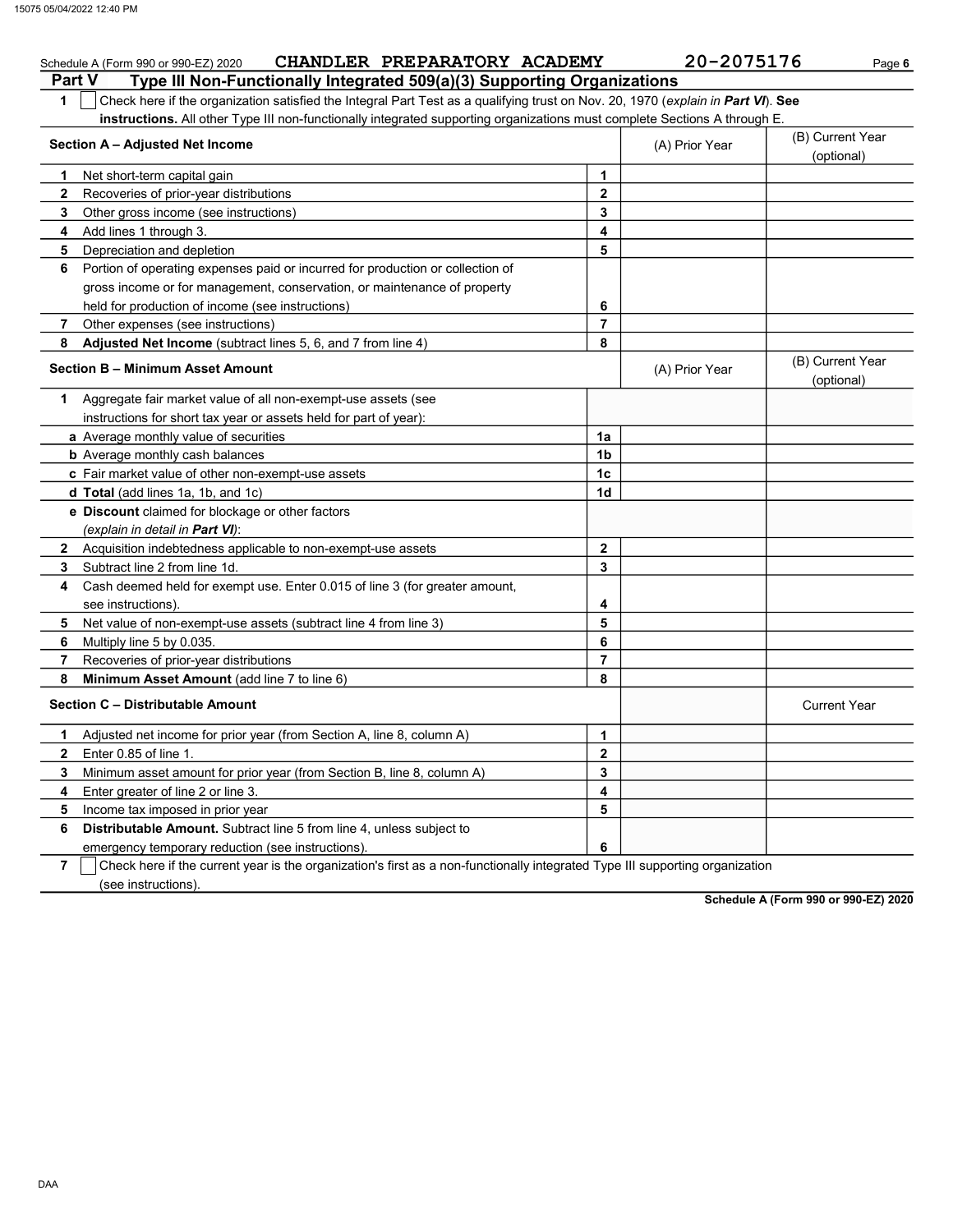### Schedule A (Form 990 or 990-EZ) 2020 CHANDLER PREPARATORY ACADEMY 20-2075176 Page 7 Part V Type III Non-Functionally Integrated 509(a)(3) Supporting Organizations (continued) Section D – Distributions Current Year 1 2 3 4 5 6 7 8 9 10 Amounts paid to supported organizations to accomplish exempt purposes Amounts paid to perform activity that directly furthers exempt purposes of supported organizations, in excess of income from activity Administrative expenses paid to accomplish exempt purposes of supported organizations Amounts paid to acquire exempt-use assets Qualified set-aside amounts (prior IRS approval required—provide details in Part VI) Other distributions (describe in Part VI). See instructions. Total annual distributions. Add lines 1 through 6. Distributions to attentive supported organizations to which the organization is responsive (provide details in Part VI). See instructions. Distributable amount for 2020 from Section C, line 6 Line 8 amount divided by line 9 amount Section E – Distribution Allocations (see instructions) Excess Distributions (i) (ii) Underdistributions Pre-2020 (iii) Distributable Amount for 2020 5 4 3 2 1 a From 2015 . . . . . . . . . . . . . . . . . . . . . . . . . . . . . . . b From 2016 . . . . . . . . . . . . . . . . . . . . . . . . . . . . . . . c From 2017 . . . . . . . . . . . . . . . . . . . . . . . . . . . . . . . d From 2018 . . . . . . . . . . . . . . . . . . . . . . . . . . . . . . . . e From 2019 . . . . . . . . . . . . . . . . . . . . . . . . . . . . . . . . f Total of lines 3a through 3e g Applied to underdistributions of prior years h Applied to 2020 distributable amount i Carryover from 2015 not applied (see instructions) j Remainder. Subtract lines 3g, 3h, and 3i from line 3f. a Applied to underdistributions of prior years **b** Applied to 2020 distributable amount c Remainder. Subtract lines 4a and 4b from line 4. Distributable amount for 2020 from Section C, line 6 Underdistributions, if any, for years prior to 2020 (reasonable cause required–explain in Part VI). See Excess distributions carryover, if any, to 2020 Distributions for 2020 from Section D, line 7: \$ Remaining underdistributions for years prior to 2020, if any. Subtract lines 3g and 4a from line 2. For result greater than zero, explain in Part VI. See instructions. instructions.

8 7 6 Remaining underdistributions for 2020 Subtract lines 3h a Excess from 2016 ........................ **b** Excess from 2017 ........................ c Excess from 2018 . . . . . . . . . . . . . . . . . . . . . . . . d Excess from 2019 ......................... e Excess from 2020 . . . . . . . . . . . . . . . . . . . . . . . . and 4b from line 1. For result greater than zero, explain in Part VI. See instructions. Excess distributions carryover to 2021. Add lines 3j and 4c. Breakdown of line 7:

Schedule A (Form 990 or 990-EZ) 2020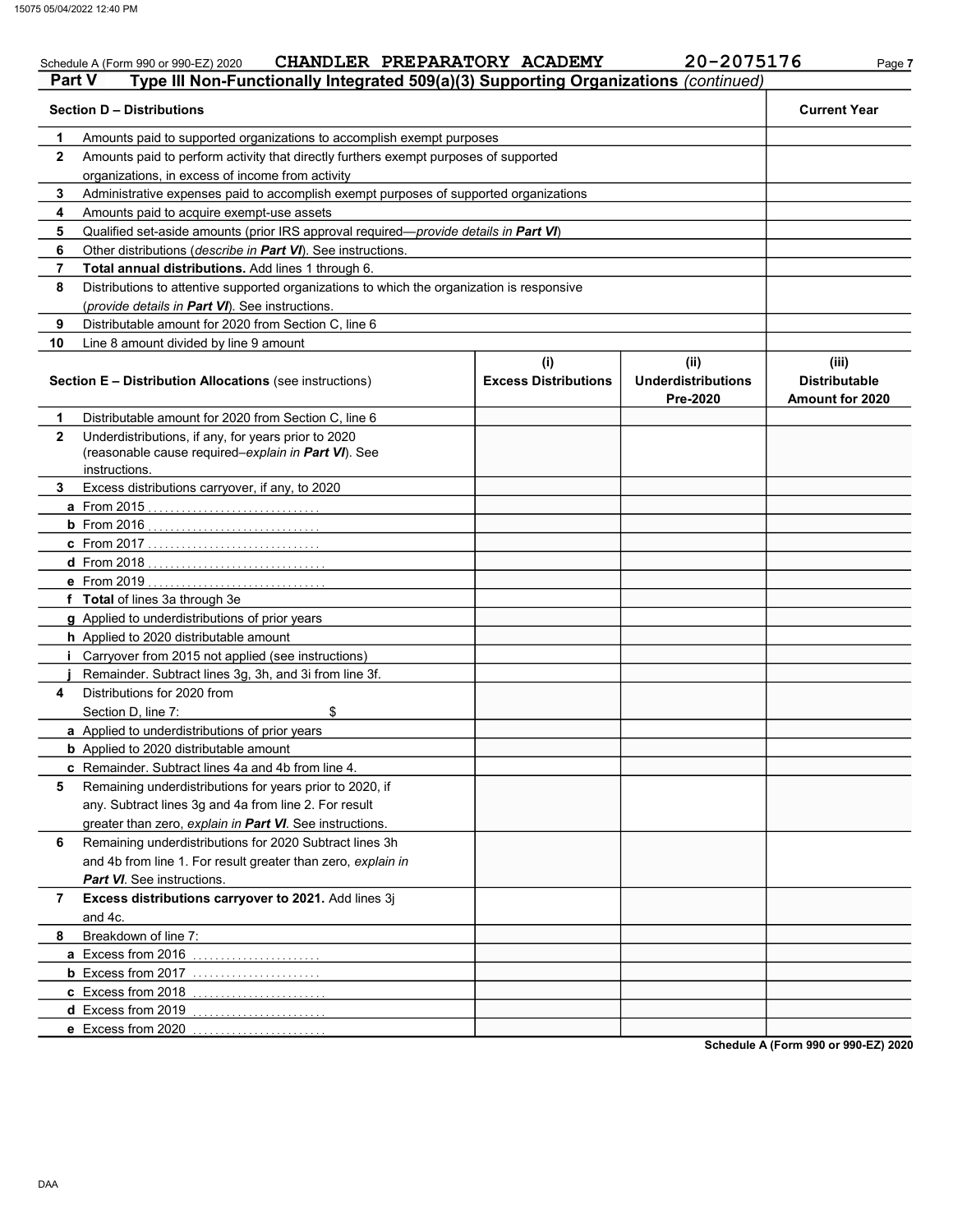|         | Schedule A (Form 990 or 990-EZ) 2020 CHANDLER PREPARATORY ACADEMY |                                                                                                | 20-2075176                                                                                                                                                                                                                                                                                                                                                                                                                                                                                | Page 8 |
|---------|-------------------------------------------------------------------|------------------------------------------------------------------------------------------------|-------------------------------------------------------------------------------------------------------------------------------------------------------------------------------------------------------------------------------------------------------------------------------------------------------------------------------------------------------------------------------------------------------------------------------------------------------------------------------------------|--------|
| Part VI |                                                                   | lines 2, 5, and 6. Also complete this part for any additional information. (See instructions.) | Supplemental Information. Provide the explanations required by Part II, line 10; Part II, line 17a or 17b; Part<br>III, line 12; Part IV, Section A, lines 1, 2, 3b, 3c, 4b, 4c, 5a, 6, 9a, 9b, 9c, 11a, 11b, and 11c; Part IV, Section<br>B, lines 1 and 2; Part IV, Section C, line 1; Part IV, Section D, lines 2 and 3; Part IV, Section E, lines 1c, 2a, 2b,<br>3a, and 3b; Part V, line 1; Part V, Section B, line 1e; Part V, Section D, lines 5, 6, and 8; and Part V, Section E, |        |
|         |                                                                   |                                                                                                |                                                                                                                                                                                                                                                                                                                                                                                                                                                                                           |        |
|         |                                                                   |                                                                                                |                                                                                                                                                                                                                                                                                                                                                                                                                                                                                           |        |
|         |                                                                   |                                                                                                |                                                                                                                                                                                                                                                                                                                                                                                                                                                                                           |        |
|         |                                                                   |                                                                                                |                                                                                                                                                                                                                                                                                                                                                                                                                                                                                           |        |
|         |                                                                   |                                                                                                |                                                                                                                                                                                                                                                                                                                                                                                                                                                                                           |        |
|         |                                                                   |                                                                                                |                                                                                                                                                                                                                                                                                                                                                                                                                                                                                           |        |
|         |                                                                   |                                                                                                |                                                                                                                                                                                                                                                                                                                                                                                                                                                                                           |        |
|         |                                                                   |                                                                                                |                                                                                                                                                                                                                                                                                                                                                                                                                                                                                           |        |
|         |                                                                   |                                                                                                |                                                                                                                                                                                                                                                                                                                                                                                                                                                                                           |        |
|         |                                                                   |                                                                                                |                                                                                                                                                                                                                                                                                                                                                                                                                                                                                           |        |
|         |                                                                   |                                                                                                |                                                                                                                                                                                                                                                                                                                                                                                                                                                                                           |        |
|         |                                                                   |                                                                                                |                                                                                                                                                                                                                                                                                                                                                                                                                                                                                           |        |
|         |                                                                   |                                                                                                |                                                                                                                                                                                                                                                                                                                                                                                                                                                                                           |        |
|         |                                                                   |                                                                                                |                                                                                                                                                                                                                                                                                                                                                                                                                                                                                           |        |
|         |                                                                   |                                                                                                |                                                                                                                                                                                                                                                                                                                                                                                                                                                                                           |        |
|         |                                                                   |                                                                                                |                                                                                                                                                                                                                                                                                                                                                                                                                                                                                           |        |
|         |                                                                   |                                                                                                |                                                                                                                                                                                                                                                                                                                                                                                                                                                                                           |        |
|         |                                                                   |                                                                                                |                                                                                                                                                                                                                                                                                                                                                                                                                                                                                           |        |
|         |                                                                   |                                                                                                |                                                                                                                                                                                                                                                                                                                                                                                                                                                                                           |        |
|         |                                                                   |                                                                                                |                                                                                                                                                                                                                                                                                                                                                                                                                                                                                           |        |
|         |                                                                   |                                                                                                |                                                                                                                                                                                                                                                                                                                                                                                                                                                                                           |        |
|         |                                                                   |                                                                                                |                                                                                                                                                                                                                                                                                                                                                                                                                                                                                           |        |
|         |                                                                   |                                                                                                |                                                                                                                                                                                                                                                                                                                                                                                                                                                                                           |        |
|         |                                                                   |                                                                                                |                                                                                                                                                                                                                                                                                                                                                                                                                                                                                           |        |
|         |                                                                   |                                                                                                |                                                                                                                                                                                                                                                                                                                                                                                                                                                                                           |        |
|         |                                                                   |                                                                                                |                                                                                                                                                                                                                                                                                                                                                                                                                                                                                           |        |
|         |                                                                   |                                                                                                |                                                                                                                                                                                                                                                                                                                                                                                                                                                                                           |        |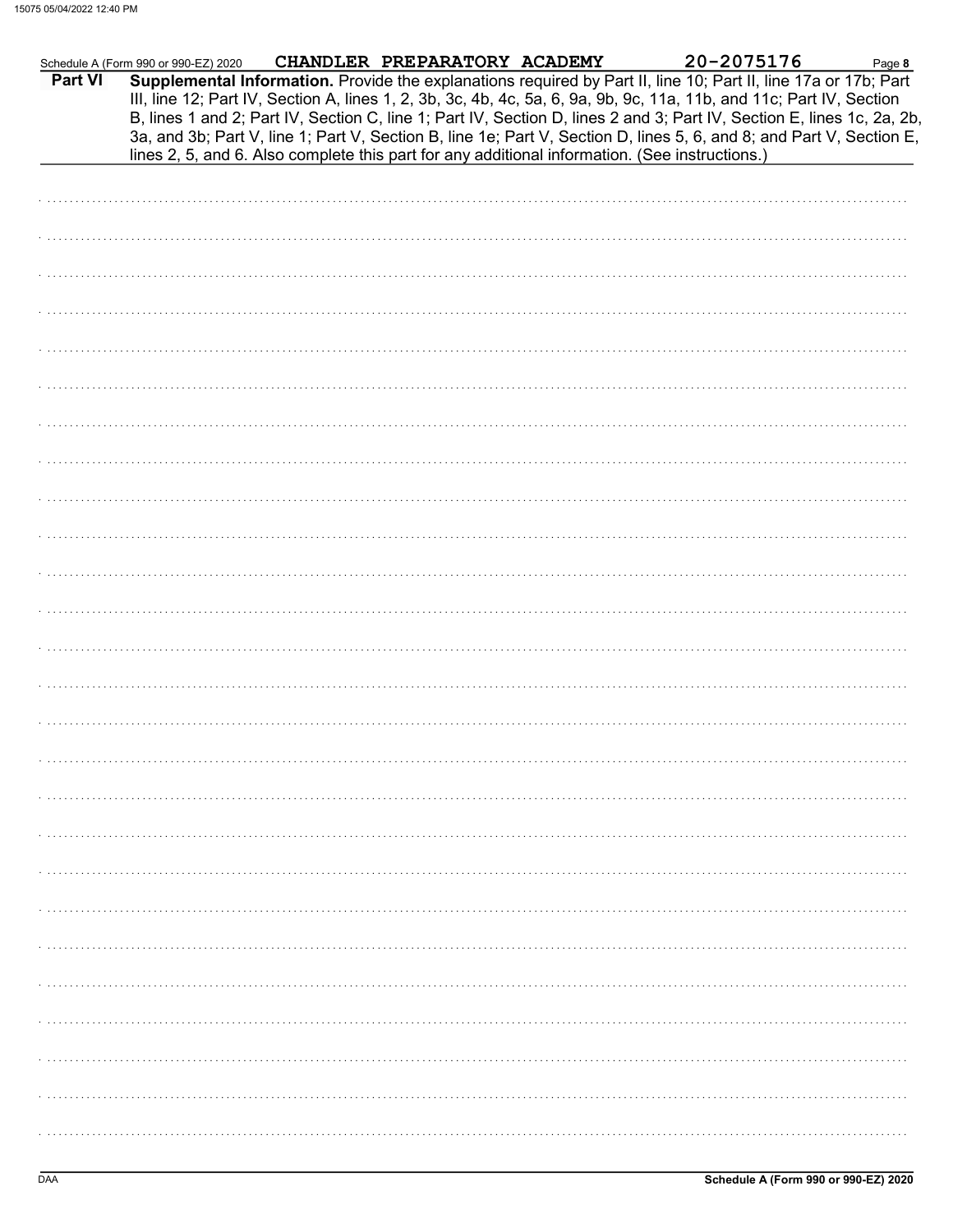## Schedule B  $\overline{S}$  Schedule of Contributors

Attach to Form 990, Form 990-EZ, or Form 990-PF. Go to www.irs.gov/Form990 for the latest information. OMB No. 1545-0047

2020

Employer identification number

CHANDLER PREPARATORY ACADEMY 20-2075176

| Section:<br>3 ) (enter number) organization<br>X<br>501(c)<br>4947(a)(1) nonexempt charitable trust not treated as a private foundation<br>527 political organization<br>501(c)(3) exempt private foundation                                                                                                                                                                                                                                                                                                                                                                                                                                                                                                                                                                                                                                                                                          |
|-------------------------------------------------------------------------------------------------------------------------------------------------------------------------------------------------------------------------------------------------------------------------------------------------------------------------------------------------------------------------------------------------------------------------------------------------------------------------------------------------------------------------------------------------------------------------------------------------------------------------------------------------------------------------------------------------------------------------------------------------------------------------------------------------------------------------------------------------------------------------------------------------------|
|                                                                                                                                                                                                                                                                                                                                                                                                                                                                                                                                                                                                                                                                                                                                                                                                                                                                                                       |
|                                                                                                                                                                                                                                                                                                                                                                                                                                                                                                                                                                                                                                                                                                                                                                                                                                                                                                       |
|                                                                                                                                                                                                                                                                                                                                                                                                                                                                                                                                                                                                                                                                                                                                                                                                                                                                                                       |
|                                                                                                                                                                                                                                                                                                                                                                                                                                                                                                                                                                                                                                                                                                                                                                                                                                                                                                       |
|                                                                                                                                                                                                                                                                                                                                                                                                                                                                                                                                                                                                                                                                                                                                                                                                                                                                                                       |
| 4947(a)(1) nonexempt charitable trust treated as a private foundation                                                                                                                                                                                                                                                                                                                                                                                                                                                                                                                                                                                                                                                                                                                                                                                                                                 |
| 501(c)(3) taxable private foundation                                                                                                                                                                                                                                                                                                                                                                                                                                                                                                                                                                                                                                                                                                                                                                                                                                                                  |
| Check if your organization is covered by the General Rule or a Special Rule.<br>Note: Only a section 501(c)(7), (8), or (10) organization can check boxes for both the General Rule and a Special Rule. See                                                                                                                                                                                                                                                                                                                                                                                                                                                                                                                                                                                                                                                                                           |
|                                                                                                                                                                                                                                                                                                                                                                                                                                                                                                                                                                                                                                                                                                                                                                                                                                                                                                       |
| For an organization filing Form 990, 990-EZ, or 990-PF that received, during the year, contributions totaling \$5,000<br>or more (in money or property) from any one contributor. Complete Parts I and II. See instructions for determining a<br>contributor's total contributions.                                                                                                                                                                                                                                                                                                                                                                                                                                                                                                                                                                                                                   |
|                                                                                                                                                                                                                                                                                                                                                                                                                                                                                                                                                                                                                                                                                                                                                                                                                                                                                                       |
| For an organization described in section 501(c)(3) filing Form 990 or 990-EZ that met the 33 <sup>1</sup> /3% support test of the<br>regulations under sections 509(a)(1) and 170(b)(1)(A)(vi), that checked Schedule A (Form 990 or 990-EZ), Part II, line<br>13, 16a, or 16b, and that received from any one contributor, during the year, total contributions of the greater of (1)<br>\$5,000; or (2) 2% of the amount on (i) Form 990, Part VIII, line 1h; or (ii) Form 990-EZ, line 1. Complete Parts I and II.<br>For an organization described in section 501(c)(7), (8), or (10) filing Form 990 or 990-EZ that received from any one<br>contributor, during the year, total contributions of more than \$1,000 exclusively for religious, charitable, scientific,<br>literary, or educational purposes, or for the prevention of cruelty to children or animals. Complete Parts I (entering |
| "N/A" in column (b) instead of the contributor name and address), II, and III.                                                                                                                                                                                                                                                                                                                                                                                                                                                                                                                                                                                                                                                                                                                                                                                                                        |
| For an organization described in section 501(c)(7), (8), or (10) filing Form 990 or 990-EZ that received from any one<br>contributor, during the year, contributions exclusively for religious, charitable, etc., purposes, but no such<br>contributions totaled more than \$1,000. If this box is checked, enter here the total contributions that were received<br>during the year for an exclusively religious, charitable, etc., purpose. Don't complete any of the parts unless the<br>General Rule applies to this organization because it received nonexclusively religious, charitable, etc., contributions<br>totaling \$5,000 or more during the year<br>\$                                                                                                                                                                                                                                 |
| Caution: An organization that isn't covered by the General Rule and/or the Special Rules doesn't file Schedule B (Form 990,                                                                                                                                                                                                                                                                                                                                                                                                                                                                                                                                                                                                                                                                                                                                                                           |

For Paperwork Reduction Act Notice, see the instructions for Form 990, 990-EZ, or 990-PF.

Department of the Treasury Internal Revenue Service (Form 990, 990-EZ,

Name of the organization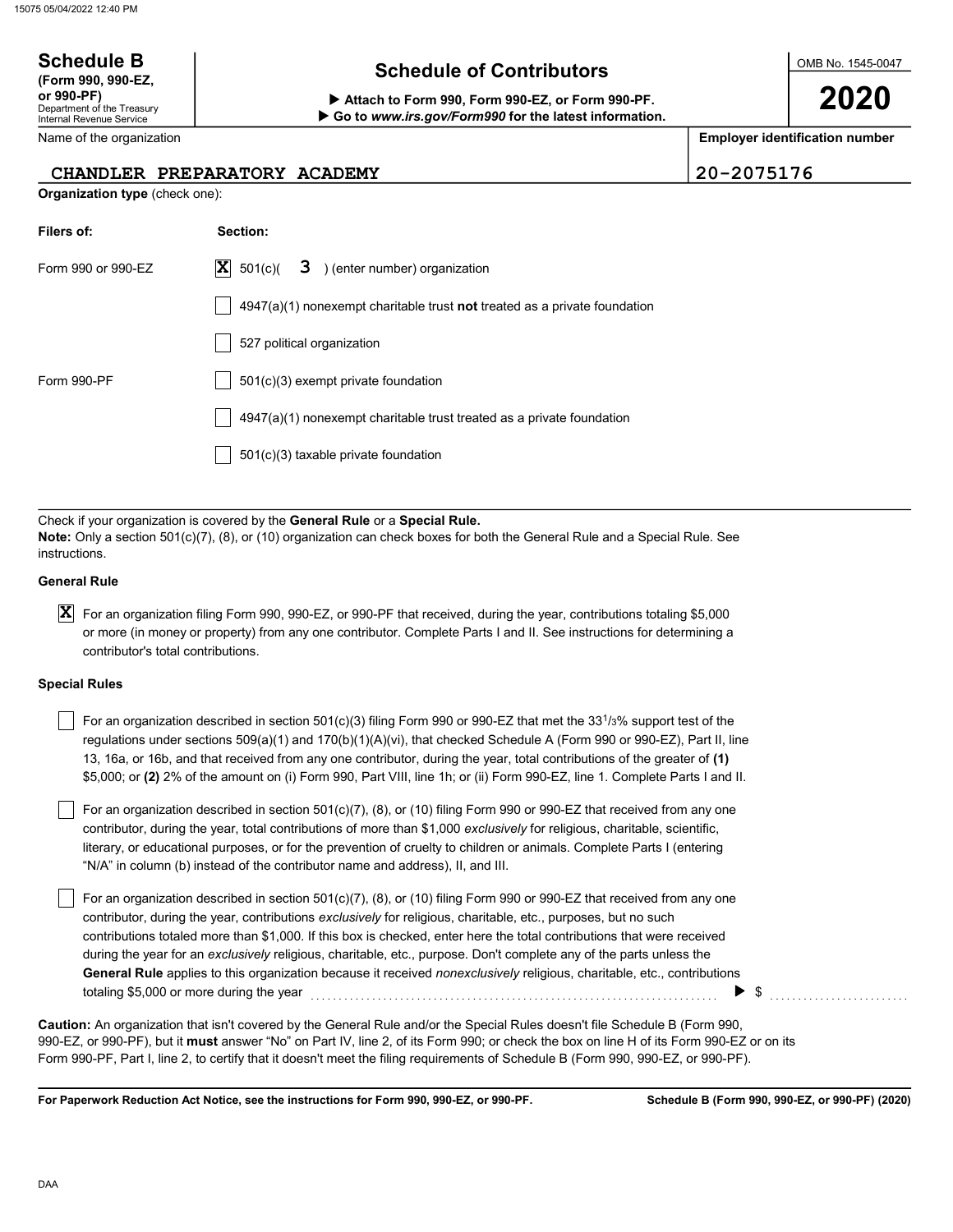| Name of organization | Schedule B (Form 990, 990-EZ, or 990-PF) (2020)<br>CHANDLER PREPARATORY ACADEMY                |                                   | PAGE 1 OF 1<br>Page 2<br><b>Employer identification number</b><br>20-2075176                 |
|----------------------|------------------------------------------------------------------------------------------------|-----------------------------------|----------------------------------------------------------------------------------------------|
| Part I               | Contributors (see instructions). Use duplicate copies of Part I if additional space is needed. |                                   |                                                                                              |
| (a)<br>No.           | (b)<br>Name, address, and ZIP + 4                                                              | (c)<br><b>Total contributions</b> | (d)<br>Type of contribution                                                                  |
| $\mathbf{1}$         |                                                                                                | 524,564<br>\$                     | Person<br>X<br>Payroll<br><b>Noncash</b><br>(Complete Part II for<br>noncash contributions.) |
| (a)<br>No.           | (b)<br>Name, address, and ZIP + 4                                                              | (c)<br><b>Total contributions</b> | (d)<br>Type of contribution                                                                  |
|                      |                                                                                                | \$                                | Person<br>Payroll<br><b>Noncash</b><br>(Complete Part II for<br>noncash contributions.)      |
| (a)<br>No.           | (b)<br>Name, address, and ZIP + 4                                                              | (c)<br><b>Total contributions</b> | (d)<br>Type of contribution                                                                  |
|                      |                                                                                                | \$                                | Person<br>Payroll<br><b>Noncash</b><br>(Complete Part II for<br>noncash contributions.)      |
| (a)<br>No.           | (b)<br>Name, address, and ZIP + 4                                                              | (c)<br><b>Total contributions</b> | (d)<br>Type of contribution                                                                  |
|                      |                                                                                                | \$                                | Person<br>Payroll<br>Noncash<br>(Complete Part II for<br>noncash contributions.)             |
| (a)<br>No.           | (b)<br>Name, address, and ZIP + 4                                                              | (c)<br><b>Total contributions</b> | (d)<br>Type of contribution                                                                  |
|                      |                                                                                                | \$                                | Person<br>Payroll<br><b>Noncash</b><br>(Complete Part II for<br>noncash contributions.)      |
| (a)<br>No.           | (b)<br>Name, address, and ZIP + 4                                                              | (c)<br><b>Total contributions</b> | (d)<br>Type of contribution                                                                  |
|                      |                                                                                                | \$                                | Person<br>Payroll<br>Noncash<br>(Complete Part II for<br>noncash contributions.)             |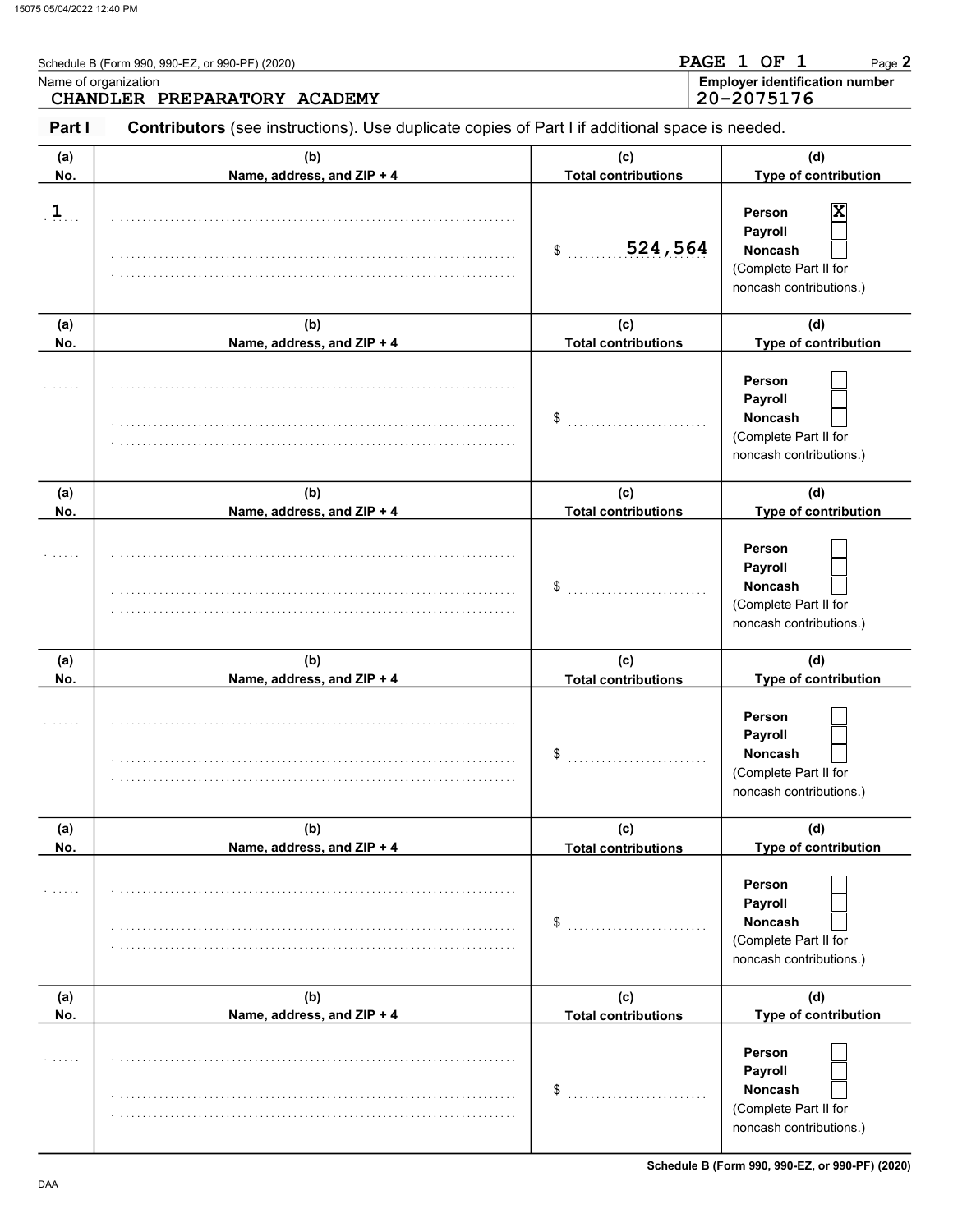SCHEDULE D<br>(Form 990)

Department of the Treasury Internal Revenue Service

## SCHEDULE D | Supplemental Financial Statements

 Attach to Form 990. Part IV, line 6, 7, 8, 9, 10, 11a, 11b, 11c, 11d, 11e, 11f, 12a, or 12b. Complete if the organization answered "Yes" on Form 990,

Go to www.irs.gov/Form990 for instructions and the latest information.

2020 **Open to Public Inspection** 

OMB No. 1545-0047

|   | Name of the organization                                                                                                                                                                                                                                             |                                                    |                | <b>Employer identification number</b>                                                                                                                                                                                                                                                                                                                                                                                                                                                                                                                  |            |     |
|---|----------------------------------------------------------------------------------------------------------------------------------------------------------------------------------------------------------------------------------------------------------------------|----------------------------------------------------|----------------|--------------------------------------------------------------------------------------------------------------------------------------------------------------------------------------------------------------------------------------------------------------------------------------------------------------------------------------------------------------------------------------------------------------------------------------------------------------------------------------------------------------------------------------------------------|------------|-----|
|   | CHANDLER PREPARATORY ACADEMY                                                                                                                                                                                                                                         |                                                    |                | 20-2075176                                                                                                                                                                                                                                                                                                                                                                                                                                                                                                                                             |            |     |
|   | Organizations Maintaining Donor Advised Funds or Other Similar Funds or Accounts.<br>Part I<br>Complete if the organization answered "Yes" on Form 990, Part IV, line 6.                                                                                             |                                                    |                |                                                                                                                                                                                                                                                                                                                                                                                                                                                                                                                                                        |            |     |
|   |                                                                                                                                                                                                                                                                      | (a) Donor advised funds                            |                | (b) Funds and other accounts                                                                                                                                                                                                                                                                                                                                                                                                                                                                                                                           |            |     |
| 1 | Total number at end of year                                                                                                                                                                                                                                          |                                                    |                |                                                                                                                                                                                                                                                                                                                                                                                                                                                                                                                                                        |            |     |
| 2 |                                                                                                                                                                                                                                                                      |                                                    |                |                                                                                                                                                                                                                                                                                                                                                                                                                                                                                                                                                        |            |     |
| З |                                                                                                                                                                                                                                                                      |                                                    |                |                                                                                                                                                                                                                                                                                                                                                                                                                                                                                                                                                        |            |     |
| 4 | Aggregate value at end of year                                                                                                                                                                                                                                       |                                                    |                |                                                                                                                                                                                                                                                                                                                                                                                                                                                                                                                                                        |            |     |
| 5 | Did the organization inform all donors and donor advisors in writing that the assets held in donor advised                                                                                                                                                           |                                                    |                |                                                                                                                                                                                                                                                                                                                                                                                                                                                                                                                                                        |            |     |
|   | funds are the organization's property, subject to the organization's exclusive legal control?                                                                                                                                                                        |                                                    |                |                                                                                                                                                                                                                                                                                                                                                                                                                                                                                                                                                        | Yes        | No  |
| 6 | Did the organization inform all grantees, donors, and donor advisors in writing that grant funds can be used                                                                                                                                                         |                                                    |                |                                                                                                                                                                                                                                                                                                                                                                                                                                                                                                                                                        |            |     |
|   | only for charitable purposes and not for the benefit of the donor or donor advisor, or for any other purpose                                                                                                                                                         |                                                    |                |                                                                                                                                                                                                                                                                                                                                                                                                                                                                                                                                                        |            |     |
|   | conferring impermissible private benefit?                                                                                                                                                                                                                            |                                                    |                |                                                                                                                                                                                                                                                                                                                                                                                                                                                                                                                                                        | <b>Yes</b> | No. |
|   | Part II<br><b>Conservation Easements.</b>                                                                                                                                                                                                                            |                                                    |                |                                                                                                                                                                                                                                                                                                                                                                                                                                                                                                                                                        |            |     |
|   | Complete if the organization answered "Yes" on Form 990, Part IV, line 7.                                                                                                                                                                                            |                                                    |                |                                                                                                                                                                                                                                                                                                                                                                                                                                                                                                                                                        |            |     |
|   | Purpose(s) of conservation easements held by the organization (check all that apply).                                                                                                                                                                                |                                                    |                |                                                                                                                                                                                                                                                                                                                                                                                                                                                                                                                                                        |            |     |
|   | Preservation of land for public use (for example, recreation or education)                                                                                                                                                                                           | Preservation of a historically important land area |                |                                                                                                                                                                                                                                                                                                                                                                                                                                                                                                                                                        |            |     |
|   | Protection of natural habitat                                                                                                                                                                                                                                        | Preservation of a certified historic structure     |                |                                                                                                                                                                                                                                                                                                                                                                                                                                                                                                                                                        |            |     |
|   | Preservation of open space                                                                                                                                                                                                                                           |                                                    |                |                                                                                                                                                                                                                                                                                                                                                                                                                                                                                                                                                        |            |     |
| 2 | Complete lines 2a through 2d if the organization held a qualified conservation contribution in the form of a conservation                                                                                                                                            |                                                    |                |                                                                                                                                                                                                                                                                                                                                                                                                                                                                                                                                                        |            |     |
|   | easement on the last day of the tax year.                                                                                                                                                                                                                            |                                                    |                | Held at the End of the Tax Year                                                                                                                                                                                                                                                                                                                                                                                                                                                                                                                        |            |     |
| а | Total number of conservation easements                                                                                                                                                                                                                               |                                                    | 2a             |                                                                                                                                                                                                                                                                                                                                                                                                                                                                                                                                                        |            |     |
|   |                                                                                                                                                                                                                                                                      |                                                    | 2 <sub>b</sub> |                                                                                                                                                                                                                                                                                                                                                                                                                                                                                                                                                        |            |     |
|   | Number of conservation easements on a certified historic structure included in (a) [[[[[[[[[[[[[[[[[[[[[[[[[]]                                                                                                                                                       |                                                    | 2c             |                                                                                                                                                                                                                                                                                                                                                                                                                                                                                                                                                        |            |     |
|   | Number of conservation easements included in (c) acquired after 7/25/06, and not on a                                                                                                                                                                                |                                                    |                |                                                                                                                                                                                                                                                                                                                                                                                                                                                                                                                                                        |            |     |
|   | historic structure listed in the National Register                                                                                                                                                                                                                   |                                                    | 2d             |                                                                                                                                                                                                                                                                                                                                                                                                                                                                                                                                                        |            |     |
| 3 | Number of conservation easements modified, transferred, released, extinguished, or terminated by the organization during the                                                                                                                                         |                                                    |                |                                                                                                                                                                                                                                                                                                                                                                                                                                                                                                                                                        |            |     |
|   | tax year $\blacktriangleright$                                                                                                                                                                                                                                       |                                                    |                |                                                                                                                                                                                                                                                                                                                                                                                                                                                                                                                                                        |            |     |
|   | Number of states where property subject to conservation easement is located ▶                                                                                                                                                                                        |                                                    |                |                                                                                                                                                                                                                                                                                                                                                                                                                                                                                                                                                        |            |     |
| 5 | Does the organization have a written policy regarding the periodic monitoring, inspection, handling of                                                                                                                                                               |                                                    |                |                                                                                                                                                                                                                                                                                                                                                                                                                                                                                                                                                        |            |     |
|   |                                                                                                                                                                                                                                                                      |                                                    |                |                                                                                                                                                                                                                                                                                                                                                                                                                                                                                                                                                        | Yes        | No  |
| 6 | Staff and volunteer hours devoted to monitoring, inspecting, handling of violations, and enforcing conservation easements during the year                                                                                                                            |                                                    |                |                                                                                                                                                                                                                                                                                                                                                                                                                                                                                                                                                        |            |     |
|   |                                                                                                                                                                                                                                                                      |                                                    |                |                                                                                                                                                                                                                                                                                                                                                                                                                                                                                                                                                        |            |     |
| 7 | Amount of expenses incurred in monitoring, inspecting, handling of violations, and enforcing conservation easements during the year                                                                                                                                  |                                                    |                |                                                                                                                                                                                                                                                                                                                                                                                                                                                                                                                                                        |            |     |
|   | ▶ \$                                                                                                                                                                                                                                                                 |                                                    |                |                                                                                                                                                                                                                                                                                                                                                                                                                                                                                                                                                        |            |     |
|   | Does each conservation easement reported on line 2(d) above satisfy the requirements of section 170(h)(4)(B)(i)                                                                                                                                                      |                                                    |                |                                                                                                                                                                                                                                                                                                                                                                                                                                                                                                                                                        |            |     |
|   | and section $170(h)(4)(B)(ii)?$                                                                                                                                                                                                                                      |                                                    |                |                                                                                                                                                                                                                                                                                                                                                                                                                                                                                                                                                        | Yes        | No  |
| 9 | In Part XIII, describe how the organization reports conservation easements in its revenue and expense statement and                                                                                                                                                  |                                                    |                |                                                                                                                                                                                                                                                                                                                                                                                                                                                                                                                                                        |            |     |
|   | balance sheet, and include, if applicable, the text of the footnote to the organization's financial statements that describes the                                                                                                                                    |                                                    |                |                                                                                                                                                                                                                                                                                                                                                                                                                                                                                                                                                        |            |     |
|   | organization's accounting for conservation easements.                                                                                                                                                                                                                |                                                    |                |                                                                                                                                                                                                                                                                                                                                                                                                                                                                                                                                                        |            |     |
|   | Organizations Maintaining Collections of Art, Historical Treasures, or Other Similar Assets.<br>Part III<br>Complete if the organization answered "Yes" on Form 990, Part IV, line 8.                                                                                |                                                    |                |                                                                                                                                                                                                                                                                                                                                                                                                                                                                                                                                                        |            |     |
|   |                                                                                                                                                                                                                                                                      |                                                    |                |                                                                                                                                                                                                                                                                                                                                                                                                                                                                                                                                                        |            |     |
|   | 1a If the organization elected, as permitted under FASB ASC 958, not to report in its revenue statement and balance sheet works<br>of art, historical treasures, or other similar assets held for public exhibition, education, or research in furtherance of public |                                                    |                |                                                                                                                                                                                                                                                                                                                                                                                                                                                                                                                                                        |            |     |
|   |                                                                                                                                                                                                                                                                      |                                                    |                |                                                                                                                                                                                                                                                                                                                                                                                                                                                                                                                                                        |            |     |
|   | service, provide in Part XIII the text of the footnote to its financial statements that describes these items.                                                                                                                                                       |                                                    |                |                                                                                                                                                                                                                                                                                                                                                                                                                                                                                                                                                        |            |     |
| b | If the organization elected, as permitted under FASB ASC 958, to report in its revenue statement and balance sheet works of                                                                                                                                          |                                                    |                |                                                                                                                                                                                                                                                                                                                                                                                                                                                                                                                                                        |            |     |
|   | art, historical treasures, or other similar assets held for public exhibition, education, or research in furtherance of public service,                                                                                                                              |                                                    |                |                                                                                                                                                                                                                                                                                                                                                                                                                                                                                                                                                        |            |     |
|   | provide the following amounts relating to these items:                                                                                                                                                                                                               |                                                    |                |                                                                                                                                                                                                                                                                                                                                                                                                                                                                                                                                                        |            |     |
|   |                                                                                                                                                                                                                                                                      |                                                    |                | $$\begin{array}{l} $ & $ \\ $ & $ \\ $ & $ \\ \end{array}$\normalsize\begin{array}{l} \begin{array}{l} \begin{array}{l} \begin{array}{l} \end{array} \\ \end{array} \\ \begin{array}{l} \end{array} \\ \begin{array}{l} \end{array} \end{array} \end{array} \begin{array}{l} \begin{array}{l} \end{array} \\ \begin{array}{l} \end{array} \end{array} \end{array} \begin{array}{l} \begin{array}{l} \end{array} \end{array} \end{array} \begin{array}{l} \begin{array}{l} \end{array} \end{array} \end{array} \begin{array}{l} \begin{array}{l} \end{$ |            |     |
|   | (ii) Assets included in Form 990, Part X<br>If the organization received or held works of art, historical treasures, or other similar assets for financial gain, provide the                                                                                         |                                                    |                |                                                                                                                                                                                                                                                                                                                                                                                                                                                                                                                                                        |            |     |
| 2 |                                                                                                                                                                                                                                                                      |                                                    |                |                                                                                                                                                                                                                                                                                                                                                                                                                                                                                                                                                        |            |     |
|   | following amounts required to be reported under FASB ASC 958 relating to these items:                                                                                                                                                                                |                                                    |                |                                                                                                                                                                                                                                                                                                                                                                                                                                                                                                                                                        |            |     |
|   | Revenue included on Form 990, Part VIII, line 1                                                                                                                                                                                                                      |                                                    |                |                                                                                                                                                                                                                                                                                                                                                                                                                                                                                                                                                        |            |     |
|   |                                                                                                                                                                                                                                                                      |                                                    |                |                                                                                                                                                                                                                                                                                                                                                                                                                                                                                                                                                        |            |     |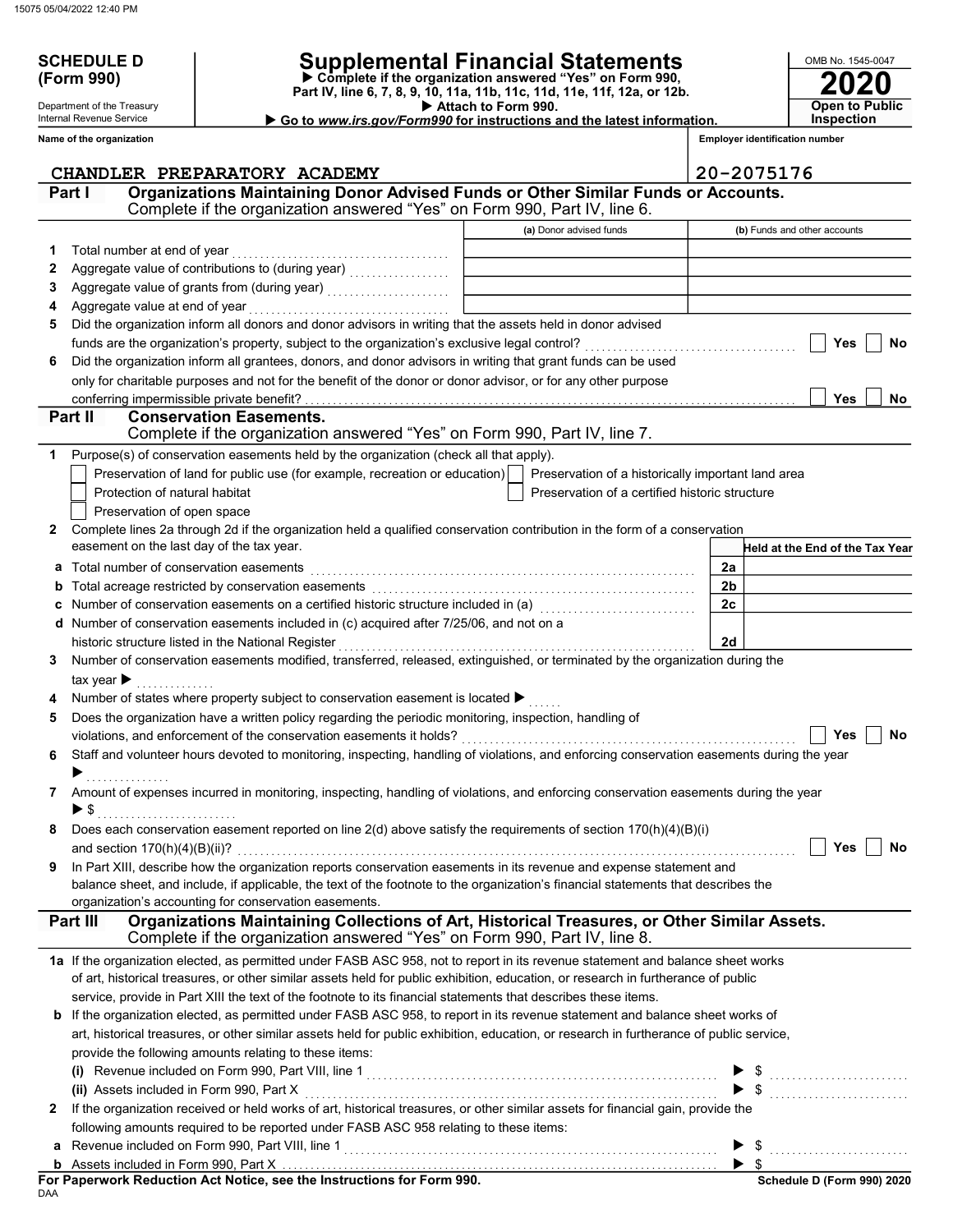|   | Schedule D (Form 990) 2020 CHANDLER PREPARATORY ACADEMY                                                                                                                                                                              |                         |                         |                    | 20-2075176      |                      |                     | Page 2     |
|---|--------------------------------------------------------------------------------------------------------------------------------------------------------------------------------------------------------------------------------------|-------------------------|-------------------------|--------------------|-----------------|----------------------|---------------------|------------|
|   | Organizations Maintaining Collections of Art, Historical Treasures, or Other Similar Assets (continued)<br>Part III                                                                                                                  |                         |                         |                    |                 |                      |                     |            |
| 3 | Using the organization's acquisition, accession, and other records, check any of the following that make significant use of its<br>collection items (check all that apply):                                                          |                         |                         |                    |                 |                      |                     |            |
| a | Public exhibition<br>Loan or exchange program<br>d                                                                                                                                                                                   |                         |                         |                    |                 |                      |                     |            |
| b | Scholarly research                                                                                                                                                                                                                   | е                       |                         |                    |                 |                      |                     |            |
| c | Preservation for future generations                                                                                                                                                                                                  |                         |                         |                    |                 |                      |                     |            |
|   | Provide a description of the organization's collections and explain how they further the organization's exempt purpose in Part                                                                                                       |                         |                         |                    |                 |                      |                     |            |
|   | XIII.                                                                                                                                                                                                                                |                         |                         |                    |                 |                      |                     |            |
| 5 | During the year, did the organization solicit or receive donations of art, historical treasures, or other similar                                                                                                                    |                         |                         |                    |                 |                      |                     |            |
|   |                                                                                                                                                                                                                                      |                         |                         |                    |                 |                      | <b>Yes</b>          | <b>No</b>  |
|   | <b>Escrow and Custodial Arrangements.</b><br><b>Part IV</b>                                                                                                                                                                          |                         |                         |                    |                 |                      |                     |            |
|   | Complete if the organization answered "Yes" on Form 990, Part IV, line 9, or reported an amount on Form                                                                                                                              |                         |                         |                    |                 |                      |                     |            |
|   | 990, Part X, line 21.                                                                                                                                                                                                                |                         |                         |                    |                 |                      |                     |            |
|   | 1a Is the organization an agent, trustee, custodian or other intermediary for contributions or other assets not                                                                                                                      |                         |                         |                    |                 |                      |                     |            |
|   | included on Form 990, Part X?                                                                                                                                                                                                        |                         |                         |                    |                 |                      | <b>Yes</b>          | No         |
|   | b If "Yes," explain the arrangement in Part XIII and complete the following table:                                                                                                                                                   |                         |                         |                    |                 |                      |                     |            |
|   |                                                                                                                                                                                                                                      |                         |                         |                    |                 |                      | Amount              |            |
|   | c Beginning balance                                                                                                                                                                                                                  |                         |                         |                    |                 | 1c                   |                     |            |
|   |                                                                                                                                                                                                                                      |                         |                         |                    |                 | 1d                   |                     |            |
|   | Distributions during the year material contact the set of the year material contact the year material contact the year material contact the year material contact the year material contact the year of the year and year of t       |                         |                         |                    |                 | 1e                   |                     |            |
| f | Ending balance with a construction of the construction of the construction of the construction of the construction of the construction of the construction of the construction of the construction of the construction of the        |                         |                         |                    |                 | 1f                   |                     |            |
|   | 2a Did the organization include an amount on Form 990, Part X, line 21, for escrow or custodial account liability?                                                                                                                   |                         |                         |                    |                 |                      | <b>Yes</b>          | No         |
|   |                                                                                                                                                                                                                                      |                         |                         |                    |                 |                      |                     |            |
|   | <b>Part V</b><br><b>Endowment Funds.</b>                                                                                                                                                                                             |                         |                         |                    |                 |                      |                     |            |
|   | Complete if the organization answered "Yes" on Form 990, Part IV, line 10.                                                                                                                                                           |                         |                         |                    |                 |                      |                     |            |
|   |                                                                                                                                                                                                                                      | (a) Current year        | (b) Prior year          | (c) Two years back |                 | (d) Three years back | (e) Four years back |            |
|   | 1a Beginning of year balance <i>[[[[[[[[[[[[[[[[[[[[[[[[[[[[[[[]]]]]</i>                                                                                                                                                             |                         |                         |                    |                 |                      |                     |            |
|   | <b>b</b> Contributions                                                                                                                                                                                                               |                         |                         |                    |                 |                      |                     |            |
|   | c Net investment earnings, gains, and                                                                                                                                                                                                |                         |                         |                    |                 |                      |                     |            |
|   |                                                                                                                                                                                                                                      |                         |                         |                    |                 |                      |                     |            |
|   | d Grants or scholarships                                                                                                                                                                                                             |                         |                         |                    |                 |                      |                     |            |
|   | e Other expenditures for facilities and                                                                                                                                                                                              |                         |                         |                    |                 |                      |                     |            |
|   |                                                                                                                                                                                                                                      |                         |                         |                    |                 |                      |                     |            |
|   | f Administrative expenses                                                                                                                                                                                                            |                         |                         |                    |                 |                      |                     |            |
| g | End of year balance                                                                                                                                                                                                                  |                         |                         |                    |                 |                      |                     |            |
| 2 | Provide the estimated percentage of the current year end balance (line 1g, column (a)) held as:                                                                                                                                      |                         |                         |                    |                 |                      |                     |            |
|   | a Board designated or quasi-endowment $\blacktriangleright$                                                                                                                                                                          |                         |                         |                    |                 |                      |                     |            |
|   | <b>b</b> Permanent endowment $\blacktriangleright$<br>$\sim$ $\%$                                                                                                                                                                    |                         |                         |                    |                 |                      |                     |            |
|   | c Term endowment $\blacktriangleright$<br>$\%$                                                                                                                                                                                       |                         |                         |                    |                 |                      |                     |            |
|   | The percentages on lines 2a, 2b, and 2c should equal 100%.                                                                                                                                                                           |                         |                         |                    |                 |                      |                     |            |
|   | 3a Are there endowment funds not in the possession of the organization that are held and administered for the                                                                                                                        |                         |                         |                    |                 |                      |                     |            |
|   | organization by:                                                                                                                                                                                                                     |                         |                         |                    |                 |                      |                     | Yes <br>No |
|   | (i) Unrelated organizations <b>contained a set of the contact of the contact of the contact of the contact of the contact of the contact of the contact of the contact of the contact of the contact of the contact of the conta</b> |                         |                         |                    |                 |                      | 3a(i)               |            |
|   | (ii) Related organizations                                                                                                                                                                                                           |                         |                         |                    |                 |                      | 3a(ii)              |            |
|   |                                                                                                                                                                                                                                      |                         |                         |                    |                 |                      | 3b                  |            |
|   | Describe in Part XIII the intended uses of the organization's endowment funds.                                                                                                                                                       |                         |                         |                    |                 |                      |                     |            |
|   | Land, Buildings, and Equipment.<br><b>Part VI</b>                                                                                                                                                                                    |                         |                         |                    |                 |                      |                     |            |
|   | Complete if the organization answered "Yes" on Form 990, Part IV, line 11a. See Form 990, Part X, line 10.                                                                                                                           |                         |                         |                    |                 |                      |                     |            |
|   | Description of property                                                                                                                                                                                                              | (a) Cost or other basis | (b) Cost or other basis |                    | (c) Accumulated |                      | (d) Book value      |            |
|   |                                                                                                                                                                                                                                      | (investment)            | (other)                 |                    | depreciation    |                      |                     |            |
|   |                                                                                                                                                                                                                                      |                         |                         |                    |                 |                      |                     |            |
|   |                                                                                                                                                                                                                                      |                         |                         |                    |                 |                      |                     |            |
|   | c Leasehold improvements                                                                                                                                                                                                             |                         |                         | 1,724,307          |                 | 916,819              |                     | 807,488    |
|   |                                                                                                                                                                                                                                      |                         |                         | 640,271            |                 | 459,596              |                     | 180,675    |
|   |                                                                                                                                                                                                                                      |                         |                         |                    |                 |                      |                     |            |
|   |                                                                                                                                                                                                                                      |                         |                         |                    |                 |                      |                     |            |
|   | Total. Add lines 1a through 1e. (Column (d) must equal Form 990, Part X, column (B), line 10c.)                                                                                                                                      |                         |                         |                    |                 | ▶                    |                     | 988,163    |

Schedule D (Form 990) 2020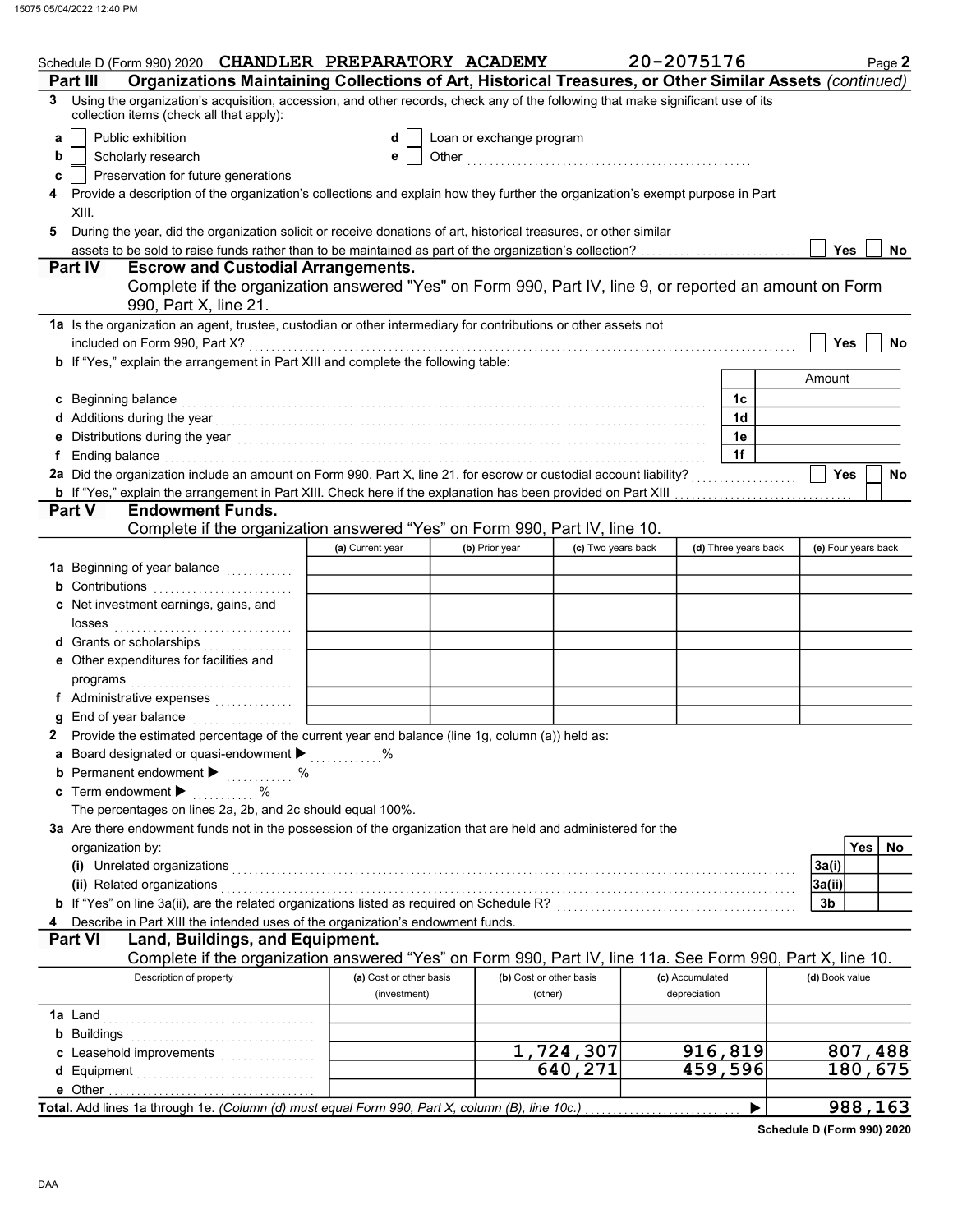| <b>Part VII</b>           | <b>Investments - Other Securities.</b>                                                                     |                |                                  | Page 3            |
|---------------------------|------------------------------------------------------------------------------------------------------------|----------------|----------------------------------|-------------------|
|                           | Complete if the organization answered "Yes" on Form 990, Part IV, line 11b. See Form 990, Part X, line 12. |                |                                  |                   |
|                           | (a) Description of security or category                                                                    | (b) Book value | (c) Method of valuation:         |                   |
|                           | (including name of security)                                                                               |                | Cost or end-of-year market value |                   |
| (1) Financial derivatives |                                                                                                            |                |                                  |                   |
|                           | (2) Closely held equity interests                                                                          |                |                                  |                   |
|                           | (3) Other                                                                                                  |                |                                  |                   |
| (A)                       |                                                                                                            |                |                                  |                   |
| (B)                       |                                                                                                            |                |                                  |                   |
| $\overline{C}$            |                                                                                                            |                |                                  |                   |
| (D)                       |                                                                                                            |                |                                  |                   |
| (E)                       |                                                                                                            |                |                                  |                   |
| (F)                       |                                                                                                            |                |                                  |                   |
| (G)                       |                                                                                                            |                |                                  |                   |
| (H)                       |                                                                                                            |                |                                  |                   |
|                           | Total. (Column (b) must equal Form 990, Part X, col. (B) line 12.)<br>▶                                    |                |                                  |                   |
| <b>Part VIII</b>          | <b>Investments - Program Related.</b>                                                                      |                |                                  |                   |
|                           | Complete if the organization answered "Yes" on Form 990, Part IV, line 11c. See Form 990, Part X, line 13. |                |                                  |                   |
|                           | (a) Description of investment                                                                              | (b) Book value | (c) Method of valuation:         |                   |
|                           |                                                                                                            |                | Cost or end-of-year market value |                   |
| (1)                       |                                                                                                            |                |                                  |                   |
| (2)                       |                                                                                                            |                |                                  |                   |
| (3)                       |                                                                                                            |                |                                  |                   |
| (4)                       |                                                                                                            |                |                                  |                   |
| (5)                       |                                                                                                            |                |                                  |                   |
| (6)                       |                                                                                                            |                |                                  |                   |
| (7)                       |                                                                                                            |                |                                  |                   |
| (8)                       |                                                                                                            |                |                                  |                   |
| (9)                       |                                                                                                            |                |                                  |                   |
|                           | Total. (Column (b) must equal Form 990, Part X, col. (B) line 13.)<br>▶                                    |                |                                  |                   |
|                           |                                                                                                            |                |                                  |                   |
| <b>Part IX</b>            | <b>Other Assets.</b>                                                                                       |                |                                  |                   |
|                           | Complete if the organization answered "Yes" on Form 990, Part IV, line 11d. See Form 990, Part X, line 15. |                |                                  |                   |
|                           | (a) Description                                                                                            |                |                                  | (b) Book value    |
| (1)                       |                                                                                                            |                |                                  |                   |
| (2)                       |                                                                                                            |                |                                  |                   |
|                           |                                                                                                            |                |                                  |                   |
| (4)                       |                                                                                                            |                |                                  |                   |
| (5)                       |                                                                                                            |                |                                  |                   |
| (6)                       |                                                                                                            |                |                                  |                   |
| (7)                       |                                                                                                            |                |                                  |                   |
| (8)                       |                                                                                                            |                |                                  |                   |
| (9)                       |                                                                                                            |                |                                  |                   |
| (3)                       | Total. (Column (b) must equal Form 990, Part X, col. (B) line 15.)                                         |                | ▶                                |                   |
| Part X                    | <b>Other Liabilities.</b>                                                                                  |                |                                  |                   |
|                           | Complete if the organization answered "Yes" on Form 990, Part IV, line 11e or 11f. See Form 990, Part X,   |                |                                  |                   |
|                           | line 25.                                                                                                   |                |                                  |                   |
| 1.                        | (a) Description of liability                                                                               |                |                                  | (b) Book value    |
| (1)                       | Federal income taxes                                                                                       |                |                                  |                   |
| (2)                       | DEPOSITS HELD FOR OTHERS                                                                                   |                |                                  |                   |
| (3)                       | DUE TO RELATED PARTY                                                                                       |                |                                  |                   |
| (4)                       |                                                                                                            |                |                                  |                   |
| (5)                       |                                                                                                            |                |                                  |                   |
| (6)                       |                                                                                                            |                |                                  |                   |
| (7)                       |                                                                                                            |                |                                  |                   |
| (8)<br>(9)                |                                                                                                            |                |                                  | 143,175<br>60,580 |

Liability for uncertain tax positions. In Part XIII, provide the text of the footnote to the organization's financial statements that reports the 2. organization's liability for uncertain tax positions under FASB ASC 740. Check here if the text of the footnote has been provided in Part XIII

┓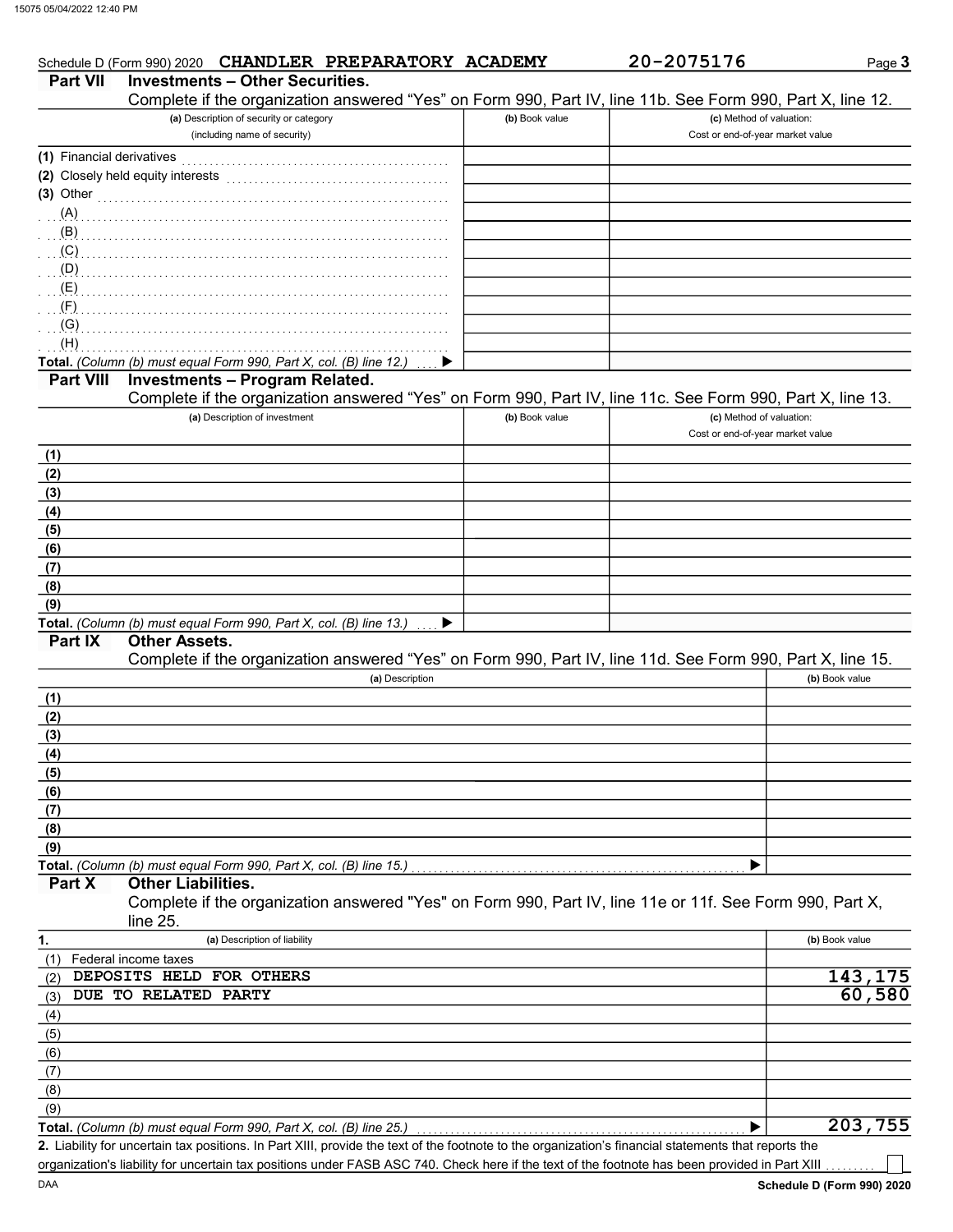| Schedule D (Form 990) 2020 CHANDLER PREPARATORY ACADEMY                                                                                                                                                         |                      | 20-2075176 |         | Page 4    |
|-----------------------------------------------------------------------------------------------------------------------------------------------------------------------------------------------------------------|----------------------|------------|---------|-----------|
| Reconciliation of Revenue per Audited Financial Statements With Revenue per Return.<br>Part XI                                                                                                                  |                      |            |         |           |
| Complete if the organization answered "Yes" on Form 990, Part IV, line 12a.                                                                                                                                     |                      |            |         |           |
| 1                                                                                                                                                                                                               |                      |            | 1.      | 7,588,536 |
| Amounts included on line 1 but not on Form 990, Part VIII, line 12:<br>$\mathbf{2}$                                                                                                                             |                      |            |         |           |
|                                                                                                                                                                                                                 | 2a                   | 113,800    |         |           |
|                                                                                                                                                                                                                 | 2 <sub>b</sub>       |            |         |           |
|                                                                                                                                                                                                                 | 2c                   |            |         |           |
|                                                                                                                                                                                                                 | 2d                   |            |         |           |
| e Add lines 2a through 2d (a) and the contract of the Add lines 2a through the Add lines 2a through 2d                                                                                                          |                      |            | 2e      | 113,800   |
| 3                                                                                                                                                                                                               |                      |            | 3       | 7,474,736 |
| Amounts included on Form 990, Part VIII, line 12, but not on line 1:<br>4                                                                                                                                       |                      |            |         |           |
|                                                                                                                                                                                                                 | 4a<br>4 <sub>b</sub> |            |         |           |
| <b>b</b> Other (Describe in Part XIII.) <b>CONSIDENT DESCRIPTION DESCRIPTION DESCRIPTION DESCRIPTION DESCRIPTION DESCRIPTION DESCRIPTION DESCRIPTION DESCRIPTION DESCRIPTION DESCRIPTION DESCRIPTION DESCRI</b> |                      |            |         |           |
| c Add lines 4a and 4b                                                                                                                                                                                           |                      |            | 4c<br>5 | 7,474,736 |
| 5<br>Reconciliation of Expenses per Audited Financial Statements With Expenses per Return.<br><b>Part XII</b>                                                                                                   |                      |            |         |           |
| Complete if the organization answered "Yes" on Form 990, Part IV, line 12a.                                                                                                                                     |                      |            |         |           |
| Total expenses and losses per audited financial statements<br>1                                                                                                                                                 |                      |            | 1.      | 6,978,048 |
| Amounts included on line 1 but not on Form 990, Part IX, line 25:<br>$\mathbf{2}$                                                                                                                               |                      |            |         |           |
|                                                                                                                                                                                                                 | 2a                   |            |         |           |
|                                                                                                                                                                                                                 | 2 <sub>b</sub>       |            |         |           |
|                                                                                                                                                                                                                 | 2 <sub>c</sub>       |            |         |           |
|                                                                                                                                                                                                                 | 2d                   |            |         |           |
|                                                                                                                                                                                                                 |                      |            | 2e      |           |
| 3                                                                                                                                                                                                               |                      |            | 3       | 6,978,048 |
| Amounts included on Form 990, Part IX, line 25, but not on line 1:<br>4                                                                                                                                         |                      |            |         |           |
| a Investment expenses not included on Form 990, Part VIII, line 7b                                                                                                                                              | 4a                   |            |         |           |
|                                                                                                                                                                                                                 | 4 <sub>b</sub>       |            |         |           |
|                                                                                                                                                                                                                 |                      |            |         |           |
|                                                                                                                                                                                                                 |                      |            |         |           |
| c Add lines 4a and 4b                                                                                                                                                                                           |                      |            | 4c      |           |
| 5.                                                                                                                                                                                                              |                      |            | 5       |           |
| Part XIII Supplemental Information.                                                                                                                                                                             |                      |            |         |           |
| Provide the descriptions required for Part II, lines 3, 5, and 9; Part III, lines 1a and 4; Part IV, lines 1b and 2b; Part V, line 4; Part X, line                                                              |                      |            |         |           |
| 2; Part XI, lines 2d and 4b; and Part XII, lines 2d and 4b. Also complete this part to provide any additional information.                                                                                      |                      |            |         |           |
|                                                                                                                                                                                                                 |                      |            |         |           |
|                                                                                                                                                                                                                 |                      |            |         |           |
|                                                                                                                                                                                                                 |                      |            |         |           |
|                                                                                                                                                                                                                 |                      |            |         |           |
|                                                                                                                                                                                                                 |                      |            |         |           |
|                                                                                                                                                                                                                 |                      |            |         |           |
|                                                                                                                                                                                                                 |                      |            |         |           |
|                                                                                                                                                                                                                 |                      |            |         |           |
|                                                                                                                                                                                                                 |                      |            |         |           |
|                                                                                                                                                                                                                 |                      |            |         |           |
|                                                                                                                                                                                                                 |                      |            |         |           |
|                                                                                                                                                                                                                 |                      |            |         |           |
|                                                                                                                                                                                                                 |                      |            |         |           |
|                                                                                                                                                                                                                 |                      |            |         |           |
|                                                                                                                                                                                                                 |                      |            |         |           |
|                                                                                                                                                                                                                 |                      |            |         |           |
|                                                                                                                                                                                                                 |                      |            |         |           |
|                                                                                                                                                                                                                 |                      |            |         |           |
|                                                                                                                                                                                                                 |                      |            |         |           |
|                                                                                                                                                                                                                 |                      |            |         |           |
|                                                                                                                                                                                                                 |                      |            |         | 6,978,048 |
|                                                                                                                                                                                                                 |                      |            |         |           |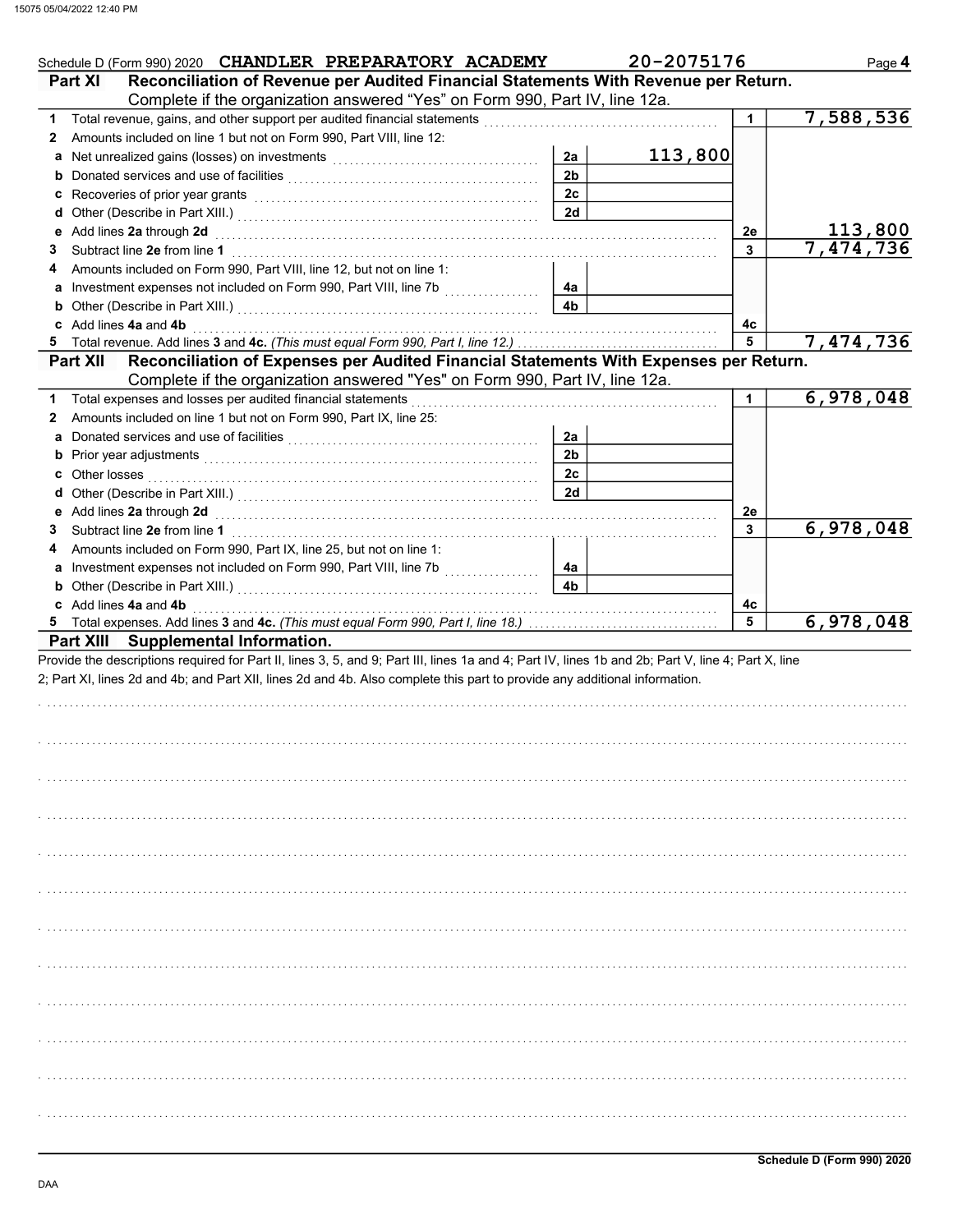| Schedule D (Form 990) 2020 CHANDLER PREPARATORY ACADEMY<br>Part XIII Supplemental Information (continued) | 20-2075176 | Page 5 |
|-----------------------------------------------------------------------------------------------------------|------------|--------|
|                                                                                                           |            |        |
|                                                                                                           |            |        |
|                                                                                                           |            |        |
|                                                                                                           |            |        |
|                                                                                                           |            |        |
|                                                                                                           |            |        |
|                                                                                                           |            |        |
|                                                                                                           |            |        |
|                                                                                                           |            |        |
|                                                                                                           |            |        |
|                                                                                                           |            |        |
|                                                                                                           |            |        |
|                                                                                                           |            |        |
|                                                                                                           |            |        |
|                                                                                                           |            |        |
|                                                                                                           |            |        |
|                                                                                                           |            |        |
|                                                                                                           |            |        |
|                                                                                                           |            |        |
|                                                                                                           |            |        |
|                                                                                                           |            |        |
|                                                                                                           |            |        |
|                                                                                                           |            |        |
|                                                                                                           |            | .      |
|                                                                                                           |            |        |
|                                                                                                           |            |        |
|                                                                                                           |            |        |
|                                                                                                           |            |        |
|                                                                                                           |            |        |
|                                                                                                           |            |        |
|                                                                                                           |            |        |
|                                                                                                           |            |        |
|                                                                                                           |            | .      |
|                                                                                                           |            |        |
|                                                                                                           |            | .      |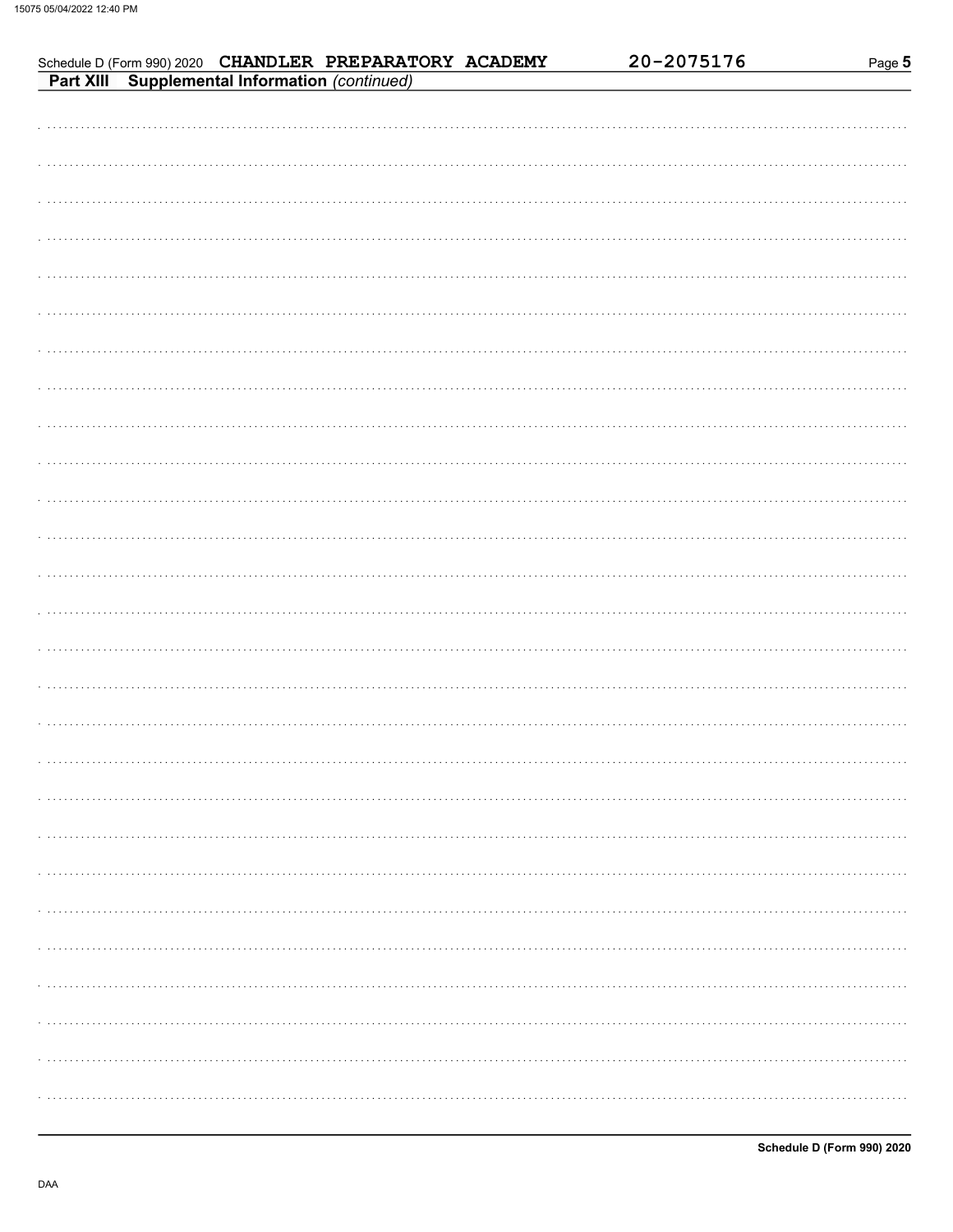|         | <b>Schools</b><br><b>SCHEDULE E</b>                                                                                                                                                                                                                                                                                                                    | OMB No. 1545-0047 |             |           |
|---------|--------------------------------------------------------------------------------------------------------------------------------------------------------------------------------------------------------------------------------------------------------------------------------------------------------------------------------------------------------|-------------------|-------------|-----------|
|         | Complete if the organization answered "Yes" on Form 990,<br>(Form 990 or 990-EZ)<br>Part IV, line 13, or Form 990-EZ, Part VI, line 48.                                                                                                                                                                                                                |                   |             |           |
|         | Attach to Form 990 or Form 990-EZ.<br>Department of the Treasury                                                                                                                                                                                                                                                                                       | Open to Public    |             |           |
|         | Go to www.irs.gov/Form990 for the latest information.<br>Internal Revenue Service<br><b>Employer identification number</b><br>Name of the organization                                                                                                                                                                                                 | <b>Inspection</b> |             |           |
|         | 20-2075176<br>CHANDLER PREPARATORY ACADEMY                                                                                                                                                                                                                                                                                                             |                   |             |           |
|         | Part I                                                                                                                                                                                                                                                                                                                                                 |                   |             |           |
| 1       | Does the organization have a racially nondiscriminatory policy toward students by statement in its charter,                                                                                                                                                                                                                                            |                   | <b>YES</b>  | <b>NO</b> |
|         | bylaws, other governing instrument, or in a resolution of its governing body?                                                                                                                                                                                                                                                                          | 1                 | X           |           |
| 2       | Does the organization include a statement of its racially nondiscriminatory policy toward students in all its brochures,<br>catalogues, and other written communications with the public dealing with student admissions, programs, and scholarships?                                                                                                  | $\mathbf{2}$      | $\mathbf x$ |           |
| 3       | Has the organization publicized its racially nondiscriminatory policy on its primary publicly accessible Internet<br>homepage at all times during its taxable year in a manner reasonably expected to be noticed by visitors to the<br>homepage, or through newspaper or broadcast media during the period of solicitation for students, or during the |                   |             |           |
|         | registration period if it has no solicitation program, in a way that makes the policy known to all parts of the general                                                                                                                                                                                                                                |                   |             |           |
|         | community it serves? If "Yes," please describe. If "No," please explain. If you need more space, use Part II<br>THE SCHOOL HAS A STRICT POLICY OF NON-DISCRIMINATION; HOWEVER,                                                                                                                                                                         | $\mathbf{3}$      |             | X         |
|         | AS A CHARTER SCHOOL, IT IS NOT SUBJECT TO THE REQUIREMENTS OF                                                                                                                                                                                                                                                                                          |                   |             |           |
|         | TREASURY REVENUE PROCEDURE 75-50.1975-2C.B.587. RATHER, THE                                                                                                                                                                                                                                                                                            |                   |             |           |
|         | SCHOOL PUBLICIZES ITS POLICIES BY WORD OF MOUTH AND ON THE                                                                                                                                                                                                                                                                                             |                   |             |           |
|         | WEBSITE, THE SCHOOL'S PRIMARY METHODS OF REACHING NEW STUDENTS                                                                                                                                                                                                                                                                                         |                   |             |           |
| 4       | Does the organization maintain the following?                                                                                                                                                                                                                                                                                                          |                   | X           |           |
| а<br>b  | Records documenting that scholarships and other financial assistance are awarded on a racially                                                                                                                                                                                                                                                         | 4a                |             |           |
|         | nondiscriminatory basis?                                                                                                                                                                                                                                                                                                                               | 4b                | $\mathbf x$ |           |
| c       | Copies of all catalogues, brochures, announcements, and other written communications to the public dealing<br>with student admissions, programs, and scholarships?                                                                                                                                                                                     | 4с                | X           |           |
| d       |                                                                                                                                                                                                                                                                                                                                                        | 4d                | X           |           |
|         | If you answered "No" to any of the above, please explain. If you need more space, use Part II.                                                                                                                                                                                                                                                         |                   |             |           |
|         |                                                                                                                                                                                                                                                                                                                                                        |                   |             |           |
|         |                                                                                                                                                                                                                                                                                                                                                        |                   |             |           |
| 5       | Does the organization discriminate by race in any way with respect to:                                                                                                                                                                                                                                                                                 |                   |             |           |
| a       | Students' rights or privileges?                                                                                                                                                                                                                                                                                                                        | 5a                |             | X         |
|         | Admissions policies?                                                                                                                                                                                                                                                                                                                                   | 5b                |             | X         |
|         |                                                                                                                                                                                                                                                                                                                                                        |                   |             |           |
| c       |                                                                                                                                                                                                                                                                                                                                                        | 5с                |             | X         |
| d       |                                                                                                                                                                                                                                                                                                                                                        | <b>5d</b>         |             | X         |
|         |                                                                                                                                                                                                                                                                                                                                                        |                   |             |           |
| е       |                                                                                                                                                                                                                                                                                                                                                        | 5e                |             | X         |
| f       |                                                                                                                                                                                                                                                                                                                                                        | 5f                |             | X         |
|         |                                                                                                                                                                                                                                                                                                                                                        |                   |             |           |
| g       |                                                                                                                                                                                                                                                                                                                                                        | 5g                |             | X         |
| h       | Other extracurricular activities?                                                                                                                                                                                                                                                                                                                      | 5h                |             | X         |
|         | If you answered "Yes" to any of the above, please explain. If you need more space, use Part II.                                                                                                                                                                                                                                                        |                   |             |           |
|         |                                                                                                                                                                                                                                                                                                                                                        |                   |             |           |
|         |                                                                                                                                                                                                                                                                                                                                                        |                   |             |           |
|         |                                                                                                                                                                                                                                                                                                                                                        |                   |             |           |
|         |                                                                                                                                                                                                                                                                                                                                                        | 6a                | X           |           |
| 6a<br>b |                                                                                                                                                                                                                                                                                                                                                        | 6b                |             | X         |
|         | If you answered "Yes" on either line 6a or line 6b, explain on Part II.                                                                                                                                                                                                                                                                                |                   |             |           |
| 7       | Does the organization certify that it has complied with the applicable requirements of sections 4.01 through                                                                                                                                                                                                                                           |                   |             |           |
|         | 4.05 of Rev. Proc. 75-50, 1975-2 C.B. 587, covering racial nondiscrimination? If "No," explain on Part II<br>de Deduction, Act Notice, and the Instructions for Form 000 or Form 000 F7.                                                                                                                                                               | $\overline{7}$    | X           |           |

For Paperwork Reduction Act Notice, see the Instructions for Form 990 or Form 990-EZ.

Schedule E (Form 990 or 990-EZ) 2020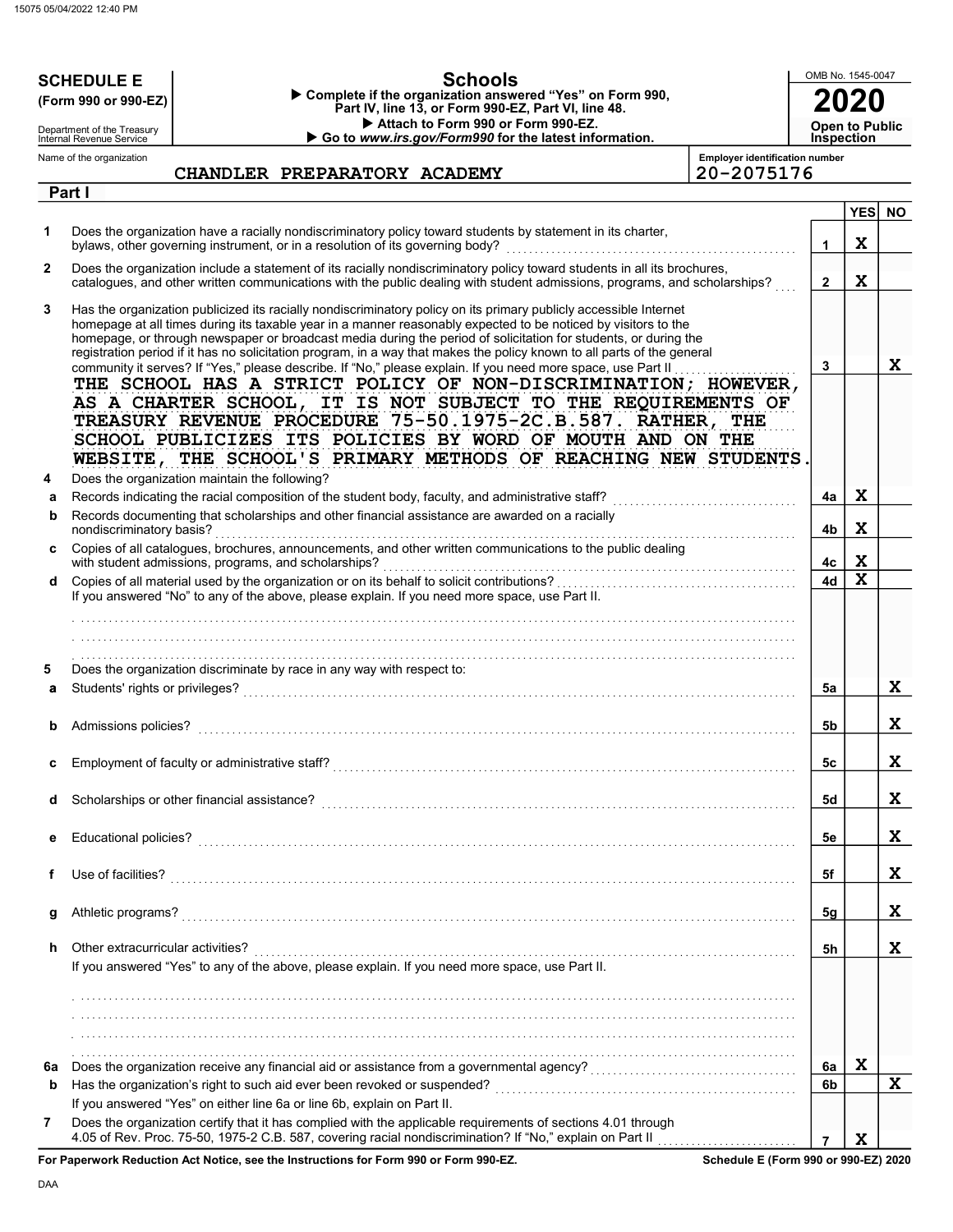|         | Schedule E (Form 990 or 990-EZ) 2020                            |                                                                                                                                                                                       | CHANDLER PREPARATORY ACADEMY | 20-2075176                                                                  | Page 2 |
|---------|-----------------------------------------------------------------|---------------------------------------------------------------------------------------------------------------------------------------------------------------------------------------|------------------------------|-----------------------------------------------------------------------------|--------|
| Part II |                                                                 | Supplemental Information. Provide the explanations required by Part I, lines 3, 4d, 5h, 6b, and 7, as<br>applicable. Also provide any other additional information. See instructions. |                              |                                                                             |        |
|         | SCH E - FINANCIAL AID OR GOVERNMENT ASSISTANCE EXPLANATION      |                                                                                                                                                                                       |                              |                                                                             |        |
|         |                                                                 |                                                                                                                                                                                       |                              | THE SCHOOL RECEIVES MONTHLY AID PAYMENTS FROM THE STATE OF ARIZONA BASED ON |        |
|         |                                                                 |                                                                                                                                                                                       |                              | THE NUMBER OF STUDENTS ENROLLED AND ATTENDING THE SCHOOL. THESE FUNDS ARE   |        |
|         |                                                                 |                                                                                                                                                                                       |                              | USED IN ACCORDANCE WITH THE REQUIREMENTS SET FORTH BY THE STATE OF ARIZONA. |        |
|         | IN ADDITION, GOVERNMENT GRANTS ARE ALSO RECEIVED BY THE SCHOOL. |                                                                                                                                                                                       |                              |                                                                             |        |
|         |                                                                 |                                                                                                                                                                                       |                              |                                                                             |        |
|         |                                                                 |                                                                                                                                                                                       |                              |                                                                             |        |
|         |                                                                 |                                                                                                                                                                                       |                              |                                                                             |        |
|         |                                                                 |                                                                                                                                                                                       |                              |                                                                             |        |
|         |                                                                 |                                                                                                                                                                                       |                              |                                                                             |        |
|         |                                                                 |                                                                                                                                                                                       |                              |                                                                             |        |
|         |                                                                 |                                                                                                                                                                                       |                              |                                                                             |        |
|         |                                                                 |                                                                                                                                                                                       |                              |                                                                             |        |
|         |                                                                 |                                                                                                                                                                                       |                              |                                                                             |        |
|         |                                                                 |                                                                                                                                                                                       |                              |                                                                             |        |
|         |                                                                 |                                                                                                                                                                                       |                              |                                                                             |        |
|         |                                                                 |                                                                                                                                                                                       |                              |                                                                             |        |
|         |                                                                 |                                                                                                                                                                                       |                              |                                                                             |        |
|         |                                                                 |                                                                                                                                                                                       |                              |                                                                             |        |
|         |                                                                 |                                                                                                                                                                                       |                              |                                                                             |        |
|         |                                                                 |                                                                                                                                                                                       |                              |                                                                             |        |
|         |                                                                 |                                                                                                                                                                                       |                              |                                                                             |        |
|         |                                                                 |                                                                                                                                                                                       |                              |                                                                             |        |
|         |                                                                 |                                                                                                                                                                                       |                              |                                                                             |        |
|         |                                                                 |                                                                                                                                                                                       |                              |                                                                             |        |
|         |                                                                 |                                                                                                                                                                                       |                              |                                                                             |        |
|         |                                                                 |                                                                                                                                                                                       |                              |                                                                             |        |
|         |                                                                 |                                                                                                                                                                                       |                              |                                                                             |        |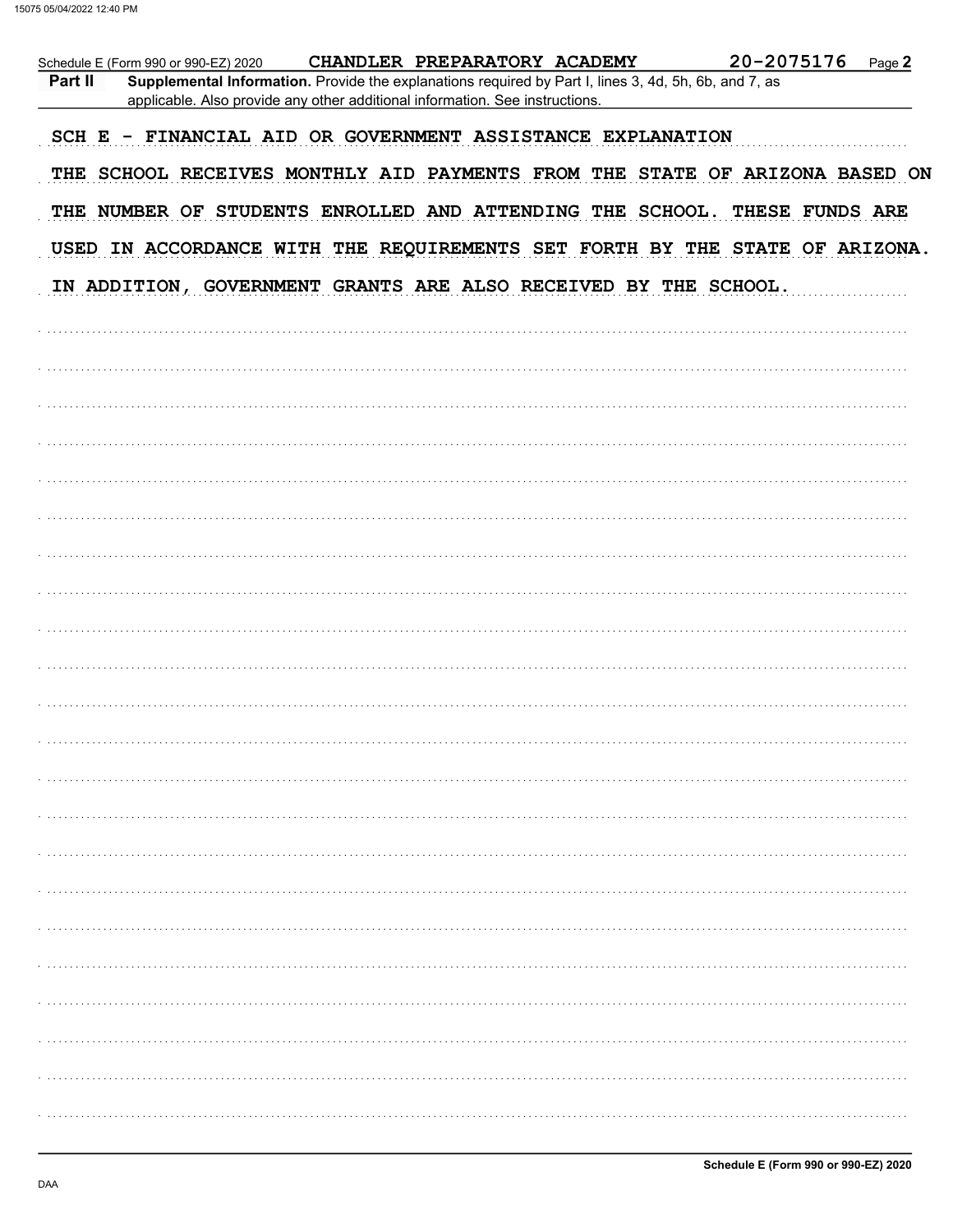**SCHEDULE O** (Form 990 or 990-EZ)

Supplemental Information to Form 990 or 990-EZ

Complete to provide information for responses to specific questions on Form 990 or 990-EZ or to provide any additional information.

> Attach to Form 990 or 990-EZ. Go to www.irs.gov/Form990 for the latest information.

OMB No 1545-0047 2020

**Open to Public** 

**Inspection** 

Department of the Treasury<br>Internal Revenue Service Name of the organization

CHANDLER PREPARATORY ACADEMY

20-2075176

**Employer identification number** 

FORM 990 - ORGANIZATION'S MISSION

A CHANDLER PREPARATORY ACADEMY EDUCATION PREPARES STUDENTS TO BE MORE THAN JUST PROFICIENT TEST TAKERS, BUT RATHER, TO BECOME GREAT-HEARTED LEADERS CAPABLE OF SUCCESS THROUGHOUT THEIR HIGHER EDUCATION AND PROFESSIONAL CAREERS. WITH A CURRICULUM BUILT UPON A CLASSICAL LIBERAL ARTS TRADITION AND A REVOLUTIONARY APPROACH TO SCHOOL ITSELF, GREAT HEARTS CULTIVATES THE HEARTS AND MINDS OF STUDENTS IN THE PURSUIT OF TRUTH, GOODNESS, AND BEAUTY.

FORM 990, PART I, LINE 6

THE VOLUNTEERS HELP IN CLASSROOMS AND SUPPORT TEACHERS AND STUDENTS.

FORM 990, PART V - ADDITIONAL INFORMATION

LINE 2A: ALL PAYROLL, PAYROLL TAXES AND BENEFIT PLANS ARE CENTRALIZED THROUGH THE PARENT ORGANIZATION, GREATHEARTS ARIZONA (EIN #20-2036133). THEREFORE, GREATHEARTS ARIZONA FILES PAYROLL TAX RETURNS UNDER THEIR EMPLOYER TAX IDENTIFICATION NUMBER REPORTING ALL PAYROLL ACTIVITY. PAYROLL RELATED EXPENSES REPORTED ON THIS RETURN REPRESENTS AN ALLOCATION OF SALARIES AND WAGES PAID BY THE ENTITY.

FORM 990, PART VI - ADDITIONAL INFORMATION CERTAIN FUNCTIONS OF MULTIPLE SCHOOLS IN THE GREATHEARTS NETWORK ARE ALSO PROVIDED TO THE SCHOOL BY GREATHEARTS ARIZONA, THE SCHOOL'S TAX EXEMPT SOLE MEMBER.

FORM 990, PART VI, LINE 6 - CLASSES OF MEMBERS OR STOCKHOLDERS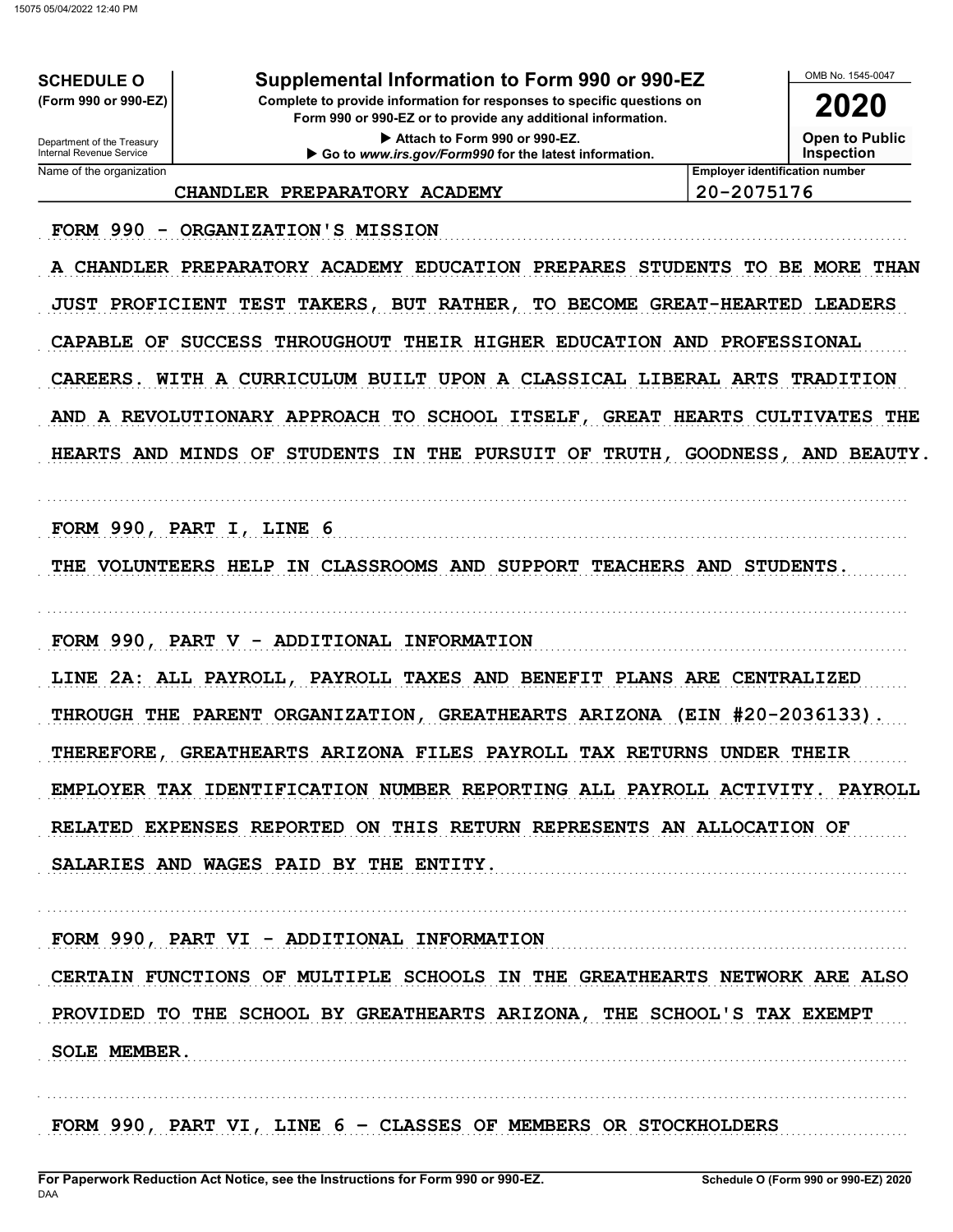| Schedule O (Form 990 or 990-EZ) 2020 | $Page \triangle$                      |
|--------------------------------------|---------------------------------------|
| Name of the organization             | <b>Employer identification number</b> |
| CHANDLER PREPARATORY ACADEMY         | 20-2075176                            |

THE SOLE MEMBER OF THE ACADEMY IS GREATHEARTS ARIZONA AN ORGANIZATION EXEMPT FROM TAXATION UNDER INTERNAL REVENUE CODE SECTION 501(C)(3).

FORM 990, PART VI, LINE 7A - ELECTION OF MEMBERS AND THEIR RIGHTS THE SCHOOL'S TAX-EXEMPT SOLE MEMBER APPOINTS THE SCHOOL'S DIRECTORS, FILLS VACANCIES ON THE BOARD, AND MAY REMOVE DIRECTORS.

FORM 990, PART VI, LINE 7B - DECISIONS SUBJECT TO APPROVAL OF MEMBERS THE SCHOOL'S TAX-EXEMPT SOLE MEMBER RETAINS APPROVAL RIGHTS OVER KEY DECISIONS SUCH AS CHANGES TO THE SCHOOL'S BYLAWS, ARTICLES OF INCORPORATION, EDUCATIONAL PHILOSOPHY, AND SIGNIFICANT FINANCIAL EXPENDITURES (IN EXCESS OF \$50,000).

FORM 990, PART VI, LINE 11B - ORGANIZATION'S PROCESS TO REVIEW FORM 990 THE 990 IS PREPARED BY AN EXTERNAL CPA FIRM AND IS REVIEWED INTERNALLY BY THE CFO. AFTER COMPLETING THE CFO REVIEW, THE RETURN IS FINALIZED AND THEN REVIEWED BY THE GREATHEARTS AUDIT COMMITTEE PRIOR TO BEING SIGNED BY THE CFO.

FORM 990, PART VI, LINE 12C - ENFORCEMENT OF CONFLICTS POLICY BOARD MEMBERS, OFFICERS AND ALL EMPLOYEES COMPLETE AND SIGN A CONFLICT OF INTEREST AGREEMENT. THESE AGREEMENTS ARE REVIEWED BY HUMAN RESOURACES AND ANY CONFLICTS ARE IDENTIFIED AND REPORTED TO THE AUDITORS AND THE BOARD TO MONITOR.

FORM 990, PART VI, LINE 15A - COMPENSATION PROCESS FOR TOP OFFICIAL SUBJECT TO THE SCHOOL'S CONFLICT OF INTEREST POLICY, THE SCHOOL'S TAX-

PAGE 1 OF 2

Schedule O (Form 990 or 990-EZ) 2020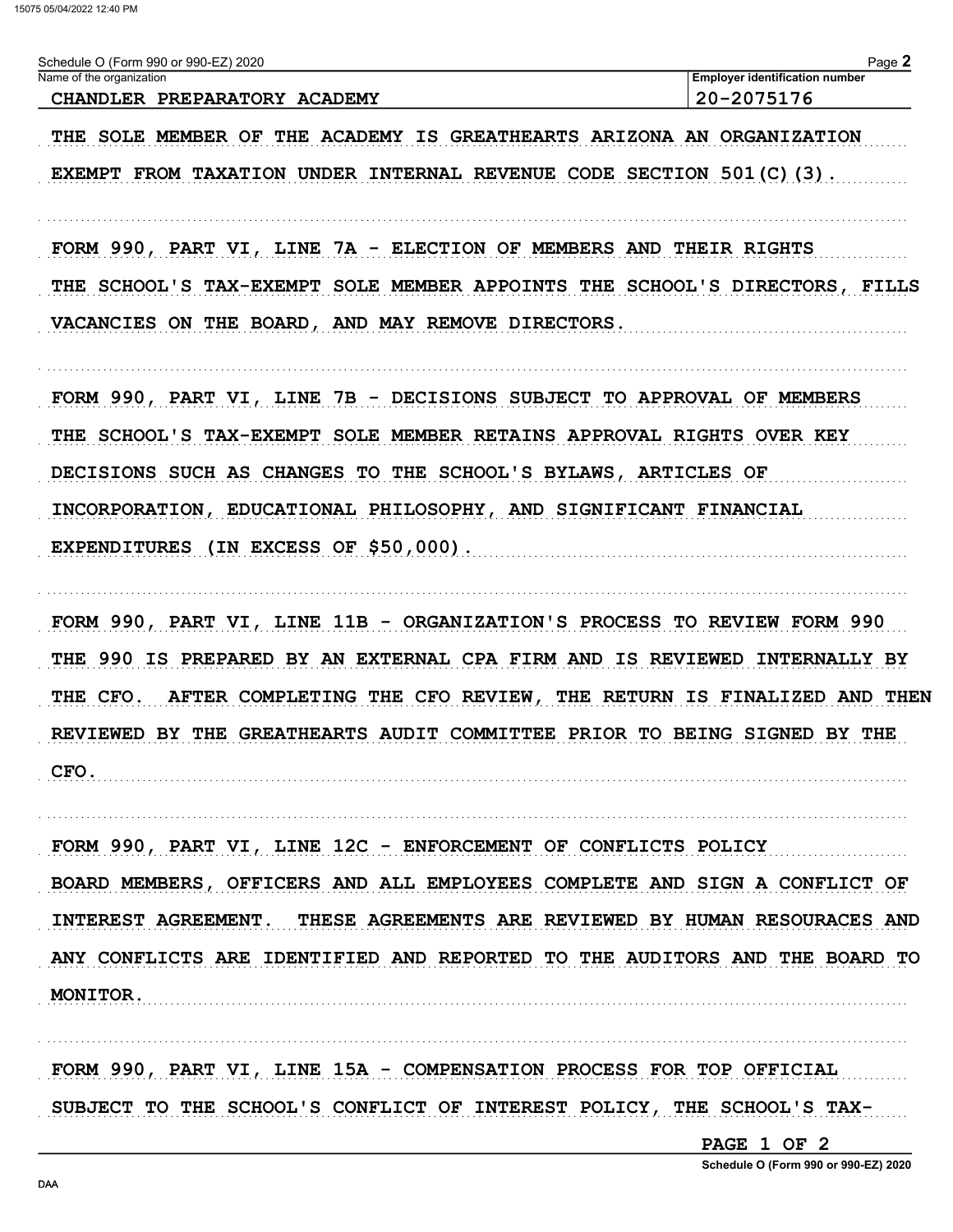| Schedule O (Form 990 or 990-EZ) 2020<br>Name of the organization                                                                                                                                                                  | Page 2<br><b>Employer identification number</b> |
|-----------------------------------------------------------------------------------------------------------------------------------------------------------------------------------------------------------------------------------|-------------------------------------------------|
| CHANDLER PREPARATORY ACADEMY                                                                                                                                                                                                      | 20-2075176                                      |
| EXEMPT SOLE MEMBER AND THE SCHOOL'S BOARD APPROVE THE COMPENSATION OF KEY                                                                                                                                                         |                                                 |
| STAFF SUCH AS HEADMASTER AND ASSISTANT HEADMASTER.                                                                                                                                                                                |                                                 |
| FORM 990, PART VI, LINE 15B - COMPENSATION PROCESS FOR OFFICERS<br>EMPLOYEES AND FACULTY ARE DETERMINED BASED ON INDEPENDENT COMPENSATION                                                                                         |                                                 |
| STUDIES AND SALARIES OF COMPARABLE NON-PROFIT ORGANIZATIONS.                                                                                                                                                                      |                                                 |
| FORM 990, PART VI, LINE 19 - GOVERNING DOCUMENTS DISCLOSURE EXPLANATION<br>ALL BOARD MEETINGS ARE POSTED IN ADVANCE IN ACCORDANCE WITH ARIZONA OPEN<br>THE GOVERNING DOCUMENTS, CONFLICT OF INTEREST POLICY, AND<br>MEETING LAWS. |                                                 |
| FINANCIAL STATEMENTS ARE AVAILABLE BOTH AT THE MEETING OR FOLLOWING THE                                                                                                                                                           |                                                 |
| MEETING AND UPON REQUEST.                                                                                                                                                                                                         |                                                 |
|                                                                                                                                                                                                                                   |                                                 |
|                                                                                                                                                                                                                                   |                                                 |
|                                                                                                                                                                                                                                   |                                                 |
|                                                                                                                                                                                                                                   |                                                 |
|                                                                                                                                                                                                                                   |                                                 |
|                                                                                                                                                                                                                                   |                                                 |
|                                                                                                                                                                                                                                   |                                                 |
|                                                                                                                                                                                                                                   |                                                 |
|                                                                                                                                                                                                                                   |                                                 |
|                                                                                                                                                                                                                                   |                                                 |
|                                                                                                                                                                                                                                   |                                                 |
|                                                                                                                                                                                                                                   |                                                 |
|                                                                                                                                                                                                                                   |                                                 |
|                                                                                                                                                                                                                                   |                                                 |
|                                                                                                                                                                                                                                   |                                                 |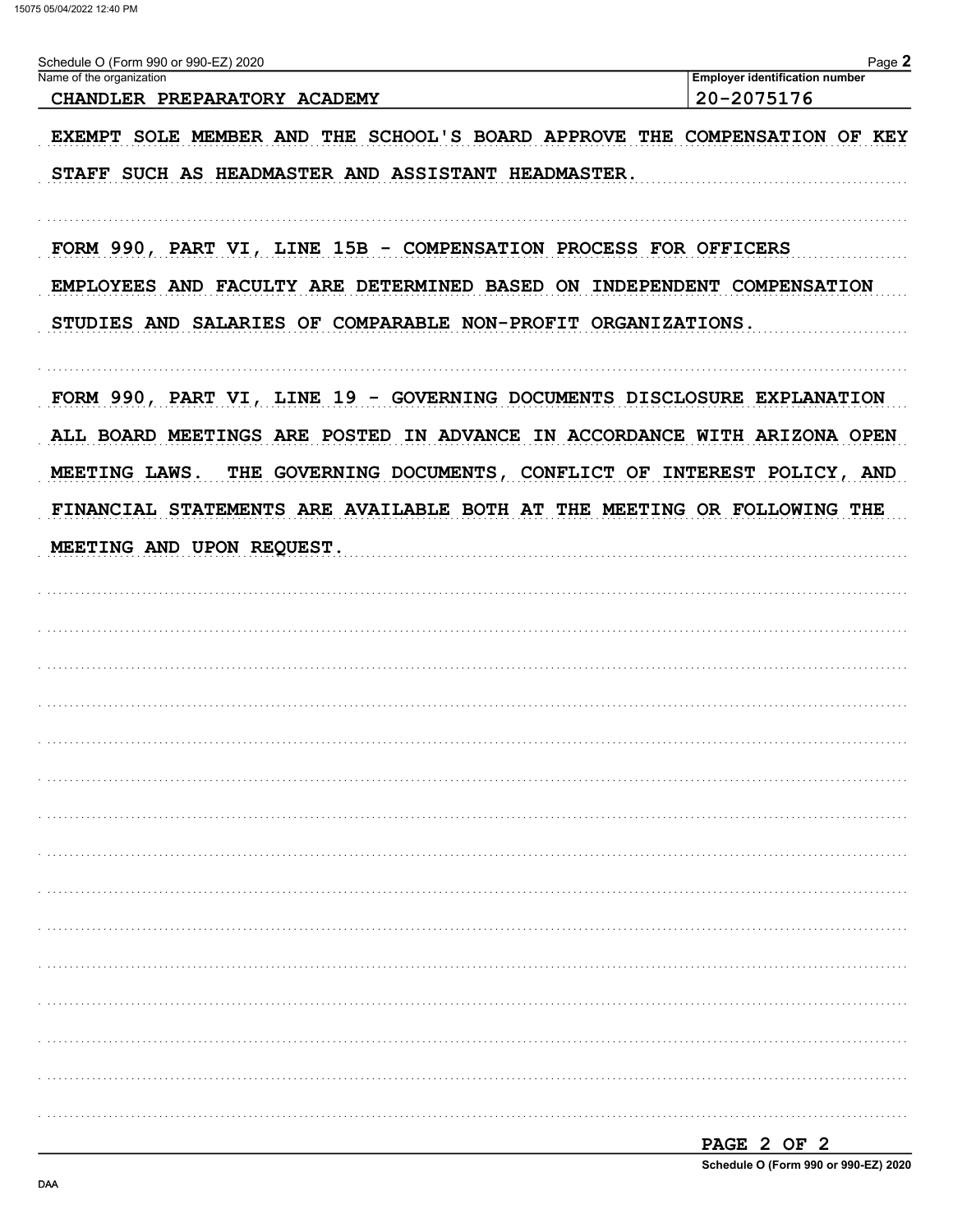Complete if the organization answered "Yes" on Form 990, Part IV, line 33, 34, 35b, 36, or 37.

Attach to Form 990.

▶ Go to www.irs.gov/Form990 for instructions and the latest information.

Department of the Treasury Internal Revenue Service Name of the organization

SCHEDULE R

CHANDLER PREPARATORY ACADEMY 20-2075176

Open to Public 2020 **Inspection** 

OMB No. 1545-0047

Employer identification number

Part I Identification of Disregarded Entities. Complete if the organization answered "Yes" on Form 990, Part IV, line 33.

| (a)<br>Name, address, and EIN (if applicable) of disregarded entity                                                                                      | (b)<br>Primary activity | (c)<br>Legal domicile (state<br>or foreign country) |                                   | (d)<br>Total income                                       | (e)<br>End-of-year assets           | (f)<br>Direct controlling<br>entity                            |
|----------------------------------------------------------------------------------------------------------------------------------------------------------|-------------------------|-----------------------------------------------------|-----------------------------------|-----------------------------------------------------------|-------------------------------------|----------------------------------------------------------------|
| (1)                                                                                                                                                      |                         |                                                     |                                   |                                                           |                                     |                                                                |
| (2)                                                                                                                                                      |                         |                                                     |                                   |                                                           |                                     |                                                                |
| (3)                                                                                                                                                      |                         |                                                     |                                   |                                                           |                                     |                                                                |
| (4)                                                                                                                                                      |                         |                                                     |                                   |                                                           |                                     |                                                                |
| (5)                                                                                                                                                      |                         |                                                     |                                   |                                                           |                                     |                                                                |
| Identification of Related Tax-Exempt Organizations. Complete if the organization answered "Yes" on Form 990, Part IV, line 34, because it had<br>Part II |                         |                                                     |                                   |                                                           |                                     |                                                                |
| one or more related tax-exempt organizations during the tax year.<br>(a)<br>Name, address, and EIN of related organization                               | (b)<br>Primary activity | (c)<br>Legal domicile (state<br>or foreign country) | (d)<br><b>Exempt Code section</b> | (e)<br>Public charity status<br>(if section $501(c)(3)$ ) | (f)<br>Direct controlling<br>entity | $(g)$<br>Section 512(b)(13)<br>controlled entity?<br>Yes<br>No |
| ANTHEM PREPARATORY ACADEMY<br>(1)<br>4801 E WASHINGTON STREET SUITE 25027-0375682<br><b>PHOENIX</b><br>AZ 85034                                          |                         | AZ                                                  | 3                                 | $\overline{2}$                                            | <b>GH AMERICA</b>                   |                                                                |
| ARCHWAY CLASSICAL ACADEMY ARETE<br>(2)<br>4801 E WASHINGTON STREET SUITE 25046-4061128                                                                   | <b>EDUCATION</b>        |                                                     |                                   |                                                           |                                     | x                                                              |
| <b>PHOENIX</b><br>AZ 85034<br>ARCHWAY CLASSICAL ACADEMY CHANDLER<br>(3)<br>4801 E WASHINGTON STREET SUITE 25027-3723907                                  | <b>EDUCATION</b>        | AZ                                                  | 3                                 | $\overline{2}$                                            | <b>GH AMERICA</b>                   | X                                                              |
| PHOENIX<br>AZ 85034<br>(4) ARCHWAY CLASSICAL ACADEMY CICERO                                                                                              | <b>EDUCATION</b>        | AZ                                                  | 3                                 | $\mathbf{2}$                                              | <b>GH AMERICA</b>                   | x                                                              |
| 4801 E WASHINGTON STREET SUITE 25046-4065855<br>PHOENIX<br>85034<br>AZ                                                                                   | <b>EDUCATION</b>        | AZ                                                  | 3                                 | $\mathbf{2}$                                              | <b>GH AMERICA</b>                   | X                                                              |
| (5) ARCHWAY CLASSICAL ACADEMY GLENDALE<br>4801 E WASHINGTON STREET SUITE 25046-1014697<br>AZ 85034<br><b>PHOENIX</b>                                     | <b>EDUCATION</b>        | AZ                                                  | 3                                 | $\mathbf{2}$                                              | <b>GH AMERICA</b>                   | x                                                              |

For Paperwork Reduction Act Notice, see the Instructions for Form 990. Schedule R (Form 990) 2020

DAA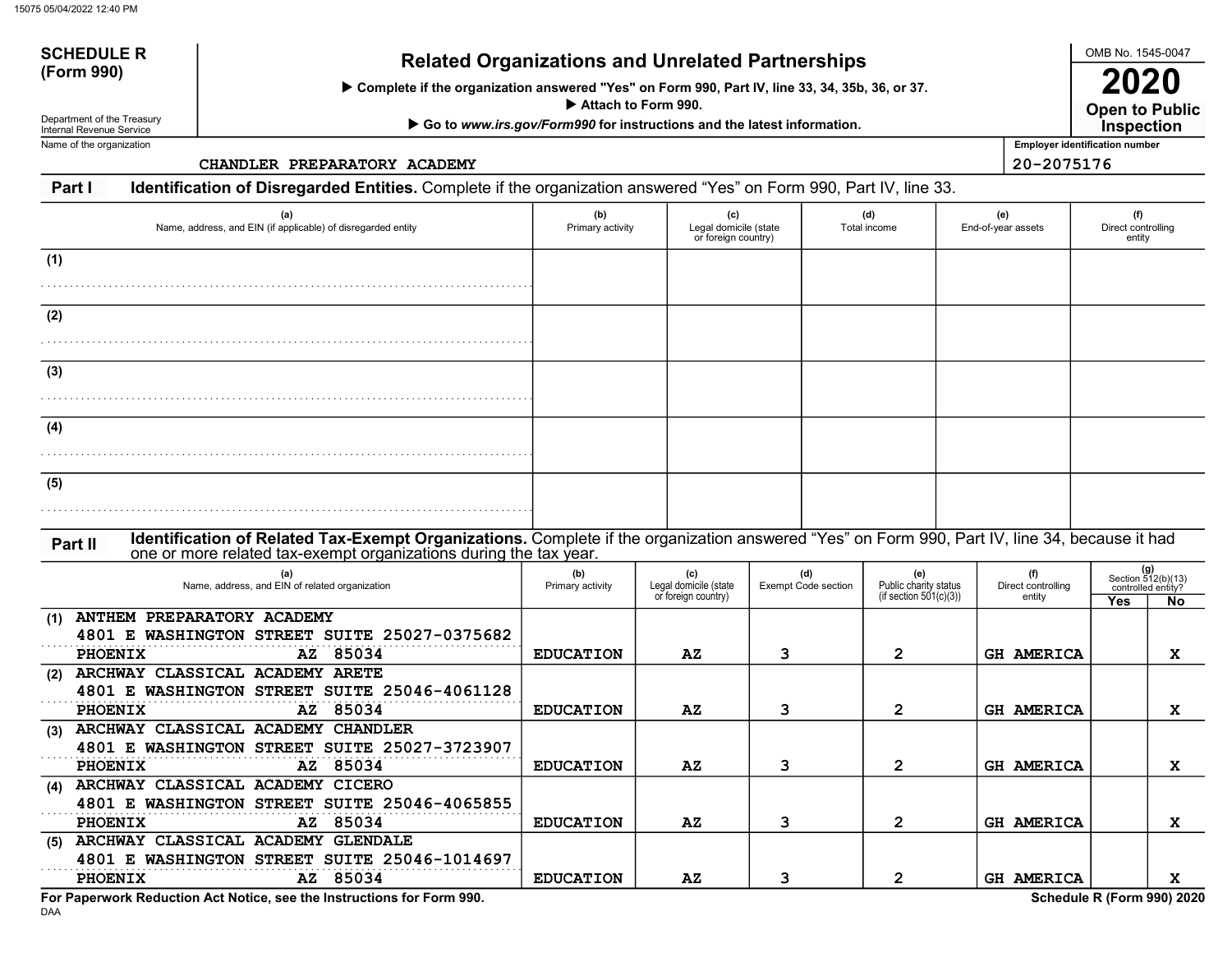Complete if the organization answered "Yes" on Form 990, Part IV, line 33, 34, 35b, 36, or 37.

Attach to Form 990.

▶ Go to www.irs.gov/Form990 for instructions and the latest information.

Department of the Treasury Internal Revenue Service Name of the organization

SCHEDULE R

CHANDLER PREPARATORY ACADEMY 20-2075176

Open to Public 2020 **Inspection** 

OMB No. 1545-0047

Employer identification number

Part I Identification of Disregarded Entities. Complete if the organization answered "Yes" on Form 990, Part IV, line 33.

| (a)<br>Name, address, and EIN (if applicable) of disregarded entity                                                                                                                                                           | (b)<br>Primary activity | (c)                                                 | Legal domicile (state<br>or foreign country) |                                   | (d)<br>Total income                                       | (e)<br>End-of-year assets           | (f)<br>Direct controlling<br>entity |                                                        |
|-------------------------------------------------------------------------------------------------------------------------------------------------------------------------------------------------------------------------------|-------------------------|-----------------------------------------------------|----------------------------------------------|-----------------------------------|-----------------------------------------------------------|-------------------------------------|-------------------------------------|--------------------------------------------------------|
| (1)                                                                                                                                                                                                                           |                         |                                                     |                                              |                                   |                                                           |                                     |                                     |                                                        |
| (2)                                                                                                                                                                                                                           |                         |                                                     |                                              |                                   |                                                           |                                     |                                     |                                                        |
| (3)                                                                                                                                                                                                                           |                         |                                                     |                                              |                                   |                                                           |                                     |                                     |                                                        |
| (4)                                                                                                                                                                                                                           |                         |                                                     |                                              |                                   |                                                           |                                     |                                     |                                                        |
| (5)                                                                                                                                                                                                                           |                         |                                                     |                                              |                                   |                                                           |                                     |                                     |                                                        |
| Identification of Related Tax-Exempt Organizations. Complete if the organization answered "Yes" on Form 990, Part IV, line 34, because it had<br>Part II<br>one or more related tax-exempt organizations during the tax year. |                         |                                                     |                                              |                                   |                                                           |                                     |                                     |                                                        |
| (a)<br>Name, address, and EIN of related organization                                                                                                                                                                         | (b)<br>Primary activity | (c)<br>Legal domicile (state<br>or foreign country) |                                              | (d)<br><b>Exempt Code section</b> | (e)<br>Public charity status<br>(if section $501(c)(3)$ ) | (f)<br>Direct controlling<br>entity | Yes                                 | (g)<br>Section 512(b)(13)<br>controlled entity?<br>No. |
| ARCHWAY CLASSICAL ACADEMY LINCOLN<br>(1)<br>4801 E WASHINGTON STREET SUITE 25047-1706688<br>85034<br><b>PHOENIX</b><br>AZ                                                                                                     | <b>EDUCATION</b>        | AZ                                                  | 3                                            |                                   | $\overline{2}$                                            | <b>GH AMERICA</b>                   |                                     | X                                                      |
| (2) ARCHWAY CLASSICAL ACADEMY VERITAS<br>4801 E WASHINGTON STREET SUITE 25027-3364820<br><b>PHOENIX</b><br>AZ 85034                                                                                                           | <b>EDUCATION</b>        | AZ                                                  | 3                                            |                                   | $\overline{2}$                                            | <b>GH AMERICA</b>                   |                                     | X                                                      |
| (3) ARCHWAY CLASSICAL NORTH PHOENIX<br>4801 E WASHINGTON STREET SUITE 25027-3364871<br>PHOENIX<br>AZ 85034                                                                                                                    | <b>EDUCATION</b>        | AZ                                                  | 3                                            |                                   | $\mathbf{2}$                                              | <b>GH AMERICA</b>                   |                                     | X                                                      |
| (4) ARCHWAY CLASSICAL SCOTTSDALE<br>4801 E WASHINGTON STREET SUITE 25027-3364842<br>PHOENIX<br>AZ 85034                                                                                                                       | <b>EDUCATION</b>        | AZ                                                  | 3                                            |                                   | $\mathbf{2}$                                              | <b>GH AMERICA</b>                   |                                     | X                                                      |
| (5) ARCHWAY CLASSICAL TRIVIUM EAST<br>4801 E WASHINGTON STREET SUITE 25047-1762959<br>AZ 85034<br><b>PHOENIX</b>                                                                                                              | <b>EDUCATION</b>        | AZ                                                  | 3                                            |                                   | $\overline{2}$                                            | GH AMERICA                          |                                     | x                                                      |

DAA For Paperwork Reduction Act Notice, see the Instructions for Form 990. Schedule R (Form 990) 2020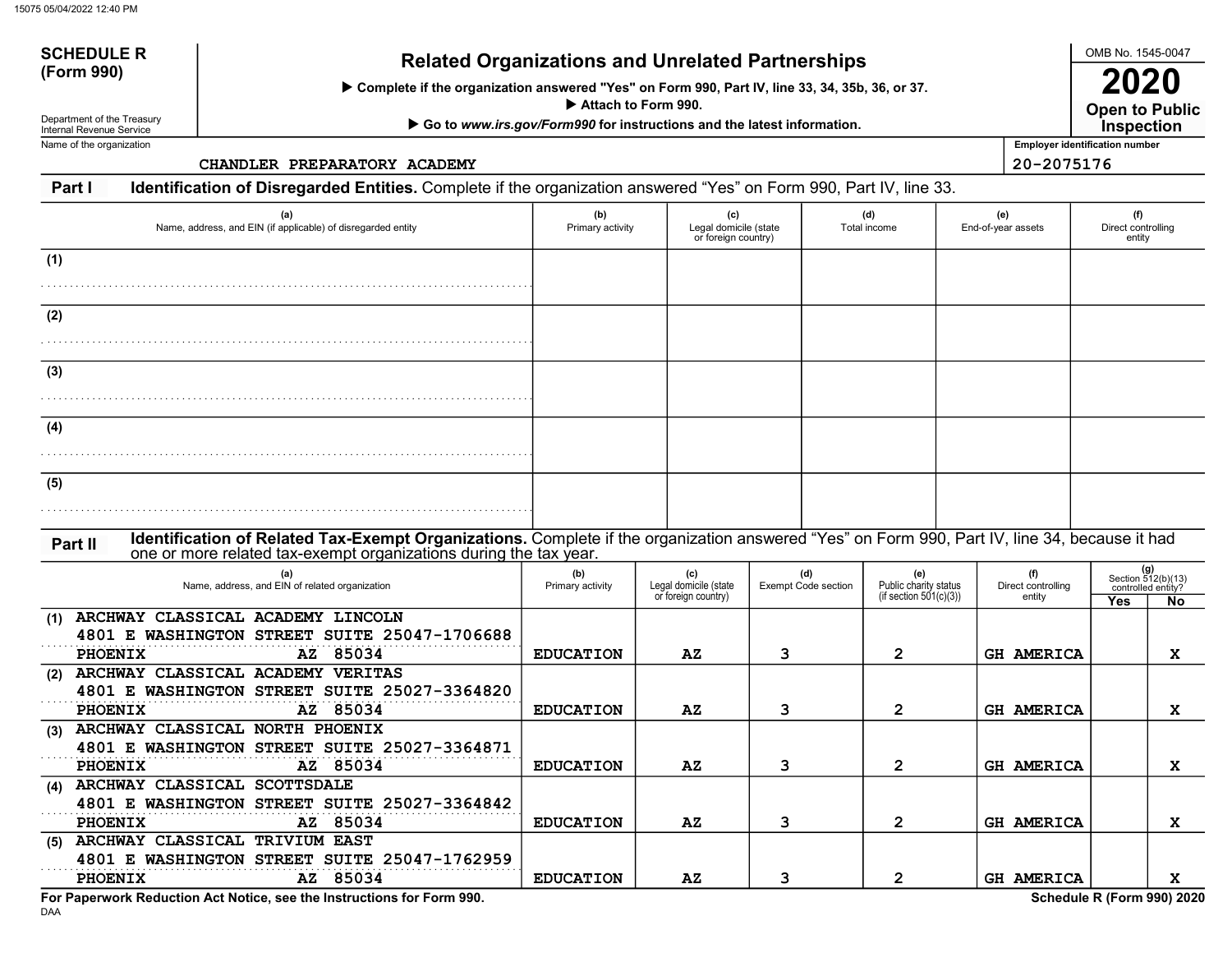Complete if the organization answered "Yes" on Form 990, Part IV, line 33, 34, 35b, 36, or 37.

Attach to Form 990.

▶ Go to www.irs.gov/Form990 for instructions and the latest information.

Department of the Treasury Internal Revenue Service Name of the organization

SCHEDULE R

CHANDLER PREPARATORY ACADEMY 20-2075176

Open to Public 2020 **Inspection** 

OMB No. 1545-0047

Employer identification number

Part I Identification of Disregarded Entities. Complete if the organization answered "Yes" on Form 990, Part IV, line 33.

| (a)<br>Name, address, and EIN (if applicable) of disregarded entity                                                                                                                                                           | (b)<br>Primary activity |                                                     | (c)<br>Legal domicile (state<br>or foreign country) |                                   | (d)<br>Total income                                       | (e)<br>End-of-year assets           | (f)<br>Direct controlling<br>entity |                                                        |
|-------------------------------------------------------------------------------------------------------------------------------------------------------------------------------------------------------------------------------|-------------------------|-----------------------------------------------------|-----------------------------------------------------|-----------------------------------|-----------------------------------------------------------|-------------------------------------|-------------------------------------|--------------------------------------------------------|
| (1)                                                                                                                                                                                                                           |                         |                                                     |                                                     |                                   |                                                           |                                     |                                     |                                                        |
| (2)                                                                                                                                                                                                                           |                         |                                                     |                                                     |                                   |                                                           |                                     |                                     |                                                        |
| (3)                                                                                                                                                                                                                           |                         |                                                     |                                                     |                                   |                                                           |                                     |                                     |                                                        |
| (4)                                                                                                                                                                                                                           |                         |                                                     |                                                     |                                   |                                                           |                                     |                                     |                                                        |
| (5)                                                                                                                                                                                                                           |                         |                                                     |                                                     |                                   |                                                           |                                     |                                     |                                                        |
| Identification of Related Tax-Exempt Organizations. Complete if the organization answered "Yes" on Form 990, Part IV, line 34, because it had<br>Part II<br>one or more related tax-exempt organizations during the tax year. |                         |                                                     |                                                     |                                   |                                                           |                                     |                                     |                                                        |
| (a)<br>Name, address, and EIN of related organization                                                                                                                                                                         | (b)<br>Primary activity | (c)<br>Legal domicile (state<br>or foreign country) |                                                     | (d)<br><b>Exempt Code section</b> | (e)<br>Public charity status<br>(if section $501(c)(3)$ ) | (f)<br>Direct controlling<br>entity | Yes                                 | (g)<br>Section 512(b)(13)<br>controlled entity?<br>No. |
| ARCHWAY CLASSICAL TRIVIUM WEST<br>(1)<br>4801 E WASHINGTON STREET SUITE 25027-3364743<br>85034<br><b>PHOENIX</b><br>AZ                                                                                                        | <b>EDUCATION</b>        | AZ                                                  | 3                                                   |                                   | $\overline{2}$                                            | <b>GH AMERICA</b>                   |                                     | X                                                      |
| (2) ARETE PREPARATORY ACADEMY<br>4801 E WASHINGTON STREET SUITE 25020-5332933<br><b>PHOENIX</b><br>AZ 85034                                                                                                                   | <b>EDUCATION</b>        | AZ                                                  | 3                                                   |                                   | $\mathbf{2}$                                              | <b>GH AMERICA</b>                   |                                     | X                                                      |
| (3) CICERO PREPARATORY ACADEMY<br>4801 E WASHINGTON STREET SUITE 25046-4096974<br>PHOENIX<br>AZ 85034                                                                                                                         | <b>EDUCATION</b>        | AZ                                                  | 3                                                   |                                   | $\mathbf{2}$                                              | <b>GH AMERICA</b>                   |                                     | X                                                      |
| (4) GLENDALE PREPARATORY ACADEMY<br>4801 E WASHINGTON STREET SUITE 25020-8760987<br>PHOENIX<br>AZ 85034                                                                                                                       | <b>EDUCATION</b>        | AZ                                                  | 3                                                   |                                   | $\mathbf{2}$                                              | <b>GH AMERICA</b>                   |                                     | X                                                      |
| (5) LINCOLN PREPARATORY ACADEMY<br>4801 E WASHINGTON STREET SUITE 25047-1674469<br>AZ 85034<br><b>PHOENIX</b>                                                                                                                 | <b>EDUCATION</b>        | AZ                                                  | 3                                                   |                                   | $\overline{2}$                                            | <b>GH AMERICA</b>                   |                                     | x                                                      |

For Paperwork Reduction Act Notice, see the Instructions for Form 990. Schedule R (Form 990) 2020

DAA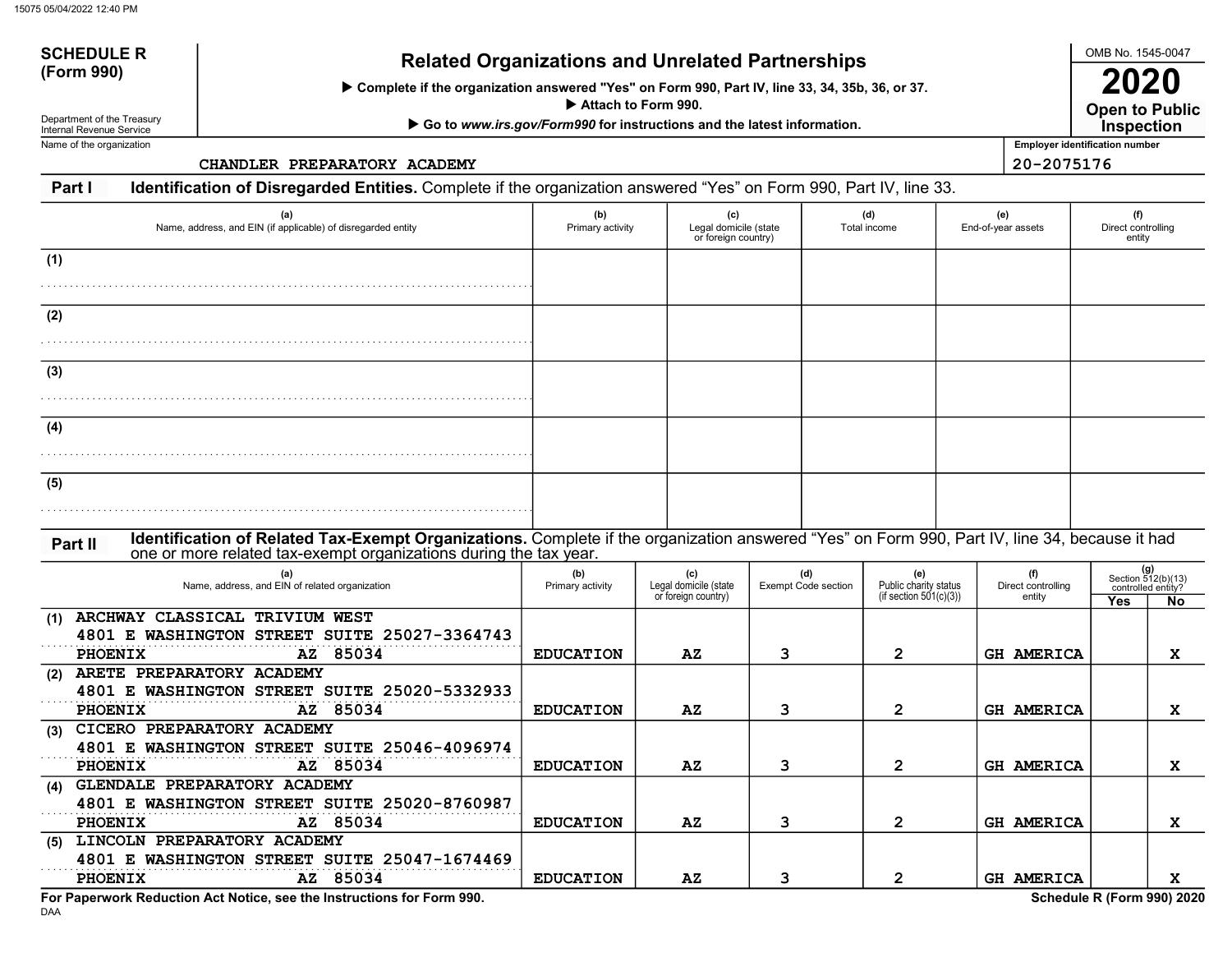Complete if the organization answered "Yes" on Form 990, Part IV, line 33, 34, 35b, 36, or 37.

Attach to Form 990.

▶ Go to www.irs.gov/Form990 for instructions and the latest information.

Department of the Treasury Internal Revenue Service Name of the organization

SCHEDULE R

CHANDLER PREPARATORY ACADEMY 20-2075176

Open to Public 2020 **Inspection** 

OMB No. 1545-0047

Employer identification number

Part I Identification of Disregarded Entities. Complete if the organization answered "Yes" on Form 990, Part IV, line 33.

| (a)<br>Name, address, and EIN (if applicable) of disregarded entity                                                                                                                                                           | (b)<br>Primary activity | (c)                                                 | Legal domicile (state<br>or foreign country) |  | (d)<br>Total income                                    | (e)<br>End-of-year assets           | (f)<br>Direct controlling<br>entity |                                                          |
|-------------------------------------------------------------------------------------------------------------------------------------------------------------------------------------------------------------------------------|-------------------------|-----------------------------------------------------|----------------------------------------------|--|--------------------------------------------------------|-------------------------------------|-------------------------------------|----------------------------------------------------------|
| (1)                                                                                                                                                                                                                           |                         |                                                     |                                              |  |                                                        |                                     |                                     |                                                          |
| (2)                                                                                                                                                                                                                           |                         |                                                     |                                              |  |                                                        |                                     |                                     |                                                          |
| (3)                                                                                                                                                                                                                           |                         |                                                     |                                              |  |                                                        |                                     |                                     |                                                          |
| (4)                                                                                                                                                                                                                           |                         |                                                     |                                              |  |                                                        |                                     |                                     |                                                          |
| (5)                                                                                                                                                                                                                           |                         |                                                     |                                              |  |                                                        |                                     |                                     |                                                          |
| Identification of Related Tax-Exempt Organizations. Complete if the organization answered "Yes" on Form 990, Part IV, line 34, because it had<br>Part II<br>one or more related tax-exempt organizations during the tax year. |                         |                                                     |                                              |  |                                                        |                                     |                                     |                                                          |
| (a)<br>Name, address, and EIN of related organization                                                                                                                                                                         | (b)<br>Primary activity | (c)<br>Legal domicile (state<br>or foreign country) | (d)<br><b>Exempt Code section</b>            |  | (e)<br>Public charity status<br>(if section 501(c)(3)) | (f)<br>Direct controlling<br>entity | Yes                                 | $(g)$<br>Section 512(b)(13)<br>controlled entity?<br>No. |
| MARYVALE PREPARATORY ACADEMY<br>(1)<br>4801 E WASHINGTON STREET SUITE 25027-3289377<br>PHOENIX<br>85034<br>AZ                                                                                                                 | <b>EDUCATION</b>        | AZ                                                  | 3                                            |  | $\overline{2}$                                         | <b>GH AMERICA</b>                   |                                     | $\mathbf{x}$                                             |
| NORTH PHOENIX PREPARATORY ACADEMY<br>(2)<br>4801 E WASHINGTON STREET SUITE 25027-3322474<br>PHOENIX<br>AZ 85034                                                                                                               | <b>EDUCATION</b>        | AZ                                                  | 3                                            |  | $\mathbf{2}$                                           | <b>GH AMERICA</b>                   |                                     | X                                                        |
| SCOTTSDALE PREPARATORY ACADEMY<br>(3)<br>4801 E WASHINGTON STREET SUITE 25020-8778703<br>AZ 85034<br><b>PHOENIX</b>                                                                                                           | <b>EDUCATION</b>        |                                                     | 3                                            |  | $\mathbf{2}$                                           | <b>GH AMERICA</b>                   |                                     | X                                                        |
| TELEOS PREPARATORY ACADEMY<br>(4)<br>4801 E WASHINGTON STREET SUITE 25026-2700807                                                                                                                                             |                         | AZ                                                  |                                              |  |                                                        |                                     |                                     |                                                          |
| PHOENIX<br>AZ 85034<br>TRIVIUM PREPARATORY ACADEMY<br>(5)<br>4801 E WASHINGTON STREET SUITE 25027-3289295                                                                                                                     | <b>EDUCATION</b>        | AZ                                                  | 3                                            |  | $\overline{2}$                                         | <b>GH AMERICA</b>                   |                                     | X                                                        |
| AZ 85034<br><b>PHOENIX</b>                                                                                                                                                                                                    | <b>EDUCATION</b>        | $\mathbf{A} \mathbf{Z}$                             | 3                                            |  | $\mathbf{2}$                                           | <b>GH AMERICA</b>                   |                                     | X                                                        |

For Paperwork Reduction Act Notice, see the Instructions for Form 990. Schedule R (Form 990) 2020

DAA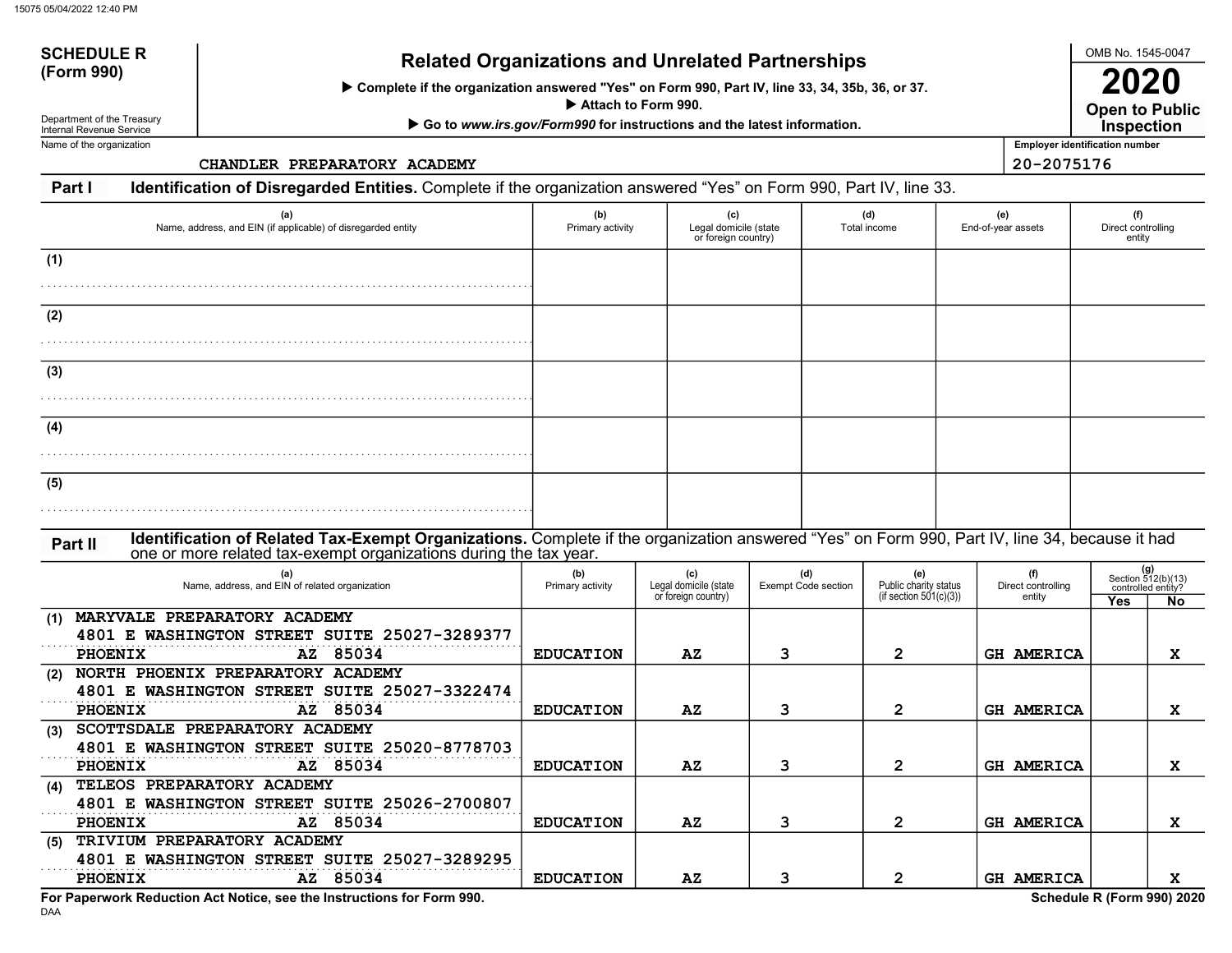# SCHEDULE Related Organizations and Unrelated Partnerships (Form 990)

Complete if the organization answered "Yes" on Form 990, Part IV, line 33, 34, 35b, 36, or 37.

Attach to Form 990.

▶ Go to www.irs.gov/Form990 for instructions and the latest information.

Department of the Treasury Internal Revenue Service Name of the organization

SCHEDULE R

CHANDLER PREPARATORY ACADEMY 20-2075176

Open to Public 2020 **Inspection** 

Employer identification number

Part I Identification of Disregarded Entities. Complete if the organization answered "Yes" on Form 990, Part IV, line 33.

| (a)<br>Name, address, and EIN (if applicable) of disregarded entity                                                                                                                                                           | (b)<br>Primary activity | (c)<br>Legal domicile (state<br>or foreign country) |                                   | (d)<br>Total income |                                                           | (e)<br>End-of-year assets           | (f)<br>Direct controlling<br>entity    |                                                                |
|-------------------------------------------------------------------------------------------------------------------------------------------------------------------------------------------------------------------------------|-------------------------|-----------------------------------------------------|-----------------------------------|---------------------|-----------------------------------------------------------|-------------------------------------|----------------------------------------|----------------------------------------------------------------|
| (1)                                                                                                                                                                                                                           |                         |                                                     |                                   |                     |                                                           |                                     |                                        |                                                                |
| (2)                                                                                                                                                                                                                           |                         |                                                     |                                   |                     |                                                           |                                     |                                        |                                                                |
| (3)                                                                                                                                                                                                                           |                         |                                                     |                                   |                     |                                                           |                                     |                                        |                                                                |
| (4)                                                                                                                                                                                                                           |                         |                                                     |                                   |                     |                                                           |                                     |                                        |                                                                |
| (5)                                                                                                                                                                                                                           |                         |                                                     |                                   |                     |                                                           |                                     |                                        |                                                                |
| Identification of Related Tax-Exempt Organizations. Complete if the organization answered "Yes" on Form 990, Part IV, line 34, because it had<br>Part II<br>one or more related tax-exempt organizations during the tax year. |                         |                                                     |                                   |                     |                                                           |                                     |                                        |                                                                |
| (a)<br>Name, address, and EIN of related organization                                                                                                                                                                         | (b)<br>Primary activity | (c)<br>Legal domicile (state<br>or foreign country) | (d)<br><b>Exempt Code section</b> |                     | (e)<br>Public charity status<br>(if section $501(c)(3)$ ) | (f)<br>Direct controlling<br>entity | Yes                                    | $(g)$<br>Section 512(b)(13)<br>controlled entity?<br><b>No</b> |
| VERITAS PREPARATORY ACADEMY<br>(1)<br>4801 E WASHINGTON STREET SUITE 25005-0527441<br>PHOENIX<br>AZ 85034                                                                                                                     | <b>EDUCATION</b>        | $\mathbf{A} \mathbf{Z}$                             | 3                                 |                     | $\overline{2}$                                            | <b>GH AMERICA</b>                   |                                        | $\mathbf{x}$                                                   |
| (2) GREATHEARTS ARIZONA<br>4801 E WASHINGTON STREET SUITE 25020-2036133<br><b>PHOENIX</b><br>AZ 85034                                                                                                                         | <b>EDUCATION</b>        | AZ                                                  | 3                                 |                     | 7                                                         | <b>GH AMERICA</b>                   |                                        | $\mathbf{x}$                                                   |
| (3) GREATHEARTS AMERICA<br>4801 E WASHINGTON STREET SUITE 25045-4306715<br>AZ 85034<br><b>PHOENIX</b>                                                                                                                         | <b>EDUCATION</b>        | $\mathbf{A} \mathbf{Z}$                             | 3                                 |                     | 7                                                         | <b>GH AMERICA</b>                   |                                        | $\mathbf{x}$                                                   |
| (4) GREAT HEARTS AMERICA-TEXAS<br>4801 E WASHINGTON STREET SUITE 25043-1973126<br>AZ 85034<br>PHOENIX                                                                                                                         | <b>EDUCATION</b>        | <b>TX</b>                                           | 3                                 |                     | $\overline{2}$                                            | N/A                                 |                                        | X                                                              |
| (5) THE GREATHEARTS FOUNDATION, INC.<br>4801 E WASHINGTON STREET SUITE 25082-3809856<br>AZ 85034<br><b>PHOENIX</b><br>Pau Banancial: Badication, Ant Nation, and the Instrumetions for Parm 000.                              | <b>SUPPORT</b>          | $\mathbf{A} \mathbf{Z}$                             | 3                                 |                     | 12A                                                       | GH AMERICA<br>$0 - L$               | $d_{\text{min}} = 5.05 \times 10^{10}$ | x                                                              |

DAA For Paperwork Reduction Act Notice, see the Instructions for Form 990. Schedule R (Form 990) 2020

OMB No. 1545-0047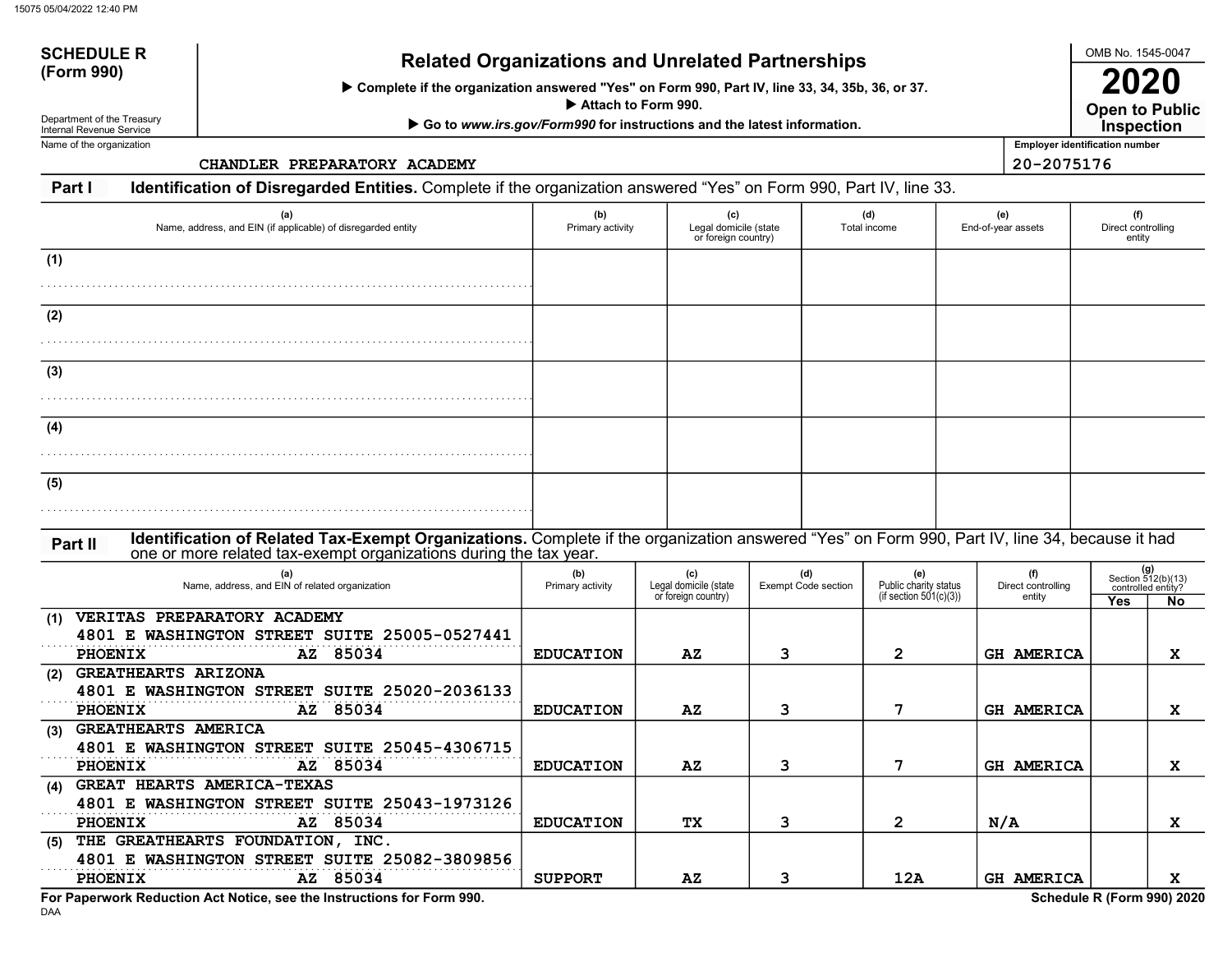|          | Schedule R (Form 990) 2020 CHANDLER PREPARATORY ACADEMY                                                                                                                                                                        |                         |                                                             |                                                        | 20-2075176                                                                                              |                                                        |                                        |                                                   |                                                                         |                                                     | Page 2                                                |
|----------|--------------------------------------------------------------------------------------------------------------------------------------------------------------------------------------------------------------------------------|-------------------------|-------------------------------------------------------------|--------------------------------------------------------|---------------------------------------------------------------------------------------------------------|--------------------------------------------------------|----------------------------------------|---------------------------------------------------|-------------------------------------------------------------------------|-----------------------------------------------------|-------------------------------------------------------|
| Part III | Identification of Related Organizations Taxable as a Partnership. Complete if the organization answered "Yes" on Form 990, Part IV, line 34, because it had one or more related organizations treated as a partnership during  |                         |                                                             |                                                        |                                                                                                         |                                                        |                                        |                                                   |                                                                         |                                                     |                                                       |
|          | (a)<br>Name, address, and EIN of<br>related organization                                                                                                                                                                       | (b)<br>Primary activity | (c)<br>Legal<br>domicile<br>(state or<br>foreign<br>country | (d)<br>Direct controlling<br>entity                    | (e)<br>Predominant<br>income (related,<br>unrelated,<br>excluded from<br>tax under<br>sections 512-514) | (f)<br>Share of total<br>income                        | (g)<br>Share of end-of-<br>year assets | (h)<br>Dispro-<br>portionate<br>alloc.?<br>Yes No | (i)<br>Code V-UBI<br>amount in box 20<br>of Schedule K-1<br>(Form 1065) | (j)<br>General or<br>managing<br>partner?<br>Yes No | (k)<br>Percentage<br>ownership                        |
| (1)      |                                                                                                                                                                                                                                |                         |                                                             |                                                        |                                                                                                         |                                                        |                                        |                                                   |                                                                         |                                                     |                                                       |
| (2)      |                                                                                                                                                                                                                                |                         |                                                             |                                                        |                                                                                                         |                                                        |                                        |                                                   |                                                                         |                                                     |                                                       |
| (3)      |                                                                                                                                                                                                                                |                         |                                                             |                                                        |                                                                                                         |                                                        |                                        |                                                   |                                                                         |                                                     |                                                       |
| (4)      |                                                                                                                                                                                                                                |                         |                                                             |                                                        |                                                                                                         |                                                        |                                        |                                                   |                                                                         |                                                     |                                                       |
| Part IV  | Identification of Related Organizations Taxable as a Corporation or Trust. Complete if the organization answered "Yes" on Form 990, Part IV, line 34, because it had one or more related organizations treated as a corporatio |                         |                                                             |                                                        |                                                                                                         |                                                        |                                        |                                                   |                                                                         |                                                     |                                                       |
|          | (a)<br>Name, address, and EIN of related organization                                                                                                                                                                          | (b)<br>Primary activity |                                                             | (c)<br>Legal domicile<br>(state or<br>foreign country) | (d)<br>Direct controlling<br>entity                                                                     | (e)<br>Type of entity<br>(C corp, S corp,<br>or trust) | (f)<br>Share of total<br>income        | (g)<br>Share of<br>end-of-year assets             | (h)<br>Percentage<br>ownership                                          |                                                     | (i)<br>Section<br>512(b)(13)<br>controlled<br>entity? |
| (1)      |                                                                                                                                                                                                                                |                         |                                                             |                                                        |                                                                                                         |                                                        |                                        |                                                   |                                                                         |                                                     | Yes   No                                              |
| (2)      |                                                                                                                                                                                                                                |                         |                                                             |                                                        |                                                                                                         |                                                        |                                        |                                                   |                                                                         |                                                     |                                                       |
| (3)      |                                                                                                                                                                                                                                |                         |                                                             |                                                        |                                                                                                         |                                                        |                                        |                                                   |                                                                         |                                                     |                                                       |
| (4)      |                                                                                                                                                                                                                                |                         |                                                             |                                                        |                                                                                                         |                                                        |                                        |                                                   |                                                                         |                                                     |                                                       |
|          |                                                                                                                                                                                                                                |                         |                                                             |                                                        |                                                                                                         |                                                        |                                        |                                                   |                                                                         |                                                     |                                                       |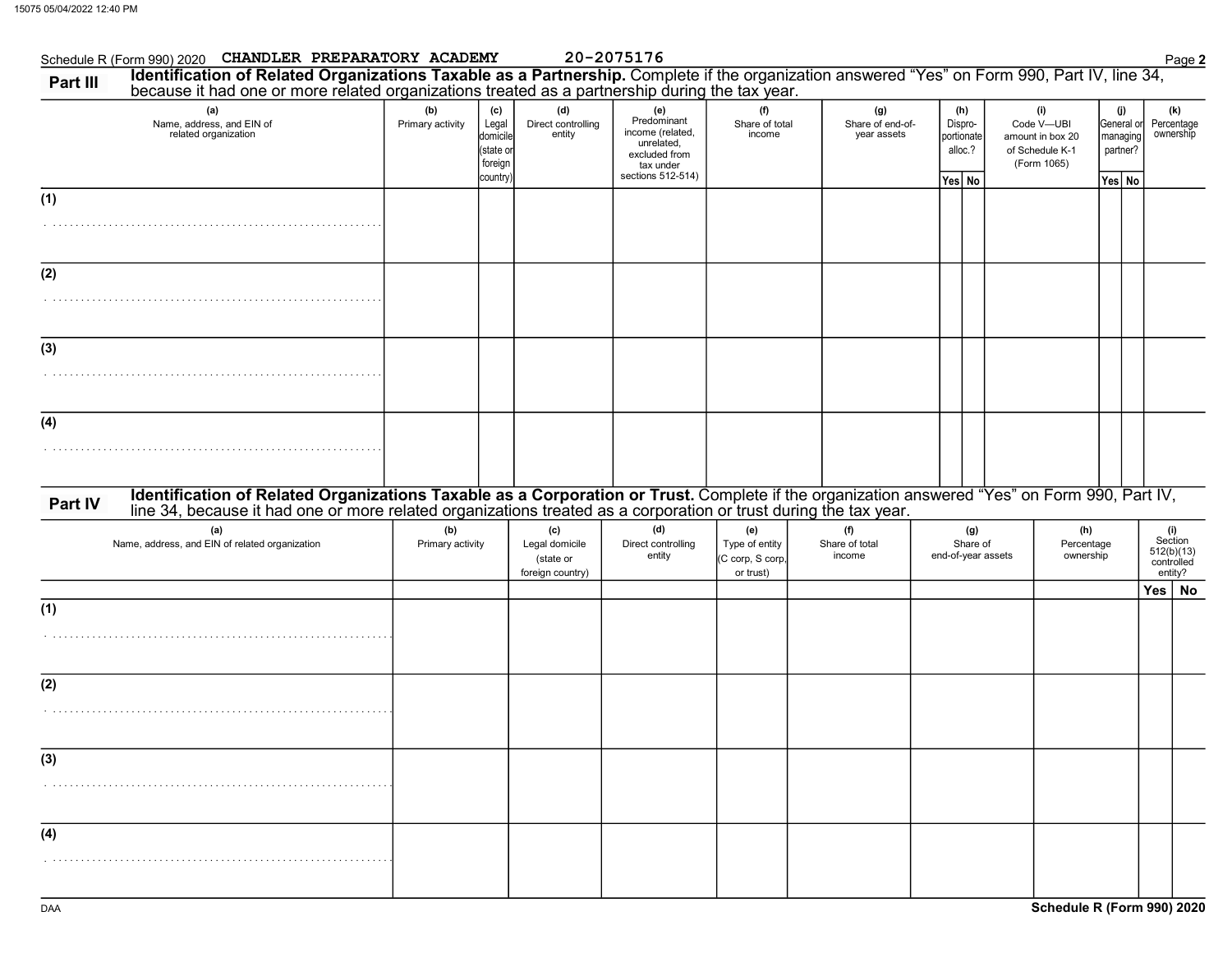## Schedule R (Form 990) 2020 CHANDLER PREPARATORY ACADEMY 20-2075176

| <b>Yes</b><br>Note: Complete line 1 if any entity is listed in Parts II, III, or IV of this schedule.<br>No<br>1 During the tax year, did the organization engage in any of the following transactions with one or more related organizations listed in Parts II-IV?<br>x<br>1a<br>x<br><b>b</b> Gift, grant, or capital contribution to related organization(s) encourance contained and contained a series of the set of the set of the set of the set of the set of the set of the set of the set of the set of the set<br>1 <sub>b</sub><br>$\mathbf{x}$<br>c Gift, grant, or capital contribution from related organization(s) encourance contained and contained and contribution from related organization(s) encourance contained and contribution from related organization(s)<br>1c<br>$\mathbf x$<br>d Loans or loan guarantees to or for related organization(s)<br>interaction contract to contract the contraction of the contract or contract to contract the contract or contract or contract to contract the contract or contra<br>1 <sub>d</sub><br>$\mathbf{x}$<br>e Loans or loan guarantees by related organization(s)<br>1e<br>x<br>f Dividends from related organization(s) encourance contains and contained a series of the Dividends from related organization(s) and contains a series of the Dividends from related organization(s) and contains a series of<br>1f<br>$\mathbf{x}$<br>1 <sub>q</sub><br>$\overline{\mathbf{x}}$<br>h Purchase of assets from related organization(s) encourance contains and contains a container and container and container and container and container and container and container and container and container and container a<br>1 <sub>h</sub><br>$\mathbf{x}$<br>11<br>i Exchange of assets with related organization(s) with an according to the control of the control of the control or control or control or control or control or control or control or control or control or control or control<br>X<br>i Lease of facilities, equipment, or other assets to related organization(s) enconverse contained accommodal contained and facilities, equipment, or other assets to related organization(s) enconverse contained accommodal t<br>1j<br>$\mathbf x$<br>k Lease of facilities, equipment, or other assets from related organization(s)<br>1k<br>$\mathbf x$<br>11<br>X<br>1 <sub>m</sub><br>$\mathbf{x}$<br>1n<br>X<br>o Sharing of paid employees with related organization(s)<br>interaction contains the content content content content content content content content of the content of the content of the content of the content of the content<br>10 <sup>1</sup><br>X<br>p Reimbursement paid to related organization(s) for expenses <i>commences and commences are commences are commences are commences are commences are commences are commenced and the set of <math>\sim</math></i><br>1p<br>x<br>1 <sub>q</sub><br>x<br><b>r</b> Other transfer of cash or property to related organization(s)<br>1r<br>$\mathbf{x}$<br>1s<br>s Other transfer of cash or property from related organization(s)<br>2 If the answer to any of the above is "Yes," see the instructions for information on who must complete this line, including covered relationships and transaction thresholds.<br>(a)<br>(b)<br>(d)<br>(c)<br>Method of determining amount involved<br>Name of related organization<br>Transaction<br>Amount involved<br>type $(a-s)$<br>4,267,663<br>GREATHEARTS ARIZONA<br>$\circ$<br><b>FMV</b><br>598,373<br>GREATHEARTS ARIZONA<br>Ρ<br><b>FMV</b><br><b>GREATHEARTS ARIZONA</b><br>897,559<br>(3)<br>к<br><b>FMV</b> | <b>Part V</b> | Transactions With Related Organizations. Complete if the organization answered "Yes" on Form 990, Part IV, line 34, 35b, or 36. |  |  |  |
|------------------------------------------------------------------------------------------------------------------------------------------------------------------------------------------------------------------------------------------------------------------------------------------------------------------------------------------------------------------------------------------------------------------------------------------------------------------------------------------------------------------------------------------------------------------------------------------------------------------------------------------------------------------------------------------------------------------------------------------------------------------------------------------------------------------------------------------------------------------------------------------------------------------------------------------------------------------------------------------------------------------------------------------------------------------------------------------------------------------------------------------------------------------------------------------------------------------------------------------------------------------------------------------------------------------------------------------------------------------------------------------------------------------------------------------------------------------------------------------------------------------------------------------------------------------------------------------------------------------------------------------------------------------------------------------------------------------------------------------------------------------------------------------------------------------------------------------------------------------------------------------------------------------------------------------------------------------------------------------------------------------------------------------------------------------------------------------------------------------------------------------------------------------------------------------------------------------------------------------------------------------------------------------------------------------------------------------------------------------------------------------------------------------------------------------------------------------------------------------------------------------------------------------------------------------------------------------------------------------------------------------------------------------------------------------------------------------------------------------------------------------------------------------------------------------------------------------------------------------------------------------------------------------------------------------------------------------------------------------------------------------------------------------------------------------------------------------------------------------------------------------------------------------------------------------------------------------------------------------------------------------------------------------------------------------------------------------------------------------------------------------------------------------------------------------------------------------------------------------------------------------------------------------------------------------------------------------------------------------------------|---------------|---------------------------------------------------------------------------------------------------------------------------------|--|--|--|
|                                                                                                                                                                                                                                                                                                                                                                                                                                                                                                                                                                                                                                                                                                                                                                                                                                                                                                                                                                                                                                                                                                                                                                                                                                                                                                                                                                                                                                                                                                                                                                                                                                                                                                                                                                                                                                                                                                                                                                                                                                                                                                                                                                                                                                                                                                                                                                                                                                                                                                                                                                                                                                                                                                                                                                                                                                                                                                                                                                                                                                                                                                                                                                                                                                                                                                                                                                                                                                                                                                                                                                                                                              |               |                                                                                                                                 |  |  |  |
|                                                                                                                                                                                                                                                                                                                                                                                                                                                                                                                                                                                                                                                                                                                                                                                                                                                                                                                                                                                                                                                                                                                                                                                                                                                                                                                                                                                                                                                                                                                                                                                                                                                                                                                                                                                                                                                                                                                                                                                                                                                                                                                                                                                                                                                                                                                                                                                                                                                                                                                                                                                                                                                                                                                                                                                                                                                                                                                                                                                                                                                                                                                                                                                                                                                                                                                                                                                                                                                                                                                                                                                                                              |               |                                                                                                                                 |  |  |  |
|                                                                                                                                                                                                                                                                                                                                                                                                                                                                                                                                                                                                                                                                                                                                                                                                                                                                                                                                                                                                                                                                                                                                                                                                                                                                                                                                                                                                                                                                                                                                                                                                                                                                                                                                                                                                                                                                                                                                                                                                                                                                                                                                                                                                                                                                                                                                                                                                                                                                                                                                                                                                                                                                                                                                                                                                                                                                                                                                                                                                                                                                                                                                                                                                                                                                                                                                                                                                                                                                                                                                                                                                                              |               |                                                                                                                                 |  |  |  |
|                                                                                                                                                                                                                                                                                                                                                                                                                                                                                                                                                                                                                                                                                                                                                                                                                                                                                                                                                                                                                                                                                                                                                                                                                                                                                                                                                                                                                                                                                                                                                                                                                                                                                                                                                                                                                                                                                                                                                                                                                                                                                                                                                                                                                                                                                                                                                                                                                                                                                                                                                                                                                                                                                                                                                                                                                                                                                                                                                                                                                                                                                                                                                                                                                                                                                                                                                                                                                                                                                                                                                                                                                              |               |                                                                                                                                 |  |  |  |
|                                                                                                                                                                                                                                                                                                                                                                                                                                                                                                                                                                                                                                                                                                                                                                                                                                                                                                                                                                                                                                                                                                                                                                                                                                                                                                                                                                                                                                                                                                                                                                                                                                                                                                                                                                                                                                                                                                                                                                                                                                                                                                                                                                                                                                                                                                                                                                                                                                                                                                                                                                                                                                                                                                                                                                                                                                                                                                                                                                                                                                                                                                                                                                                                                                                                                                                                                                                                                                                                                                                                                                                                                              |               |                                                                                                                                 |  |  |  |
|                                                                                                                                                                                                                                                                                                                                                                                                                                                                                                                                                                                                                                                                                                                                                                                                                                                                                                                                                                                                                                                                                                                                                                                                                                                                                                                                                                                                                                                                                                                                                                                                                                                                                                                                                                                                                                                                                                                                                                                                                                                                                                                                                                                                                                                                                                                                                                                                                                                                                                                                                                                                                                                                                                                                                                                                                                                                                                                                                                                                                                                                                                                                                                                                                                                                                                                                                                                                                                                                                                                                                                                                                              |               |                                                                                                                                 |  |  |  |
|                                                                                                                                                                                                                                                                                                                                                                                                                                                                                                                                                                                                                                                                                                                                                                                                                                                                                                                                                                                                                                                                                                                                                                                                                                                                                                                                                                                                                                                                                                                                                                                                                                                                                                                                                                                                                                                                                                                                                                                                                                                                                                                                                                                                                                                                                                                                                                                                                                                                                                                                                                                                                                                                                                                                                                                                                                                                                                                                                                                                                                                                                                                                                                                                                                                                                                                                                                                                                                                                                                                                                                                                                              |               |                                                                                                                                 |  |  |  |
|                                                                                                                                                                                                                                                                                                                                                                                                                                                                                                                                                                                                                                                                                                                                                                                                                                                                                                                                                                                                                                                                                                                                                                                                                                                                                                                                                                                                                                                                                                                                                                                                                                                                                                                                                                                                                                                                                                                                                                                                                                                                                                                                                                                                                                                                                                                                                                                                                                                                                                                                                                                                                                                                                                                                                                                                                                                                                                                                                                                                                                                                                                                                                                                                                                                                                                                                                                                                                                                                                                                                                                                                                              |               |                                                                                                                                 |  |  |  |
|                                                                                                                                                                                                                                                                                                                                                                                                                                                                                                                                                                                                                                                                                                                                                                                                                                                                                                                                                                                                                                                                                                                                                                                                                                                                                                                                                                                                                                                                                                                                                                                                                                                                                                                                                                                                                                                                                                                                                                                                                                                                                                                                                                                                                                                                                                                                                                                                                                                                                                                                                                                                                                                                                                                                                                                                                                                                                                                                                                                                                                                                                                                                                                                                                                                                                                                                                                                                                                                                                                                                                                                                                              |               |                                                                                                                                 |  |  |  |
|                                                                                                                                                                                                                                                                                                                                                                                                                                                                                                                                                                                                                                                                                                                                                                                                                                                                                                                                                                                                                                                                                                                                                                                                                                                                                                                                                                                                                                                                                                                                                                                                                                                                                                                                                                                                                                                                                                                                                                                                                                                                                                                                                                                                                                                                                                                                                                                                                                                                                                                                                                                                                                                                                                                                                                                                                                                                                                                                                                                                                                                                                                                                                                                                                                                                                                                                                                                                                                                                                                                                                                                                                              |               |                                                                                                                                 |  |  |  |
|                                                                                                                                                                                                                                                                                                                                                                                                                                                                                                                                                                                                                                                                                                                                                                                                                                                                                                                                                                                                                                                                                                                                                                                                                                                                                                                                                                                                                                                                                                                                                                                                                                                                                                                                                                                                                                                                                                                                                                                                                                                                                                                                                                                                                                                                                                                                                                                                                                                                                                                                                                                                                                                                                                                                                                                                                                                                                                                                                                                                                                                                                                                                                                                                                                                                                                                                                                                                                                                                                                                                                                                                                              |               |                                                                                                                                 |  |  |  |
|                                                                                                                                                                                                                                                                                                                                                                                                                                                                                                                                                                                                                                                                                                                                                                                                                                                                                                                                                                                                                                                                                                                                                                                                                                                                                                                                                                                                                                                                                                                                                                                                                                                                                                                                                                                                                                                                                                                                                                                                                                                                                                                                                                                                                                                                                                                                                                                                                                                                                                                                                                                                                                                                                                                                                                                                                                                                                                                                                                                                                                                                                                                                                                                                                                                                                                                                                                                                                                                                                                                                                                                                                              |               |                                                                                                                                 |  |  |  |
|                                                                                                                                                                                                                                                                                                                                                                                                                                                                                                                                                                                                                                                                                                                                                                                                                                                                                                                                                                                                                                                                                                                                                                                                                                                                                                                                                                                                                                                                                                                                                                                                                                                                                                                                                                                                                                                                                                                                                                                                                                                                                                                                                                                                                                                                                                                                                                                                                                                                                                                                                                                                                                                                                                                                                                                                                                                                                                                                                                                                                                                                                                                                                                                                                                                                                                                                                                                                                                                                                                                                                                                                                              |               |                                                                                                                                 |  |  |  |
|                                                                                                                                                                                                                                                                                                                                                                                                                                                                                                                                                                                                                                                                                                                                                                                                                                                                                                                                                                                                                                                                                                                                                                                                                                                                                                                                                                                                                                                                                                                                                                                                                                                                                                                                                                                                                                                                                                                                                                                                                                                                                                                                                                                                                                                                                                                                                                                                                                                                                                                                                                                                                                                                                                                                                                                                                                                                                                                                                                                                                                                                                                                                                                                                                                                                                                                                                                                                                                                                                                                                                                                                                              |               |                                                                                                                                 |  |  |  |
|                                                                                                                                                                                                                                                                                                                                                                                                                                                                                                                                                                                                                                                                                                                                                                                                                                                                                                                                                                                                                                                                                                                                                                                                                                                                                                                                                                                                                                                                                                                                                                                                                                                                                                                                                                                                                                                                                                                                                                                                                                                                                                                                                                                                                                                                                                                                                                                                                                                                                                                                                                                                                                                                                                                                                                                                                                                                                                                                                                                                                                                                                                                                                                                                                                                                                                                                                                                                                                                                                                                                                                                                                              |               |                                                                                                                                 |  |  |  |
|                                                                                                                                                                                                                                                                                                                                                                                                                                                                                                                                                                                                                                                                                                                                                                                                                                                                                                                                                                                                                                                                                                                                                                                                                                                                                                                                                                                                                                                                                                                                                                                                                                                                                                                                                                                                                                                                                                                                                                                                                                                                                                                                                                                                                                                                                                                                                                                                                                                                                                                                                                                                                                                                                                                                                                                                                                                                                                                                                                                                                                                                                                                                                                                                                                                                                                                                                                                                                                                                                                                                                                                                                              |               |                                                                                                                                 |  |  |  |
|                                                                                                                                                                                                                                                                                                                                                                                                                                                                                                                                                                                                                                                                                                                                                                                                                                                                                                                                                                                                                                                                                                                                                                                                                                                                                                                                                                                                                                                                                                                                                                                                                                                                                                                                                                                                                                                                                                                                                                                                                                                                                                                                                                                                                                                                                                                                                                                                                                                                                                                                                                                                                                                                                                                                                                                                                                                                                                                                                                                                                                                                                                                                                                                                                                                                                                                                                                                                                                                                                                                                                                                                                              |               |                                                                                                                                 |  |  |  |
|                                                                                                                                                                                                                                                                                                                                                                                                                                                                                                                                                                                                                                                                                                                                                                                                                                                                                                                                                                                                                                                                                                                                                                                                                                                                                                                                                                                                                                                                                                                                                                                                                                                                                                                                                                                                                                                                                                                                                                                                                                                                                                                                                                                                                                                                                                                                                                                                                                                                                                                                                                                                                                                                                                                                                                                                                                                                                                                                                                                                                                                                                                                                                                                                                                                                                                                                                                                                                                                                                                                                                                                                                              |               |                                                                                                                                 |  |  |  |
|                                                                                                                                                                                                                                                                                                                                                                                                                                                                                                                                                                                                                                                                                                                                                                                                                                                                                                                                                                                                                                                                                                                                                                                                                                                                                                                                                                                                                                                                                                                                                                                                                                                                                                                                                                                                                                                                                                                                                                                                                                                                                                                                                                                                                                                                                                                                                                                                                                                                                                                                                                                                                                                                                                                                                                                                                                                                                                                                                                                                                                                                                                                                                                                                                                                                                                                                                                                                                                                                                                                                                                                                                              |               |                                                                                                                                 |  |  |  |
|                                                                                                                                                                                                                                                                                                                                                                                                                                                                                                                                                                                                                                                                                                                                                                                                                                                                                                                                                                                                                                                                                                                                                                                                                                                                                                                                                                                                                                                                                                                                                                                                                                                                                                                                                                                                                                                                                                                                                                                                                                                                                                                                                                                                                                                                                                                                                                                                                                                                                                                                                                                                                                                                                                                                                                                                                                                                                                                                                                                                                                                                                                                                                                                                                                                                                                                                                                                                                                                                                                                                                                                                                              |               |                                                                                                                                 |  |  |  |
|                                                                                                                                                                                                                                                                                                                                                                                                                                                                                                                                                                                                                                                                                                                                                                                                                                                                                                                                                                                                                                                                                                                                                                                                                                                                                                                                                                                                                                                                                                                                                                                                                                                                                                                                                                                                                                                                                                                                                                                                                                                                                                                                                                                                                                                                                                                                                                                                                                                                                                                                                                                                                                                                                                                                                                                                                                                                                                                                                                                                                                                                                                                                                                                                                                                                                                                                                                                                                                                                                                                                                                                                                              |               |                                                                                                                                 |  |  |  |
|                                                                                                                                                                                                                                                                                                                                                                                                                                                                                                                                                                                                                                                                                                                                                                                                                                                                                                                                                                                                                                                                                                                                                                                                                                                                                                                                                                                                                                                                                                                                                                                                                                                                                                                                                                                                                                                                                                                                                                                                                                                                                                                                                                                                                                                                                                                                                                                                                                                                                                                                                                                                                                                                                                                                                                                                                                                                                                                                                                                                                                                                                                                                                                                                                                                                                                                                                                                                                                                                                                                                                                                                                              |               |                                                                                                                                 |  |  |  |
|                                                                                                                                                                                                                                                                                                                                                                                                                                                                                                                                                                                                                                                                                                                                                                                                                                                                                                                                                                                                                                                                                                                                                                                                                                                                                                                                                                                                                                                                                                                                                                                                                                                                                                                                                                                                                                                                                                                                                                                                                                                                                                                                                                                                                                                                                                                                                                                                                                                                                                                                                                                                                                                                                                                                                                                                                                                                                                                                                                                                                                                                                                                                                                                                                                                                                                                                                                                                                                                                                                                                                                                                                              |               |                                                                                                                                 |  |  |  |
|                                                                                                                                                                                                                                                                                                                                                                                                                                                                                                                                                                                                                                                                                                                                                                                                                                                                                                                                                                                                                                                                                                                                                                                                                                                                                                                                                                                                                                                                                                                                                                                                                                                                                                                                                                                                                                                                                                                                                                                                                                                                                                                                                                                                                                                                                                                                                                                                                                                                                                                                                                                                                                                                                                                                                                                                                                                                                                                                                                                                                                                                                                                                                                                                                                                                                                                                                                                                                                                                                                                                                                                                                              |               |                                                                                                                                 |  |  |  |
|                                                                                                                                                                                                                                                                                                                                                                                                                                                                                                                                                                                                                                                                                                                                                                                                                                                                                                                                                                                                                                                                                                                                                                                                                                                                                                                                                                                                                                                                                                                                                                                                                                                                                                                                                                                                                                                                                                                                                                                                                                                                                                                                                                                                                                                                                                                                                                                                                                                                                                                                                                                                                                                                                                                                                                                                                                                                                                                                                                                                                                                                                                                                                                                                                                                                                                                                                                                                                                                                                                                                                                                                                              |               |                                                                                                                                 |  |  |  |
|                                                                                                                                                                                                                                                                                                                                                                                                                                                                                                                                                                                                                                                                                                                                                                                                                                                                                                                                                                                                                                                                                                                                                                                                                                                                                                                                                                                                                                                                                                                                                                                                                                                                                                                                                                                                                                                                                                                                                                                                                                                                                                                                                                                                                                                                                                                                                                                                                                                                                                                                                                                                                                                                                                                                                                                                                                                                                                                                                                                                                                                                                                                                                                                                                                                                                                                                                                                                                                                                                                                                                                                                                              |               |                                                                                                                                 |  |  |  |
|                                                                                                                                                                                                                                                                                                                                                                                                                                                                                                                                                                                                                                                                                                                                                                                                                                                                                                                                                                                                                                                                                                                                                                                                                                                                                                                                                                                                                                                                                                                                                                                                                                                                                                                                                                                                                                                                                                                                                                                                                                                                                                                                                                                                                                                                                                                                                                                                                                                                                                                                                                                                                                                                                                                                                                                                                                                                                                                                                                                                                                                                                                                                                                                                                                                                                                                                                                                                                                                                                                                                                                                                                              |               |                                                                                                                                 |  |  |  |
|                                                                                                                                                                                                                                                                                                                                                                                                                                                                                                                                                                                                                                                                                                                                                                                                                                                                                                                                                                                                                                                                                                                                                                                                                                                                                                                                                                                                                                                                                                                                                                                                                                                                                                                                                                                                                                                                                                                                                                                                                                                                                                                                                                                                                                                                                                                                                                                                                                                                                                                                                                                                                                                                                                                                                                                                                                                                                                                                                                                                                                                                                                                                                                                                                                                                                                                                                                                                                                                                                                                                                                                                                              |               |                                                                                                                                 |  |  |  |
|                                                                                                                                                                                                                                                                                                                                                                                                                                                                                                                                                                                                                                                                                                                                                                                                                                                                                                                                                                                                                                                                                                                                                                                                                                                                                                                                                                                                                                                                                                                                                                                                                                                                                                                                                                                                                                                                                                                                                                                                                                                                                                                                                                                                                                                                                                                                                                                                                                                                                                                                                                                                                                                                                                                                                                                                                                                                                                                                                                                                                                                                                                                                                                                                                                                                                                                                                                                                                                                                                                                                                                                                                              |               |                                                                                                                                 |  |  |  |
|                                                                                                                                                                                                                                                                                                                                                                                                                                                                                                                                                                                                                                                                                                                                                                                                                                                                                                                                                                                                                                                                                                                                                                                                                                                                                                                                                                                                                                                                                                                                                                                                                                                                                                                                                                                                                                                                                                                                                                                                                                                                                                                                                                                                                                                                                                                                                                                                                                                                                                                                                                                                                                                                                                                                                                                                                                                                                                                                                                                                                                                                                                                                                                                                                                                                                                                                                                                                                                                                                                                                                                                                                              |               |                                                                                                                                 |  |  |  |
|                                                                                                                                                                                                                                                                                                                                                                                                                                                                                                                                                                                                                                                                                                                                                                                                                                                                                                                                                                                                                                                                                                                                                                                                                                                                                                                                                                                                                                                                                                                                                                                                                                                                                                                                                                                                                                                                                                                                                                                                                                                                                                                                                                                                                                                                                                                                                                                                                                                                                                                                                                                                                                                                                                                                                                                                                                                                                                                                                                                                                                                                                                                                                                                                                                                                                                                                                                                                                                                                                                                                                                                                                              | (1)           |                                                                                                                                 |  |  |  |
|                                                                                                                                                                                                                                                                                                                                                                                                                                                                                                                                                                                                                                                                                                                                                                                                                                                                                                                                                                                                                                                                                                                                                                                                                                                                                                                                                                                                                                                                                                                                                                                                                                                                                                                                                                                                                                                                                                                                                                                                                                                                                                                                                                                                                                                                                                                                                                                                                                                                                                                                                                                                                                                                                                                                                                                                                                                                                                                                                                                                                                                                                                                                                                                                                                                                                                                                                                                                                                                                                                                                                                                                                              |               |                                                                                                                                 |  |  |  |
|                                                                                                                                                                                                                                                                                                                                                                                                                                                                                                                                                                                                                                                                                                                                                                                                                                                                                                                                                                                                                                                                                                                                                                                                                                                                                                                                                                                                                                                                                                                                                                                                                                                                                                                                                                                                                                                                                                                                                                                                                                                                                                                                                                                                                                                                                                                                                                                                                                                                                                                                                                                                                                                                                                                                                                                                                                                                                                                                                                                                                                                                                                                                                                                                                                                                                                                                                                                                                                                                                                                                                                                                                              | (2)           |                                                                                                                                 |  |  |  |
|                                                                                                                                                                                                                                                                                                                                                                                                                                                                                                                                                                                                                                                                                                                                                                                                                                                                                                                                                                                                                                                                                                                                                                                                                                                                                                                                                                                                                                                                                                                                                                                                                                                                                                                                                                                                                                                                                                                                                                                                                                                                                                                                                                                                                                                                                                                                                                                                                                                                                                                                                                                                                                                                                                                                                                                                                                                                                                                                                                                                                                                                                                                                                                                                                                                                                                                                                                                                                                                                                                                                                                                                                              |               |                                                                                                                                 |  |  |  |
|                                                                                                                                                                                                                                                                                                                                                                                                                                                                                                                                                                                                                                                                                                                                                                                                                                                                                                                                                                                                                                                                                                                                                                                                                                                                                                                                                                                                                                                                                                                                                                                                                                                                                                                                                                                                                                                                                                                                                                                                                                                                                                                                                                                                                                                                                                                                                                                                                                                                                                                                                                                                                                                                                                                                                                                                                                                                                                                                                                                                                                                                                                                                                                                                                                                                                                                                                                                                                                                                                                                                                                                                                              |               |                                                                                                                                 |  |  |  |
|                                                                                                                                                                                                                                                                                                                                                                                                                                                                                                                                                                                                                                                                                                                                                                                                                                                                                                                                                                                                                                                                                                                                                                                                                                                                                                                                                                                                                                                                                                                                                                                                                                                                                                                                                                                                                                                                                                                                                                                                                                                                                                                                                                                                                                                                                                                                                                                                                                                                                                                                                                                                                                                                                                                                                                                                                                                                                                                                                                                                                                                                                                                                                                                                                                                                                                                                                                                                                                                                                                                                                                                                                              | (4)           |                                                                                                                                 |  |  |  |
|                                                                                                                                                                                                                                                                                                                                                                                                                                                                                                                                                                                                                                                                                                                                                                                                                                                                                                                                                                                                                                                                                                                                                                                                                                                                                                                                                                                                                                                                                                                                                                                                                                                                                                                                                                                                                                                                                                                                                                                                                                                                                                                                                                                                                                                                                                                                                                                                                                                                                                                                                                                                                                                                                                                                                                                                                                                                                                                                                                                                                                                                                                                                                                                                                                                                                                                                                                                                                                                                                                                                                                                                                              |               |                                                                                                                                 |  |  |  |
|                                                                                                                                                                                                                                                                                                                                                                                                                                                                                                                                                                                                                                                                                                                                                                                                                                                                                                                                                                                                                                                                                                                                                                                                                                                                                                                                                                                                                                                                                                                                                                                                                                                                                                                                                                                                                                                                                                                                                                                                                                                                                                                                                                                                                                                                                                                                                                                                                                                                                                                                                                                                                                                                                                                                                                                                                                                                                                                                                                                                                                                                                                                                                                                                                                                                                                                                                                                                                                                                                                                                                                                                                              | (5)           |                                                                                                                                 |  |  |  |
|                                                                                                                                                                                                                                                                                                                                                                                                                                                                                                                                                                                                                                                                                                                                                                                                                                                                                                                                                                                                                                                                                                                                                                                                                                                                                                                                                                                                                                                                                                                                                                                                                                                                                                                                                                                                                                                                                                                                                                                                                                                                                                                                                                                                                                                                                                                                                                                                                                                                                                                                                                                                                                                                                                                                                                                                                                                                                                                                                                                                                                                                                                                                                                                                                                                                                                                                                                                                                                                                                                                                                                                                                              | (6)           |                                                                                                                                 |  |  |  |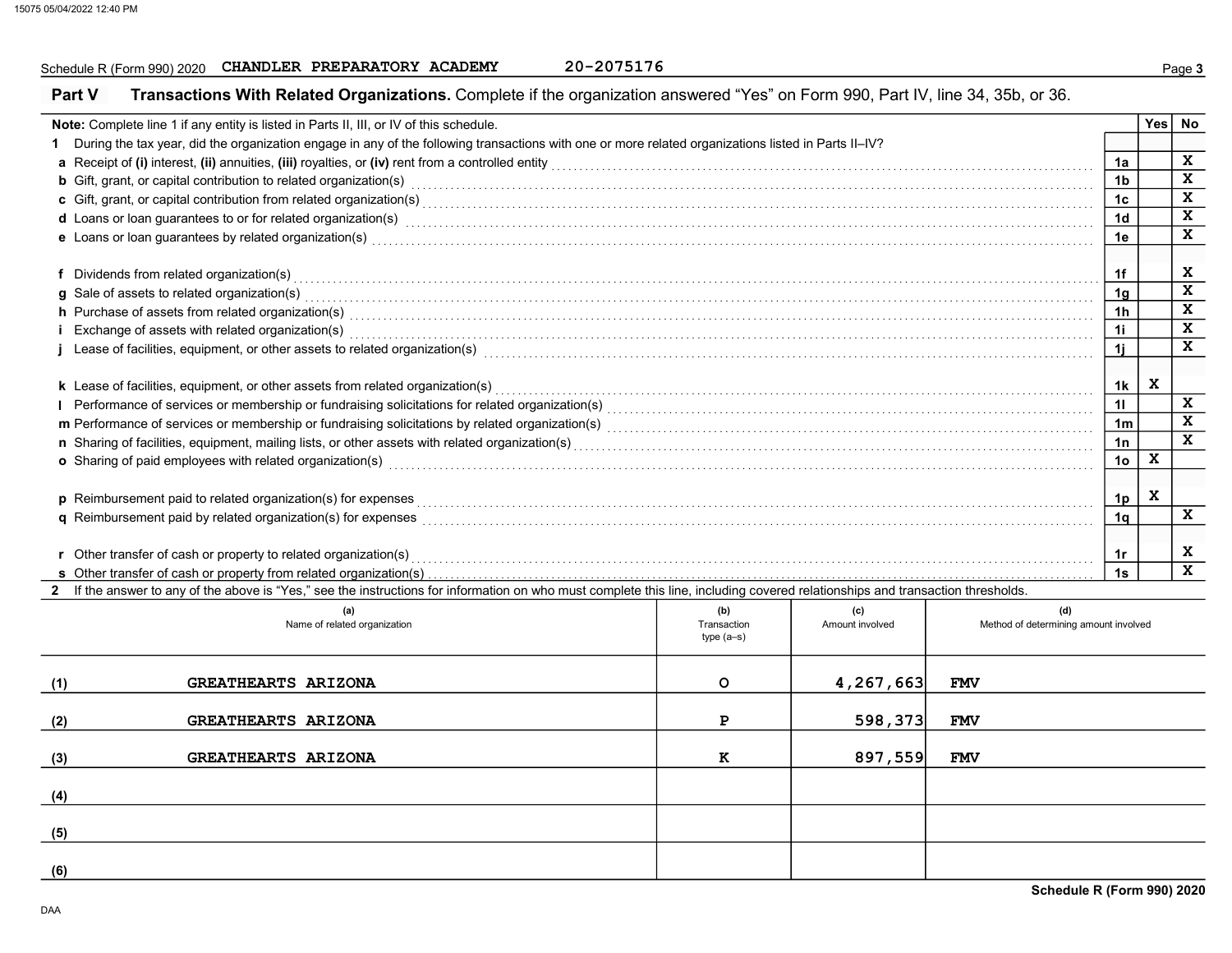## Schedule R (Form 990) 2020 CHANDLER PREPARATORY ACADEMY 20-2075176

## Part VI Unrelated Organizations Taxable as a Partnership. Complete if the organization answered "Yes" on Form 990, Part IV, line 37.

Provide the following information for each entity taxed as a partnership through which the organization conducted more than five percent of its activities (measured by total assets or gross revenue) that was not a related organization. See instructions regarding exclusion for certain investment partnerships.

| (a)<br>Name, address, and EIN of entity | - <del>ه</del><br>(b)<br>Primary activity | (c)<br>Legal<br>domicile<br>(state or<br>foreign | (d)<br>Predominant<br>income (related,<br>unrelated, excluded<br>from tax under | 501(c)(3)<br>organizations? | (e)<br>Are all partners<br>section | (f)<br>Share of<br>total income | (g)<br>Share of<br>end-of-year<br>assets |               | (h)<br>Disproportionate<br>allocations? | (i)<br>Code V-UBI<br>amount in box 20<br>of Schedule K-1<br>(Form 1065) | (j)<br>General or<br>managing<br>partner? |           | (k)<br>Percentage<br>ownership |
|-----------------------------------------|-------------------------------------------|--------------------------------------------------|---------------------------------------------------------------------------------|-----------------------------|------------------------------------|---------------------------------|------------------------------------------|---------------|-----------------------------------------|-------------------------------------------------------------------------|-------------------------------------------|-----------|--------------------------------|
|                                         |                                           | country)                                         | sections 512-514)                                                               | Yes   No                    |                                    |                                 |                                          | $Yes \mid No$ |                                         |                                                                         | Yes                                       | <b>No</b> |                                |
| (1)                                     |                                           |                                                  |                                                                                 |                             |                                    |                                 |                                          |               |                                         |                                                                         |                                           |           |                                |
| (2)<br>.                                |                                           |                                                  |                                                                                 |                             |                                    |                                 |                                          |               |                                         |                                                                         |                                           |           |                                |
| (3)                                     |                                           |                                                  |                                                                                 |                             |                                    |                                 |                                          |               |                                         |                                                                         |                                           |           |                                |
| (4)                                     |                                           |                                                  |                                                                                 |                             |                                    |                                 |                                          |               |                                         |                                                                         |                                           |           |                                |
| (5)                                     |                                           |                                                  |                                                                                 |                             |                                    |                                 |                                          |               |                                         |                                                                         |                                           |           |                                |
| (6)                                     |                                           |                                                  |                                                                                 |                             |                                    |                                 |                                          |               |                                         |                                                                         |                                           |           |                                |
| (7)                                     |                                           |                                                  |                                                                                 |                             |                                    |                                 |                                          |               |                                         |                                                                         |                                           |           |                                |
| (8)                                     |                                           |                                                  |                                                                                 |                             |                                    |                                 |                                          |               |                                         |                                                                         |                                           |           |                                |
| (9)                                     |                                           |                                                  |                                                                                 |                             |                                    |                                 |                                          |               |                                         |                                                                         |                                           |           |                                |
| (10)                                    |                                           |                                                  |                                                                                 |                             |                                    |                                 |                                          |               |                                         |                                                                         |                                           |           |                                |
| (11)                                    |                                           |                                                  |                                                                                 |                             |                                    |                                 |                                          |               |                                         |                                                                         |                                           |           |                                |

Schedule R (Form 990) 2020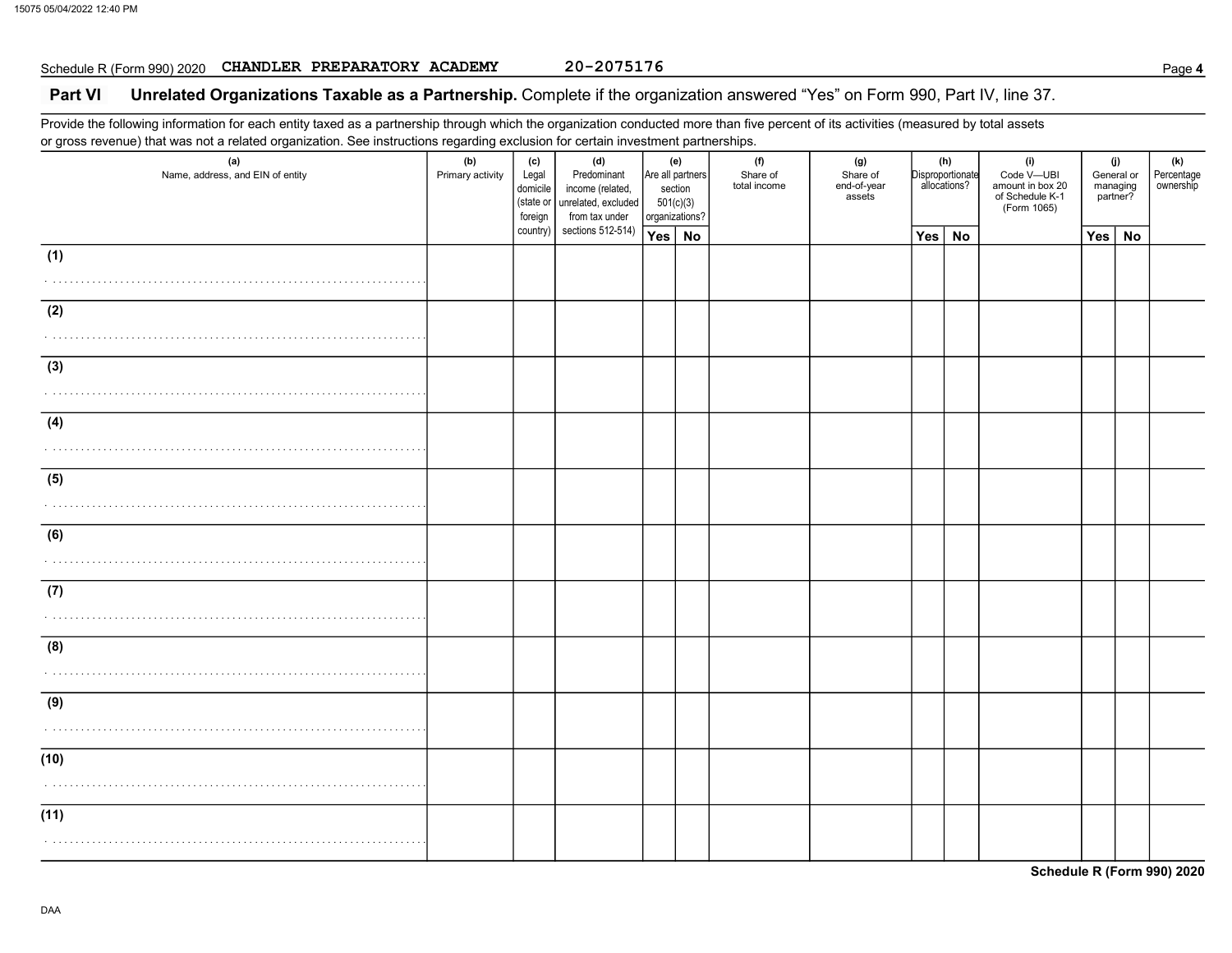| Part VII |  | Schedule R (Form 990) 2020 CHANDLER PREPARATORY ACADEMY |  | 20-2075176                                                                                                              | Page 5 |
|----------|--|---------------------------------------------------------|--|-------------------------------------------------------------------------------------------------------------------------|--------|
|          |  |                                                         |  | Supplemental Information.<br>Provide additional information for responses to questions on Schedule R. See instructions. |        |
|          |  |                                                         |  |                                                                                                                         |        |
|          |  |                                                         |  |                                                                                                                         |        |
|          |  |                                                         |  |                                                                                                                         |        |
|          |  |                                                         |  |                                                                                                                         |        |
|          |  |                                                         |  |                                                                                                                         |        |
|          |  |                                                         |  |                                                                                                                         |        |
|          |  |                                                         |  |                                                                                                                         |        |
|          |  |                                                         |  |                                                                                                                         |        |
|          |  |                                                         |  |                                                                                                                         |        |
|          |  |                                                         |  |                                                                                                                         |        |
|          |  |                                                         |  |                                                                                                                         |        |
|          |  |                                                         |  |                                                                                                                         |        |
|          |  |                                                         |  |                                                                                                                         |        |
|          |  |                                                         |  |                                                                                                                         |        |
|          |  |                                                         |  |                                                                                                                         |        |
|          |  |                                                         |  |                                                                                                                         |        |
|          |  |                                                         |  |                                                                                                                         |        |
|          |  |                                                         |  |                                                                                                                         |        |
|          |  |                                                         |  |                                                                                                                         |        |
|          |  |                                                         |  |                                                                                                                         |        |
|          |  |                                                         |  |                                                                                                                         |        |
|          |  |                                                         |  |                                                                                                                         |        |
|          |  |                                                         |  |                                                                                                                         |        |
|          |  |                                                         |  |                                                                                                                         |        |
|          |  |                                                         |  |                                                                                                                         |        |
|          |  |                                                         |  |                                                                                                                         |        |
|          |  |                                                         |  |                                                                                                                         |        |
|          |  |                                                         |  |                                                                                                                         |        |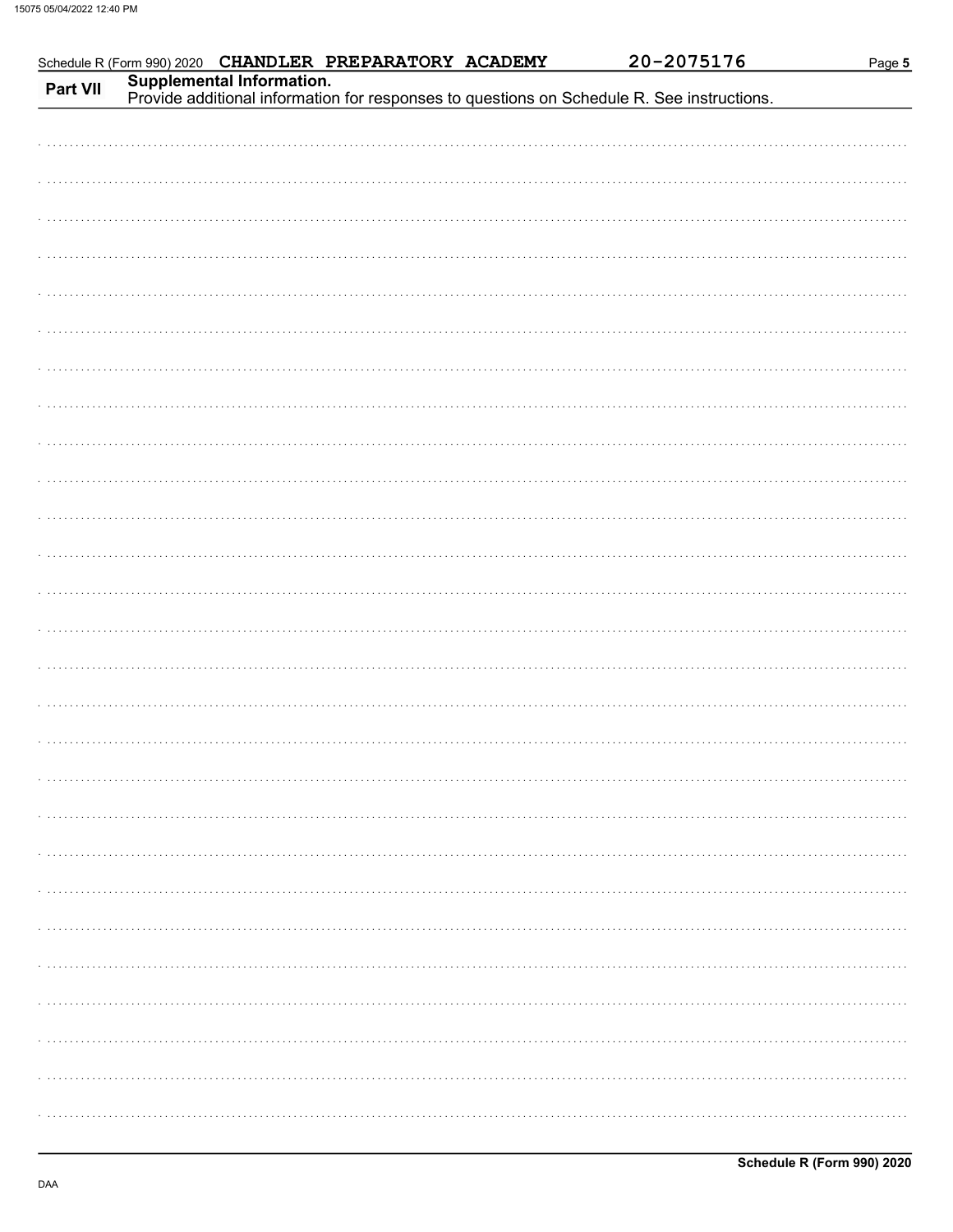15075 05/04/2022 12:40 PM

Name(s) shown on return

(99)

Form 4562

## Depreciation and Amortization

(Including Information on Listed Property) **4562** Depreciation and Amortization<br>(Including Information on Listed Property)<br>Attach to your tax return.

Attach to your tax return.

Department of the Treasury (99) **Department of the Treasury Control of the Service Control of the Treasury Department**<br>Internal Revenue Service (99) **Department Department of the Internal Revenue Roughly Control of the Int** 

179

OMB No. 1545-0172

| CHANDLER PREPARATORY ACADEMY | $ 20 - 2075176$ |
|------------------------------|-----------------|
|                              |                 |

| Identifying number |
|--------------------|
| 20-2075176         |

|     | Business or activity to which this form relates                                                                                                                                       |                                                                                                   |                                                                                  |                              |                |                  |              |                                                                                                          |
|-----|---------------------------------------------------------------------------------------------------------------------------------------------------------------------------------------|---------------------------------------------------------------------------------------------------|----------------------------------------------------------------------------------|------------------------------|----------------|------------------|--------------|----------------------------------------------------------------------------------------------------------|
|     | INDIRECT DEPRECIATION                                                                                                                                                                 |                                                                                                   |                                                                                  |                              |                |                  |              |                                                                                                          |
|     | Part I                                                                                                                                                                                | <b>Election To Expense Certain Property Under Section 179</b>                                     |                                                                                  |                              |                |                  |              |                                                                                                          |
|     |                                                                                                                                                                                       | Note: If you have any listed property, complete Part V before you complete Part I.                |                                                                                  |                              |                |                  |              |                                                                                                          |
| 1   | Maximum amount (see instructions)                                                                                                                                                     |                                                                                                   |                                                                                  |                              |                |                  | 1            | 1,040,000                                                                                                |
| 2   | Total cost of section 179 property placed in service (see instructions)                                                                                                               |                                                                                                   |                                                                                  |                              |                |                  | $\mathbf{2}$ |                                                                                                          |
| 3   |                                                                                                                                                                                       |                                                                                                   |                                                                                  |                              |                |                  | 3            | 2,590,000                                                                                                |
| 4   | Reduction in limitation. Subtract line 3 from line 2. If zero or less, enter -0-                                                                                                      |                                                                                                   |                                                                                  |                              |                |                  | 4<br>5       |                                                                                                          |
| 5   | Dollar limitation for tax year. Subtract line 4 from line 1. If zero or less, enter -0-. If married filing separately, see instructions                                               | (a) Description of property                                                                       |                                                                                  | (b) Cost (business use only) |                | (c) Elected cost |              |                                                                                                          |
| 6   |                                                                                                                                                                                       |                                                                                                   |                                                                                  |                              |                |                  |              |                                                                                                          |
|     |                                                                                                                                                                                       |                                                                                                   |                                                                                  |                              |                |                  |              |                                                                                                          |
| 7   | Listed property. Enter the amount from line 29                                                                                                                                        |                                                                                                   |                                                                                  |                              | $\overline{7}$ |                  |              |                                                                                                          |
| 8   | Total elected cost of section 179 property. Add amounts in column (c), lines 6 and 7 [[[[[[[[[[[[[[[[[[[[[[[[                                                                         |                                                                                                   |                                                                                  |                              |                |                  | 8            |                                                                                                          |
| 9   | Tentative deduction. Enter the smaller of line 5 or line 8                                                                                                                            |                                                                                                   |                                                                                  |                              |                |                  | 9            |                                                                                                          |
| 10  | Carryover of disallowed deduction from line 13 of your 2019 Form 4562                                                                                                                 |                                                                                                   |                                                                                  |                              |                |                  | 10           |                                                                                                          |
| 11  | Business income limitation. Enter the smaller of business income (not less than zero) or line 5. See instructions                                                                     |                                                                                                   |                                                                                  |                              |                |                  | 11           |                                                                                                          |
| 12  | Section 179 expense deduction. Add lines 9 and 10, but don't enter more than line 11                                                                                                  |                                                                                                   |                                                                                  |                              |                |                  | 12           |                                                                                                          |
| 13  | Carryover of disallowed deduction to 2021. Add lines 9 and 10, less line 12 [10, 10].                                                                                                 |                                                                                                   |                                                                                  |                              | 13             |                  |              |                                                                                                          |
|     | Note: Don't use Part II or Part III below for listed property. Instead, use Part V.                                                                                                   |                                                                                                   |                                                                                  |                              |                |                  |              |                                                                                                          |
|     | Part II                                                                                                                                                                               |                                                                                                   |                                                                                  |                              |                |                  |              | Special Depreciation Allowance and Other Depreciation (Don't include listed property. See instructions.) |
| 14  | Special depreciation allowance for qualified property (other than listed property) placed in service                                                                                  |                                                                                                   |                                                                                  |                              |                |                  |              |                                                                                                          |
|     | during the tax year. See instructions                                                                                                                                                 |                                                                                                   |                                                                                  |                              |                |                  | 14           |                                                                                                          |
| 15  |                                                                                                                                                                                       |                                                                                                   |                                                                                  |                              |                |                  | 15           |                                                                                                          |
| 16  |                                                                                                                                                                                       |                                                                                                   |                                                                                  |                              |                |                  | 16           | 422,143                                                                                                  |
|     | Part III                                                                                                                                                                              | MACRS Depreciation (Don't include listed property. See instructions.)                             |                                                                                  |                              |                |                  |              |                                                                                                          |
|     |                                                                                                                                                                                       |                                                                                                   | <b>Section A</b>                                                                 |                              |                |                  |              |                                                                                                          |
| 17  | MACRS deductions for assets placed in service in tax years beginning before 2020                                                                                                      |                                                                                                   |                                                                                  |                              |                |                  | 17           | 0                                                                                                        |
| 18  | If you are electing to group any assets placed in service during the tax year into one or more general asset accounts, check here                                                     |                                                                                                   |                                                                                  |                              |                |                  |              |                                                                                                          |
|     |                                                                                                                                                                                       | Section B-Assets Placed in Service During 2020 Tax Year Using the General Depreciation System     |                                                                                  |                              |                |                  |              |                                                                                                          |
|     | (a) Classification of property                                                                                                                                                        | (b) Month and year<br>placed in<br>service                                                        | (c) Basis for depreciation<br>(business/investment use<br>only-see instructions) | (d) Recovery<br>period       | (e) Convention | (f) Method       |              | (g) Depreciation deduction                                                                               |
| 19a | 3-year property                                                                                                                                                                       |                                                                                                   |                                                                                  |                              |                |                  |              |                                                                                                          |
| b   | 5-year property                                                                                                                                                                       |                                                                                                   |                                                                                  |                              |                |                  |              |                                                                                                          |
| c   | 7-year property                                                                                                                                                                       |                                                                                                   |                                                                                  |                              |                |                  |              |                                                                                                          |
| d   | 10-year property                                                                                                                                                                      |                                                                                                   |                                                                                  |                              |                |                  |              |                                                                                                          |
|     | 15-year property                                                                                                                                                                      |                                                                                                   |                                                                                  |                              |                |                  |              |                                                                                                          |
|     | 20-year property                                                                                                                                                                      |                                                                                                   |                                                                                  |                              |                |                  |              |                                                                                                          |
|     | g 25-year property                                                                                                                                                                    |                                                                                                   |                                                                                  | 25 yrs.                      |                | S/L              |              |                                                                                                          |
|     | <b>h</b> Residential rental                                                                                                                                                           |                                                                                                   |                                                                                  | 27.5 yrs.                    | ΜМ             | S/L              |              |                                                                                                          |
|     | property                                                                                                                                                                              |                                                                                                   |                                                                                  | 27.5 yrs.                    | ΜМ             | S/L              |              |                                                                                                          |
|     | <i>i</i> Nonresidential real                                                                                                                                                          |                                                                                                   |                                                                                  | 39 yrs.                      | ΜМ             | S/L              |              |                                                                                                          |
|     | property                                                                                                                                                                              |                                                                                                   |                                                                                  |                              | <b>MM</b>      | S/L              |              |                                                                                                          |
|     |                                                                                                                                                                                       | Section C-Assets Placed in Service During 2020 Tax Year Using the Alternative Depreciation System |                                                                                  |                              |                |                  |              |                                                                                                          |
| 20a | Class life                                                                                                                                                                            |                                                                                                   |                                                                                  |                              |                | S/L              |              |                                                                                                          |
| b   | 12-year                                                                                                                                                                               |                                                                                                   |                                                                                  | 12 yrs.                      |                | S/L              |              |                                                                                                          |
| C   | 30-year                                                                                                                                                                               |                                                                                                   |                                                                                  | 30 yrs.                      | <b>MM</b>      | S/L              |              |                                                                                                          |
| d   | 40-year                                                                                                                                                                               |                                                                                                   |                                                                                  | 40 yrs.                      | MМ             | S/L              |              |                                                                                                          |
|     | Part IV<br><b>Summary (See instructions.)</b>                                                                                                                                         |                                                                                                   |                                                                                  |                              |                |                  |              |                                                                                                          |
| 21  | Listed property. Enter amount from line 28                                                                                                                                            |                                                                                                   |                                                                                  |                              |                |                  | 21           |                                                                                                          |
| 22  | Total. Add amounts from line 12, lines 14 through 17, lines 19 and 20 in column (g), and line 21. Enter                                                                               |                                                                                                   |                                                                                  |                              |                |                  |              |                                                                                                          |
| 23  | here and on the appropriate lines of your return. Partnerships and S corporations—see instructions<br>For assets shown above and placed in service during the current year, enter the |                                                                                                   |                                                                                  |                              |                |                  | 22           | 422,143                                                                                                  |
|     |                                                                                                                                                                                       |                                                                                                   |                                                                                  |                              | 23             |                  |              |                                                                                                          |
|     | For Paperwork Reduction Act Notice, see separate instructions.                                                                                                                        |                                                                                                   |                                                                                  |                              |                |                  |              | Form 4562 (2020)                                                                                         |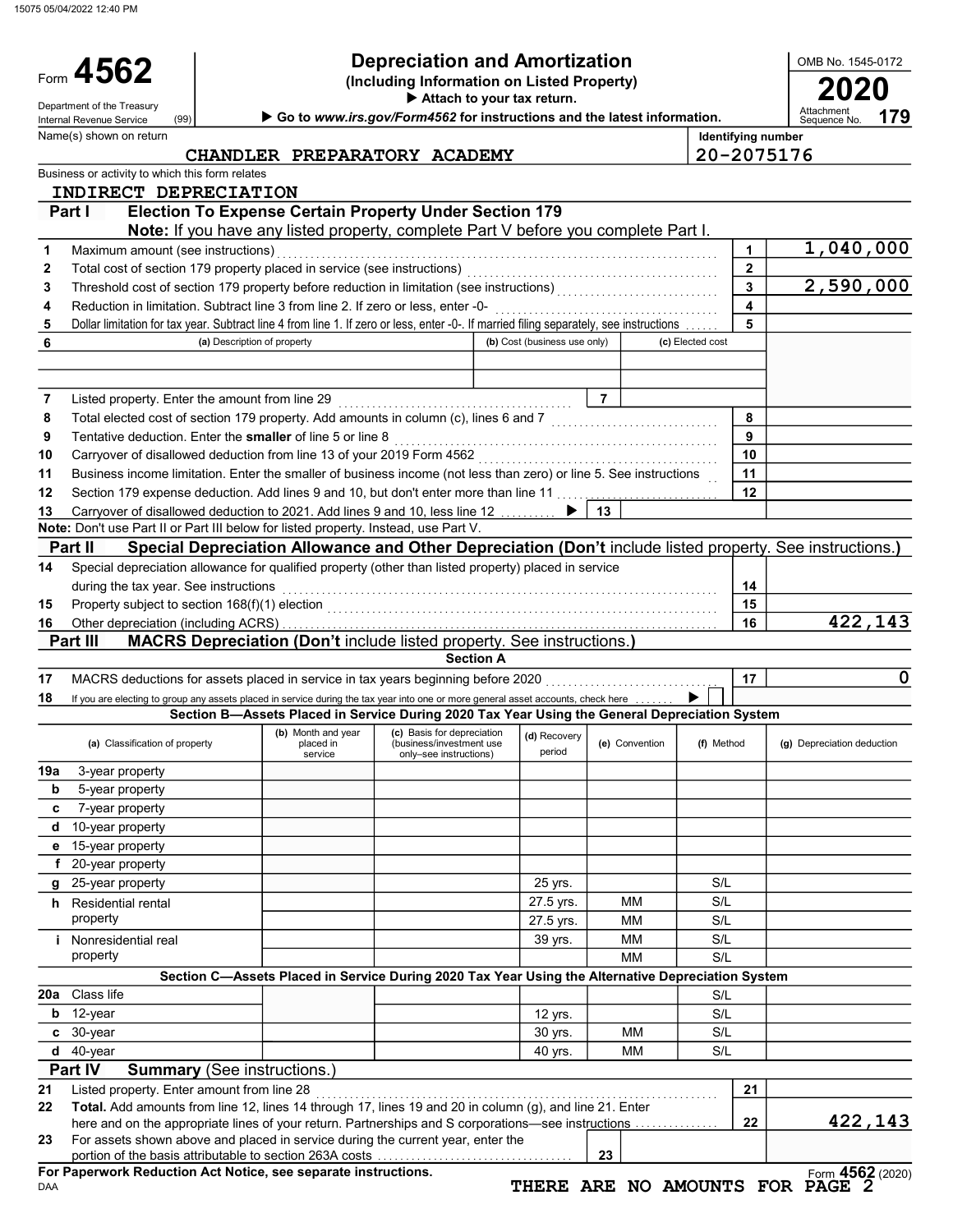|                                         | Form 990                                                              |                                                                                                                                                                                                                                     |                  | <b>Two Year Comparison Report</b> | 2019 & 2020            |                                       |  |  |
|-----------------------------------------|-----------------------------------------------------------------------|-------------------------------------------------------------------------------------------------------------------------------------------------------------------------------------------------------------------------------------|------------------|-----------------------------------|------------------------|---------------------------------------|--|--|
|                                         |                                                                       | For calendar year 2020, or tax year beginning                                                                                                                                                                                       |                  | 07/01/20<br>, ending              | 06/30/21               |                                       |  |  |
| Name                                    |                                                                       |                                                                                                                                                                                                                                     |                  |                                   |                        | <b>Taxpayer Identification Number</b> |  |  |
|                                         |                                                                       |                                                                                                                                                                                                                                     |                  |                                   |                        |                                       |  |  |
|                                         |                                                                       | CHANDLER PREPARATORY ACADEMY                                                                                                                                                                                                        |                  |                                   |                        | 20-2075176                            |  |  |
| Б<br>$\mathbf{C}$<br>Ф<br>><br>$\alpha$ |                                                                       |                                                                                                                                                                                                                                     | 1.               | 2019                              | 2020                   | <b>Differences</b>                    |  |  |
|                                         | 1. Contributions, gifts, grants<br>2. Membership dues and assessments |                                                                                                                                                                                                                                     |                  | 813,886                           | 688,287                | $-125,599$                            |  |  |
|                                         |                                                                       |                                                                                                                                                                                                                                     |                  |                                   |                        |                                       |  |  |
|                                         |                                                                       |                                                                                                                                                                                                                                     |                  | 77,760                            | 524, 564               | 446,804                               |  |  |
|                                         |                                                                       | 4. Program service revenue [[[[[[[[[[[[[[[[[[[[[[[[[[[]]]]]]]]]                                                                                                                                                                     | 4.               | 6,128,502                         | 6, 195, 917            | 67,415                                |  |  |
|                                         |                                                                       |                                                                                                                                                                                                                                     | 5.               | 2,597                             | 355                    | $-2, 242$                             |  |  |
|                                         |                                                                       | 6. Proceeds from tax exempt bonds<br>[[20]<br>interacts and contracts are contracted from the contract of the contract of the contract of the contract of the contract of the contract of the contract of the contract of the cont  | 6.               |                                   |                        |                                       |  |  |
|                                         |                                                                       | 7. Net gain or (loss) from sale of assets other than inventory                                                                                                                                                                      | $\overline{7}$ . |                                   |                        |                                       |  |  |
|                                         |                                                                       | 8. Net income or (loss) from fundraising events <i>minimizing</i> .                                                                                                                                                                 | 8.               |                                   |                        |                                       |  |  |
|                                         |                                                                       |                                                                                                                                                                                                                                     | $\overline{9}$ . |                                   |                        |                                       |  |  |
|                                         |                                                                       | 10. Net gain or (loss) on sales of inventory $\begin{array}{ c c }\n\hline\n\text{10.} & \text{Net gain} & \text{if } \mathcal{N} \\ \hline\n\end{array}$                                                                           | 10.              |                                   |                        |                                       |  |  |
|                                         |                                                                       | 11. Other revenue                                                                                                                                                                                                                   | 11.              | <u>72,777  </u>                   | 65,613                 | $-7, 164$                             |  |  |
|                                         |                                                                       | 12. Total revenue. Add lines 1 through 11                                                                                                                                                                                           | 12.              | 7,095,522                         | 7,474,736              | 379,214                               |  |  |
| w<br>w<br>⊆<br>Q<br>×                   |                                                                       | 13. Grants and similar amounts paid                                                                                                                                                                                                 | 13.              |                                   |                        |                                       |  |  |
|                                         |                                                                       | 14. Benefits paid to or for members                                                                                                                                                                                                 | 14.              |                                   |                        |                                       |  |  |
|                                         |                                                                       | 15. Compensation of officers, directors, trustees, etc.                                                                                                                                                                             | 15.              |                                   | 109,967                | 109,967                               |  |  |
|                                         |                                                                       | 16. Salaries, other compensation, and employee benefits                                                                                                                                                                             | 16.              | 4, 151, 542                       | 4,157,696              | 6,154                                 |  |  |
|                                         |                                                                       | 17. Professional fundraising fees www.communities.                                                                                                                                                                                  | 17.              |                                   |                        |                                       |  |  |
|                                         |                                                                       | 18. Other professional fees                                                                                                                                                                                                         | 18.              | 678,009                           | 712,165                | 34,156                                |  |  |
| ш                                       |                                                                       | 19. Occupancy, rent, utilities, and maintenance <b>constant of the control</b>                                                                                                                                                      | 19.              | 879,676                           | 897,559                | 17,883                                |  |  |
|                                         |                                                                       |                                                                                                                                                                                                                                     | 20.              | 168,936                           | 183,344                | 14,408                                |  |  |
|                                         |                                                                       | 21. Other expenses                                                                                                                                                                                                                  | 21.              | 1,084,174                         | 917,317                | $-166,857$                            |  |  |
|                                         |                                                                       | 22. Total expenses. Add lines 13 through 21                                                                                                                                                                                         | 22.              | 6,962,337                         | 6,978,048              | 15,711                                |  |  |
|                                         |                                                                       | 23. Excess or (Deficit). Subtract line 22 from line 12                                                                                                                                                                              | 23.              | 133,185                           | 496,688                | 363,503                               |  |  |
|                                         |                                                                       |                                                                                                                                                                                                                                     | 24.              | 7,095,522                         | 7,474,736              | 379,214                               |  |  |
|                                         |                                                                       | 25. Total unrelated revenue <i>communically</i> contained a set of the set of the set of the set of the set of the set of the set of the set of the set of the set of the set of the set of the set of the set of the set of the se | 25.              |                                   |                        |                                       |  |  |
|                                         |                                                                       | 26. Total excludable revenue                                                                                                                                                                                                        | 26.              | 6, 203, 876                       | 6,261,885              | 58,009                                |  |  |
|                                         |                                                                       | 27. Total assets                                                                                                                                                                                                                    | 27.              | 3,442,726                         | $\overline{3,929,093}$ | 486,367                               |  |  |
|                                         |                                                                       | 28. Total liabilities                                                                                                                                                                                                               | 28.              | $\overline{511}$ , 839            | 387,718                | $-124, 121$                           |  |  |
|                                         |                                                                       | 29. Retained earnings                                                                                                                                                                                                               | 29.              | $\overline{2,930,887}$            | 3,541,375              | 610,488                               |  |  |
| Other Information                       |                                                                       | 30. Number of voting members of governing body                                                                                                                                                                                      | 30.              |                                   | 5                      |                                       |  |  |
|                                         |                                                                       | 31. Number of independent voting members of governing body                                                                                                                                                                          | 31.              |                                   | 5                      |                                       |  |  |

32.

 $\overline{0}$ 

88

32. Number of employees . . . . . . . . . . . . . . . . . . . . . . . . . . . . . . . . . . . . . . . . 33. Number of volunteers 33.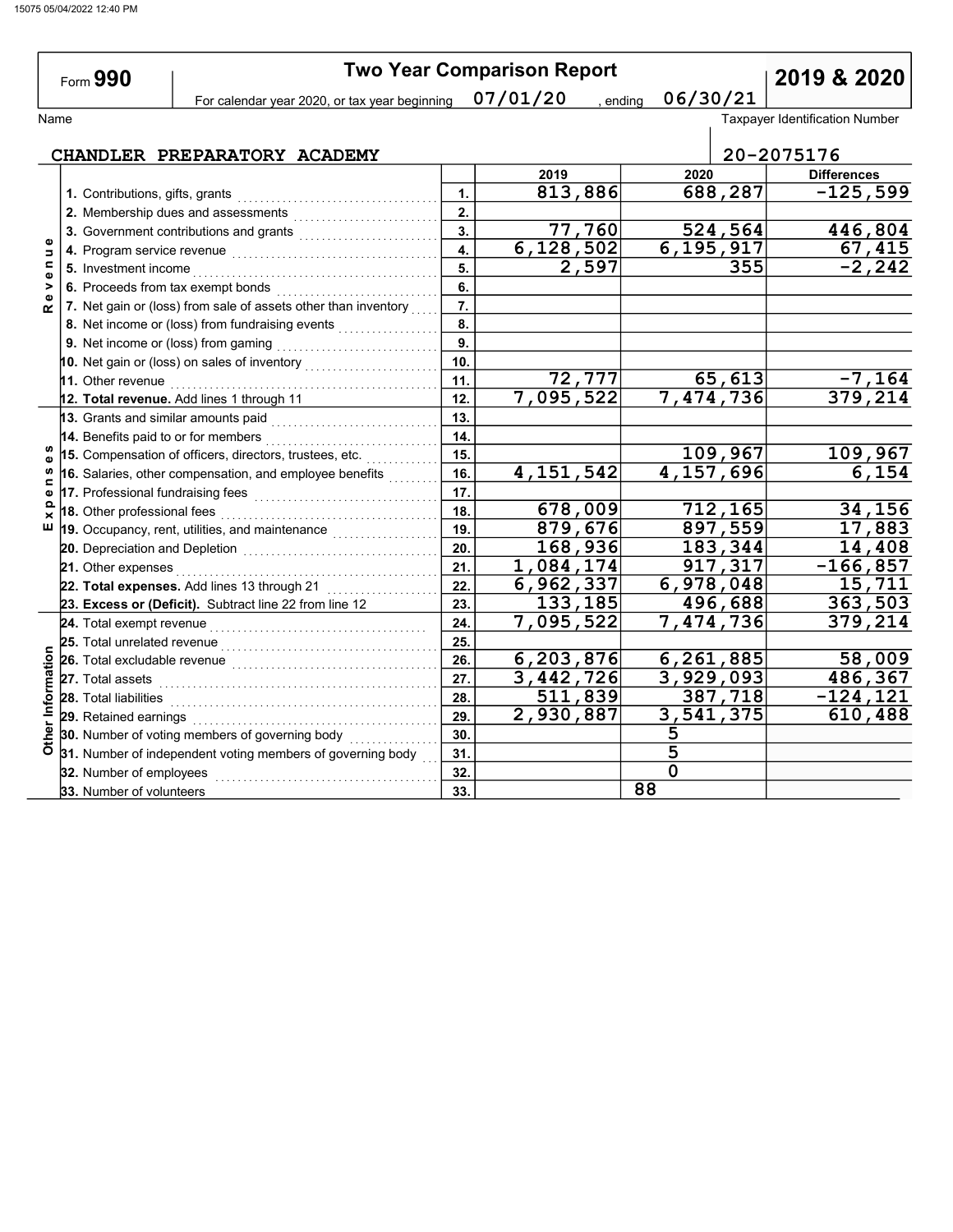| 15075 CHANDLER PREPARATORY ACADEMY<br>20-2075176<br>FYE: 6/30/2021 | <b>Federal Statements</b>                                                              | 5/4/2022 12:39 PM                   |  |  |  |  |  |  |  |  |  |  |
|--------------------------------------------------------------------|----------------------------------------------------------------------------------------|-------------------------------------|--|--|--|--|--|--|--|--|--|--|
| <b>Taxable Interest on Investments</b>                             |                                                                                        |                                     |  |  |  |  |  |  |  |  |  |  |
| <b>Description</b>                                                 |                                                                                        |                                     |  |  |  |  |  |  |  |  |  |  |
|                                                                    | Unrelated Exclusion Postal Acquired after<br>Code<br>Code<br><b>Business</b><br>Amount | US<br>6/30/75<br>Obs $(\$$ or $%$ ) |  |  |  |  |  |  |  |  |  |  |
| INCOME<br>INVESTMENT                                               |                                                                                        |                                     |  |  |  |  |  |  |  |  |  |  |
|                                                                    | \$<br>355<br>14                                                                        |                                     |  |  |  |  |  |  |  |  |  |  |
| TOTAL                                                              | 355                                                                                    |                                     |  |  |  |  |  |  |  |  |  |  |